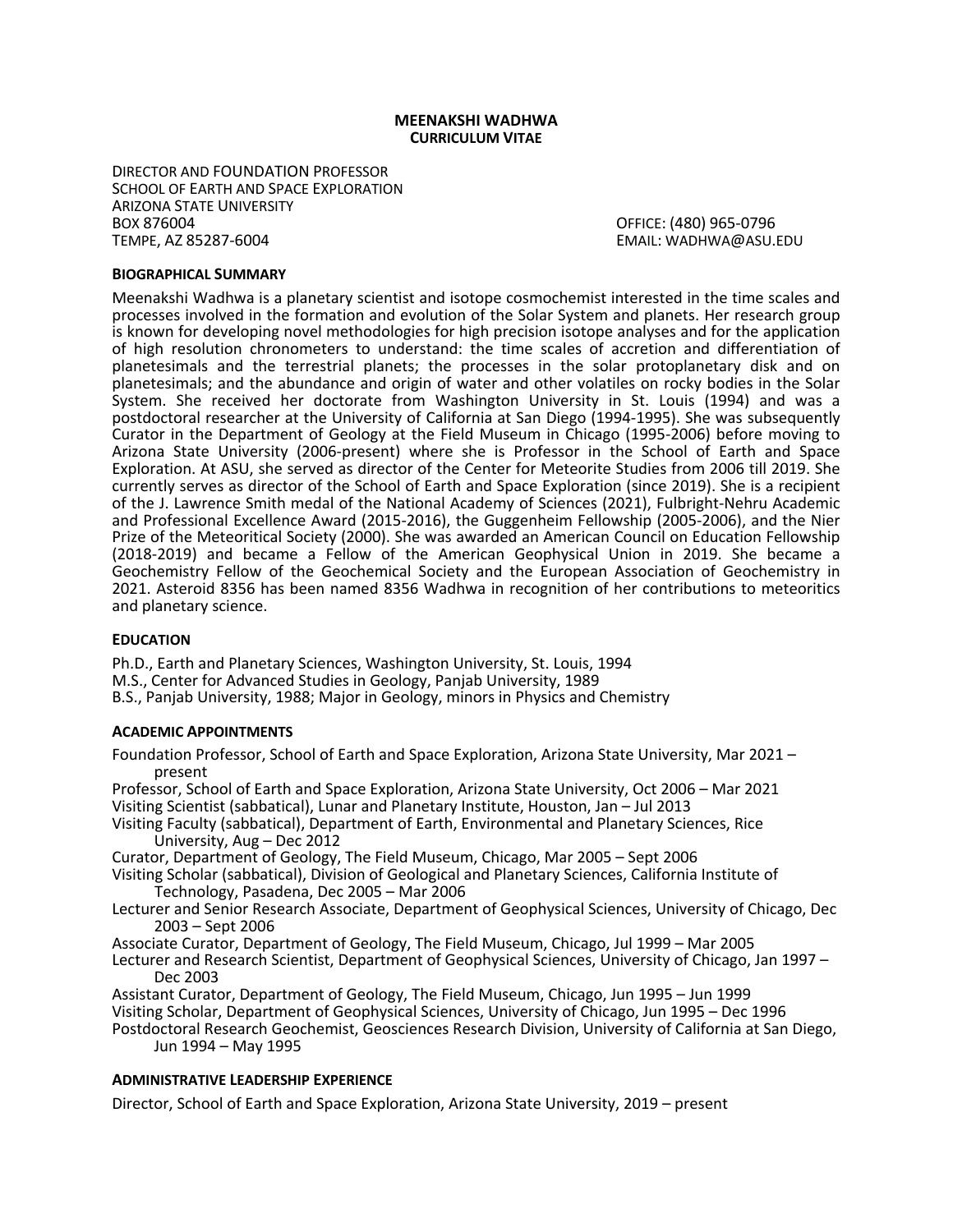Director, Center for Meteorite Studies, Arizona State University, 2006 – 2019 American Council on Education Fellows Program, 2018 – 2019 Higher Education Resource Services (HERS) Leadership Institute, University of Denver, June 2017 President's Women-in-Leadership Council, ASU, 2015 – 2016 Provost's Faculty Fellow, Office of Provost, ASU, 2013 – 2014

## **HONORS AND AWARDS**

J. Lawrence Smith Medal, The National Academy of Sciences, 2021 Geochemistry Fellow, Geochemical Society and European Association of Geochemistry, 2021 Foundation Professor, Arizona State University, 2021 Fellow, American Geophysical Union, 2019 American Council on Education Fellowship, 2018-2019 Shoemaker Lecturer, American Geophysical Union Fall Meeting, 2016 Fulbright-Nehru Academic and Professional Excellence Award, 2015-2016 Visiting Scientist, Lunar and Planetary Institute, 2013 Fellow, Explorers Club, 2012 Fellow, Wings WorldQuest, 2007 Fellow, Meteoritical Society, 2006 Guggenheim Fellowship, 2005-2006 Wings WorldQuest Women of Discovery Award (Air and Space), 2003 Nier Prize of the Meteoritical Society, 2000 Asteroid 8356 named (*8356) Wadhwa* by International Astronomical Union, 1999 Antarctica Service Medal, 1993 and 2013 McDonnell Center Graduate Fellowship, 1990-1992 University Fellowship, Washington University, 1989-1990 University Grants Commission Fellowship, Panjab University, 1988-1989

## **PROFESSIONAL SOCIETIES**

American Association for the Advancement of Science American Geophysical Union Geochemical Society Meteoritical Society Sigma Xi The Explorers Club

## **PROFESSIONAL LEADERSHIP AND SERVICE (LAST 10 YEARS)**

Member, Academic Program Review Committee, School of Earth and Atmospheric Sciences, Georgia Institute of Technology, 2021 Member, Academic Program Review Committee, Department of Earth and Planetary Sciences, University of New Mexico, 2021 Past-President, The Meteoritical Society, 2021-2022 Member, NASA-ESA Mars Sample Return Caching Strategy Steering Committee, 2020-present Member, NASA-ESA Mars Sample Planning Group 2 (MSPG-2), 2020-present Member, NASA Advisory Council, 2018 – present Chair, NASA Advisory Council Science Committee, 2018 – present (member, 2017 – 2018) Member, Editorial Board for *Scientific Reports*, a Nature Research journal, 2018 – present Member, Initial Analysis Team for Chemistry, JAXA's Hayabusa2 sample return mission to asteroid Ryugu, 2018 – present Mentor, Brooke Owens Fellowship Program, 2016 – present Member, The National Academies of Sciences, Engineering, and Medicine, Intelligence Science and Technology Experts Group (ISTEG), 2015 – present Member, NASA Mars Sample Return Independent Review Board, 2020 President, The Meteoritical Society, 2019-2020 Member, Review panel for NASA Science Mission Directorate Research and Analysis program, 2019 Member, NASA-ESA Mars Sample Planning Group (MSPG), 2018 – 2019 Member, AGU Robert Cowen Award for Sustained Achievement in Science Journalism selection committee, 2017 – 2019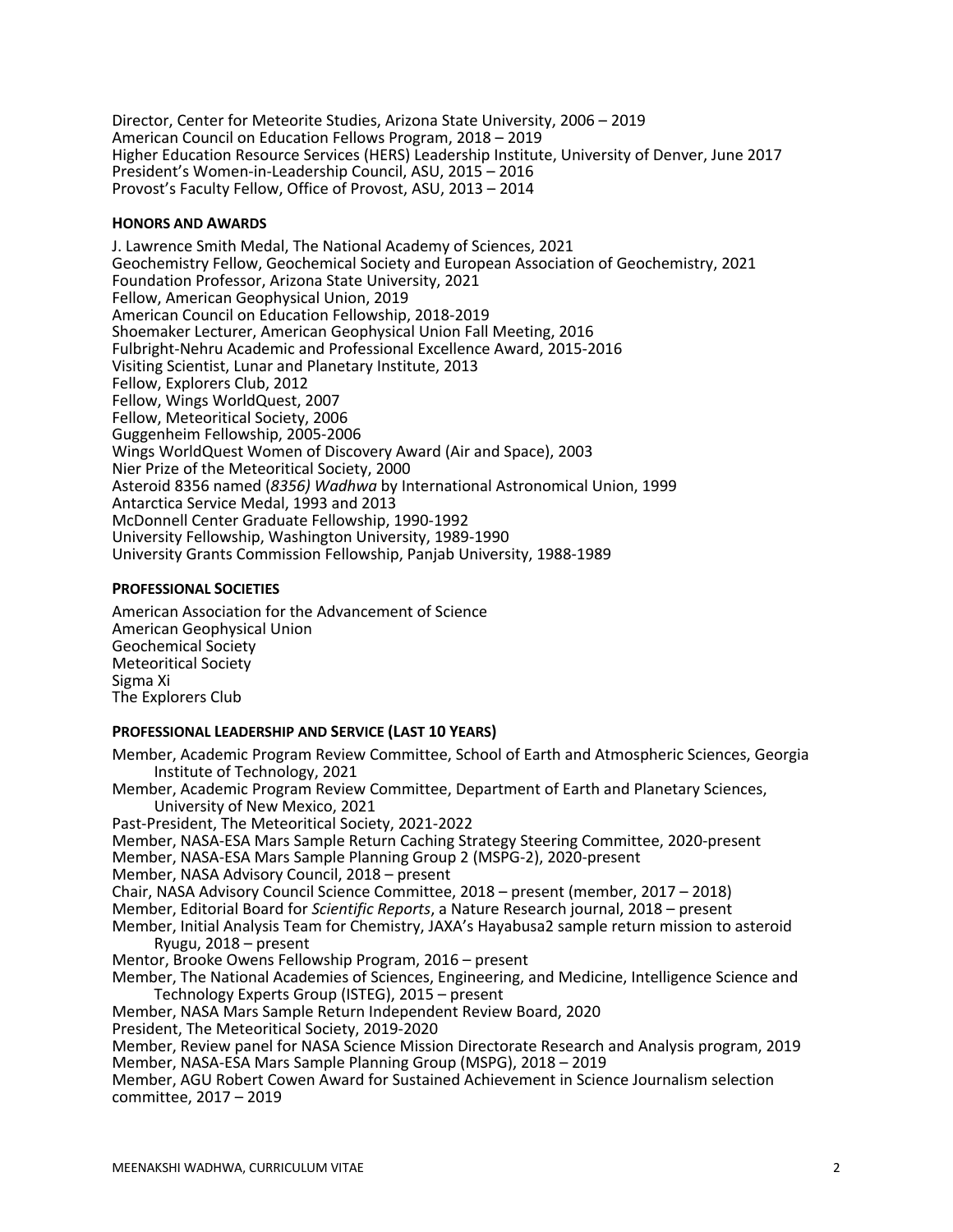Member, Astronaut Scholarship Foundation's Neil Armstrong Award of Excellence selection committee, 2017 – <sup>2019</sup>

Member, International Mars Sample Return Objectives and Samples Team (iMOST), 2018

Convener, Workshop on Role of Sample Return in Addressing Major Scientific Questions in Planetary Sciences, International Space Science Institute, Bern, Switzerland, 2018

Vice-President, Meteoritical Society, 2017 – 2018

Member, The National Academies of Sciences, Engineering, and Medicine, Space Studies Board Executive Committee, 2016 – 2017

Member, The National Academies of Sciences, Engineering, and Medicine, Space Studies Board, <sup>2012</sup> – <sup>2017</sup>

Member, NASA Advisory Council's Planetary Protection Subcommittee, 2015 – 2016

Member, Review panels for NASA Science Mission Directorate Research and Analysis programs, 2015 – <sup>2016</sup>

Member, AGU David Perlman Award for Excellence in Science Journalism selection committee, 2015 – 2016

Member, Elements Magazine Advisory Board, 2009 – 2016

Member, Ad hoc panel of experts (Planetary Protection) convened by The National Academies NRC,  $2014 - 2015$ 

Member, The National Academies NRC Committee on the Assessment of NASA Science Mission Directorate 2014 Science Plan, 2013

Chair, Audit Committee of the Meteoritical Society, 2013; member, 2011 – 2013

Co-Convener, Lunar Highlands Workshop, 2012

Chair, NASA Curation and Analysis Planning Team for Extraterrestrial Materials (CAPTEM), 2009 – 2012 Member, Planetary Science Subcommittee of the NASA Advisory Council, 2009 – 2012

Theme Chair (Cosmochemistry, Planet Formation), Goldschmidt Conference, 2011

Member, Organizing Committee, Workshop on Formation of the First Solids in the Solar System, 2011 Invited Nominator, MacArthur Foundation Fellows Program, 2011, 2005

Invited External Member, Faculty Search Committee, ETH Zurich, 2010 – 2011

## **DEPARTMENT AND UNIVERSITY SERVICE**

Chair, Space Strategy Committee, ASU, 2021 (member, 2020-present)

Member, Search Committee for Provost, ASU, 2020

Member, Faculty Women's Association Board, ASU, 2012 – present

Chair, Promotion and Tenure Committee, School of Earth and Space Exploration (SESE), Arizona State University (ASU), 2018 – 2019; member, 2016 – 2019

Member, Exploration Postdoctoral Fellowship evaluation committee, SESE, ASU, 2019

Member, Origins Project Internal Advisory Committee, ASU, 2013 – 2018

Member, Senators Council, College of Liberal Arts and Sciences, ASU, 2014 – 2018

Member, Search Committee for Small Satellites faculty member, SESE, ASU, 2016 – 2017

Member, President's Women-in-Leadership Council, ASU, 2015 – 2016

Member, Regent's Professors selection committee, ASU, 2015 – 2016

Member, Exploration Postdoctoral Fellowship evaluation committee, SESE, ASU, 2015

Member, Search Committee for Electron Microprobe Lab Manager, Center for Solid State Science, ASU, 2015

Member, Search Committee for Planetary Science faculty member, SESE, ASU, 2014 – 2015

Member, Search Committee for Provost, ASU, 2013

Co-Chair, International Student Experience Strategic Plan Committee, ASU, 2013

Member, Promotion and Tenure Committee, SESE, ASU, 2007 – 2011

Member, Undergraduate and Graduate Curriculum Committee, SESE, ASU, 2008 – 2009

Member, Graduate Qualification Requirements (Ad Hoc) Committee, SESE, ASU, 2007 – 2008

Member, Interdisciplinary Science and Technology Building-4 Planning (Ad Hoc) Committee, SESE, ASU, 2007 – 2008

Member, Search Committee for the Dean of the Sandra Day O'Connor School of Law, ASU, 2007 – 2008 Member, Graduate Recruitment Committee, SESE, ASU, 2007

# **FEDERAL GRANTS**

Principal Investigator, NASA Science Activation Integration Program, \$4,984,729 (1/1/2021-12/31/2025) Principal Investigator, NASA Solar System Workings Program, \$446,573 (1/1/21-12/31/23)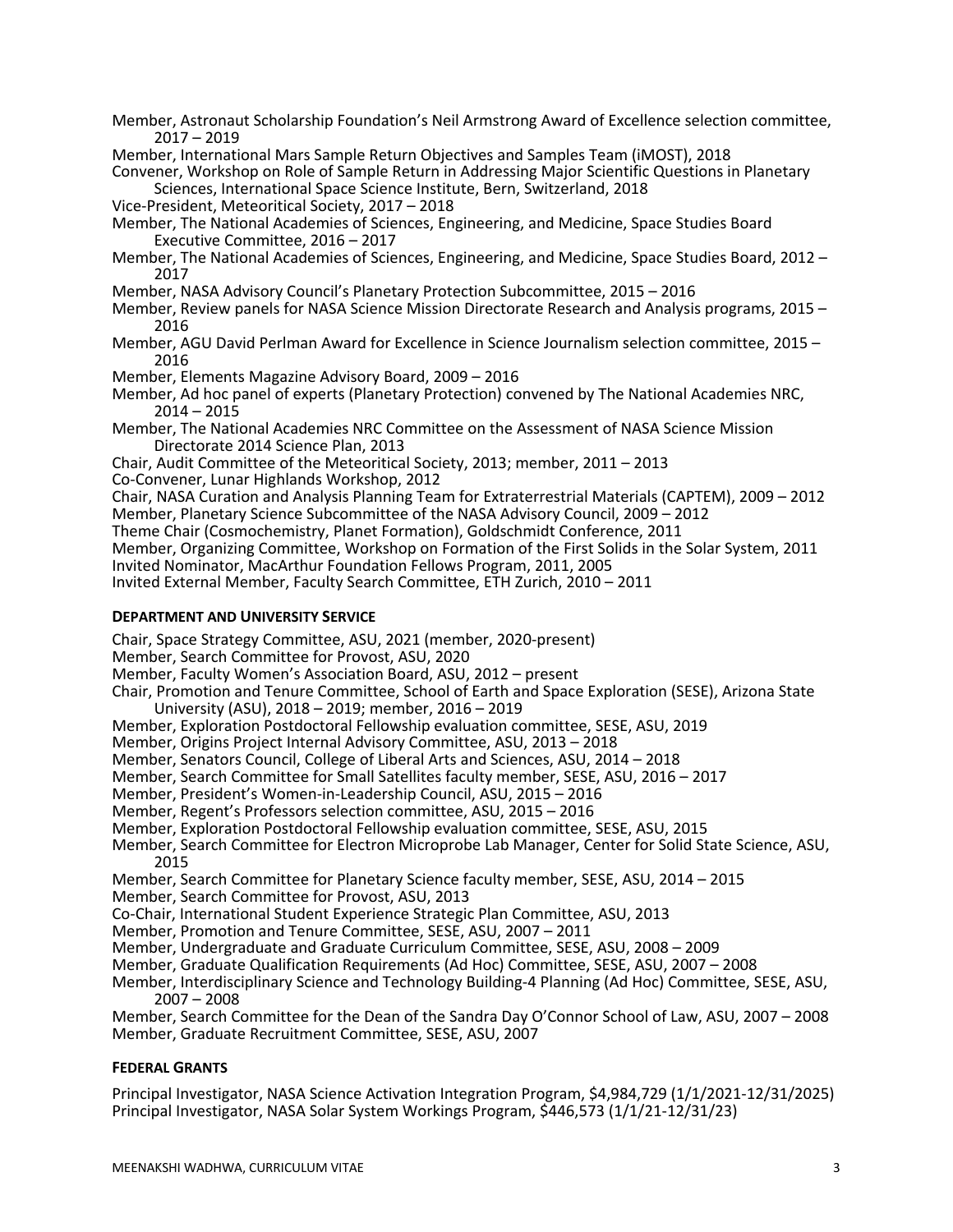- Principal Investigator, NASA Emerging Worlds Program, \$1,953,008 (including Planetary Major Equipment funds) (7/1/15-6/30/21)
- Principal Investigator, NASA Solar System Workings Program, \$444,408 (1/1/17-12/31/21) Principal Investigator, NASA Earth and Space Science Fellowship (S. Ray), \$122,682 (9/1/18-8/31/21) Principal Investigator, NASA Future Investigators in Earth and Space Science and Technology (Z. Torrano), \$40,795 (9/1/19-8/31/20)
- Principal Investigator, NASA Earth and Space Science Fellowship (D. Dunlap), \$74,431 (9/1/17-8/31/20) Principal Investigator, NASA Earth and Space Science Fellowship (E. Dunham), \$104,226 (9/1/16- 8/31/20)
- Co-Investigator, NASA Science Education CAN (PI: A. Anbar), \$10,183,479 (1/21/2016-1/20/2021)
- Co-Investigator, NASA Nexus for Exoplanet System Science (PI: S. Desch), \$6,097,436 (12/31/2014- 12/30/2019)
- Principal Investigator, NASA Lunar Advanced Science & Exploration Research Program, \$122,659 (9/3/14-9/4/17)
- Principal Investigator, NASA Earth and Space Science Fellowship (P. Mane), \$90,000 (9/1/13-8/31/16) Principal Investigator, NASA Cosmochemistry Program, \$1,060,651 (6/23/11-6/22/16)
- Principal Investigator, NASA Origins of Solar Systems Program, \$318,140 (6/22/11-6/21/15)
- Co-Investigator, NASA Lunar Advanced Science & Exploration Research Program (PI: A. Bouvier), \$18,511 (5/5/12-9/2/14)
- Principal Investigator, NASA Earth and Space Science Fellowship (C. Williams), \$60,000 (9/1/12-8/31/14)
- Co-Investigator, NASA Education and Outreach in Earth & Space Science (PI: A. Anbar), \$302,377 (4/6/11-4/5/14)
- Co-Investigator, NASA Astrobiology Institute (PI: A. Anbar), \$7,008,810 (1/15/09-1/14/14)
- Principal Investigator, NASA JPL subcontract, \$16,954 (6/27/13-9/29/13)
- Co-Principle Investigator, NSF Major Research Instrumentation (PI: P. Williams), \$3,267,586 (1/1/10- 12/31/2012)
- Principal Investigator, NASA Earth and Space Science Fellowship, \$30,000 (L. Spivak-Birndorf) (9/1/11- 8/31/12)
- Principal Investigator, NASA Earth and Space Science Fellowship, \$89,570 (M. Sanborn) (9/1/09-8/31/12) Co-Investigator, NASA Mars Fundamental Research Program (PI: D. Bell), \$315,497 (4/24/08-4/23/12)
- Principal Investigator, NASA Cosmochemistry Program, \$1,245,000 (including Planetary Major Equipment funds) (4/1/08-3/31/12)
- Principal Investigator, NASA Earth and Space Science Fellowship, \$30,000 (G. Brennecka) (9/1/10- 8/31/11)
- Principal Investigator, NASA Origins of Solar Systems Program, \$211,677 (1/8/07-5/7/10)
- Principal Investigator, NASA Discovery Program (Genesis mission) subcontract through JSC, \$342,000 (8/1/05-9/30/09)
- Principal Investigator, NASA Cosmochemistry Program, \$426,000 (5/1/05-3/31/08)
- Co- Principal Investigator, NSF Major Research Instrumentation Program (PI: R. Williams), \$494,295 (9/1/03-8/31/06)
- Principal Investigator, NASA Cosmochemistry Program, \$345,000 (5/1/02-4/30/05)
- Principal Investigator, NSF EAR Geochemistry and Petrology Program, \$130,356 (1/1/98-6/30/03)
- Principal Investigator, NASA Cosmochemistry Program, \$225,000 (4/1/99-3/31/02)
- Principal Investigator, NSF Major Research Instrumentation Program, \$255,000 (9/15/98-9/14/01)
- Principal Investigator, NASA Cosmochemistry Program (major equipment grant), \$255,000 (4/15/98- 10/14/99)
- Co- Principal Investigator, NSF Major Research Instrumentation Program (PI: M. Humayun), \$410,000 (9/1/97-8/31/99)
- Principal Investigator, NASA Cosmochemistry Program, \$80,000 (4/1/97-3/31/99)

# **TEACHING EXPERIENCE**

GLG598/485 & CHM598/485 Cosmochemistry and Meteorites, ASU, Spring 2021, Fall 2018, Fall 2016, Spring 2014, 2012, 2010, Fall 2007

SES591/494 Sample Return Missions, Spring 2018

GLG598/490 Analytical Instruments, ASU, Spring 2017, 2011, Fall 2008

GLG581/494 & CHM598/494 Isotope Geochemistry (co-taught with A. Anbar), ASU, Spring 2015 GLG598/494 Trace Element Geochemistry (co-taught with R. Hervig), ASU, Fall 2014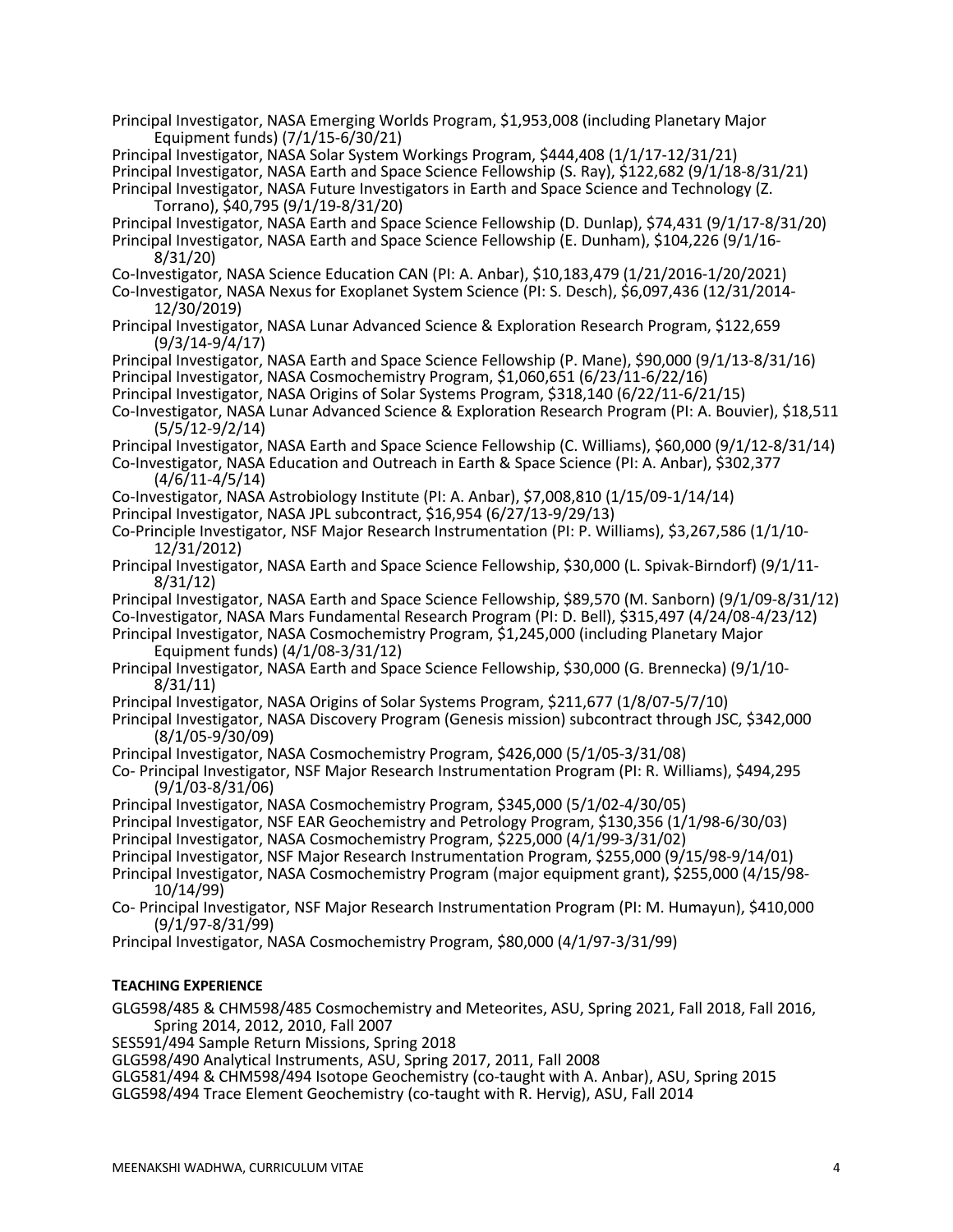GeoSci220 Magmatism in the Early Solar System, University of Chicago, Spring Quarter, scheduled alternate years, 1998-2006

PhySci110 Environmental History of Earth, University of Chicago, Winter Quarter, 2001

## **ACADEMIC MENTORING**

### **Graduate Student Advisees**

- Linnea McCann (doctoral student, ASU, 2018 present)
- Soumya Ray (doctoral student, ASU, 2016 present)
- Zachary Torrano (ASU, PhD 2020, currently Carnegie Postdoctoral Fellow at Carnegie's Earth and Planets Laboratory in Washington, DC)
- Emilie Dunham (ASU, PhD 2020, currently Heising Simons Foundation 51Pegasi b Fellow at the University of California at Los Angeles, Los Angeles, CA)
- Daniel Dunlap (ASU, PhD 2020, currently postdoctoral researcher, NASA Johnson Space Center, Houston, TX)
- Gabriel Franco (ASU, MNS 2019)
- Prajkta Mane (ASU, PhD 2016, currently postdoctoral researcher, NASA Johnson Space Center and Lunar and Planetary Institute, Houston, TX)
- Kera Tucker (ASU, MS 2015; currently Systems Engineer at Lockheed Martin, Denver, CO)
- Curtis Williams (ASU, PhD 2014; currently Program Director (Petrology and Geochemistry), National Science Foundation, Washington DC)
- Matthew Sanborn (ASU, PhD 2012; currently Staff Scientist, Los Alamos National Laboratory, Los Alamos, NM)
- Lev Spivak-Birndorf (ASU, PhD 2012; currently Founder and Research Scientist at PSI Labs, Ann Arbor, MI)
- Greg Brennecka (ASU, PhD 2011; currently Staff Scientist, Lawrence Livermore National Laboratory, Livermore, CA)

#### **Postdoctoral and Other Advisees**

Jemma Davidson (Assistant Research Scientist, Center for Meteorite Studies, ASU, 2018 – present) Vinai Rai (Associate Research Scientist and Laboratory Manager, Center for Meteorite Studies, ASU, 2016 – present)

- Rebekah Hines (Research Professional, Center for Meteorite Studies, ASU, 2011 present)
- Stephen Romaniello (Assistant Research Scientist, 25% appointment in Center for Meteorite Studies,<br>ASU, 2014 2019; Assistant Research Scientist and Laboratory Manager, Center for Meteorite Studies, ASU, 2012 – 2014; currently Assistant Professor, University of Tennessee, Knoxville, TN)
- Alice Stephant (Postdoctoral Researcher, Center for Meteorite Studies, ASU, 2015 2017; currently postdoctoral researcher, Open University, UK)
- Julia Cartwright (Postdoctoral Researcher, Center for Meteorite Studies, ASU, 2014 2017; currently Assistant Professor, University of Alabama, Huntsville, AL)
- Kate Sounders (Assistant Research Professor and Laboratory Manager, Center for Meteorite Studies, ASU, 2014 – 2015; currently Research Geologist, United States Geological Survey, Denver, CO)
- Gregory Brennecka (Postdoctoral Researcher, Center for Meteorite Studies, ASU, 2011 2013; currently Staff Scientist, Lawrence Livermore National Laboratory, Livermore, CA)
- Philip Janney (Associate Research Scientist and Laboratory Manager, Center for Meteorite Studies, ASU, 2006 – 2012; Laboratory Manager, The Field Museum, 2000 – 2006; currently Professor, University of Cape Town, South Africa)
- Melissa Morris (SESE Exploration Postdoctoral Fellow co-advised with S. Desch, ASU, 2010 2011; currently Discipline Scientist/Program Officer, NASA Headquarters, Washington, DC)
- Audrey Bouvier (Postdoctoral Researcher, Center for Meteorite Studies, ASU, 2007 2010; currently Research Scientist at Bayerisches Geoinstitut, University of Bayreuth, Bayreuth, Germany)
- Fang Zhen Teng (Postdoctoral Researcher, The Field Museum, 2006 2007; currently Associate Professor, University of Washington, Seattle, WA)
- Nicolas Dauphas (Postdoctoral Researcher, The Field Museum and University of Chicago, co-advised with A. M. Davis, 2002 – 2004; currently Professor, University of Chicago, Chicago, IL)
- Nicole Foley (Postdoctoral Researcher, The Field Museum, 2002 2004)

## **Graduate Student Committees**

Chadlin Ostrander (ASU, PhD 2020)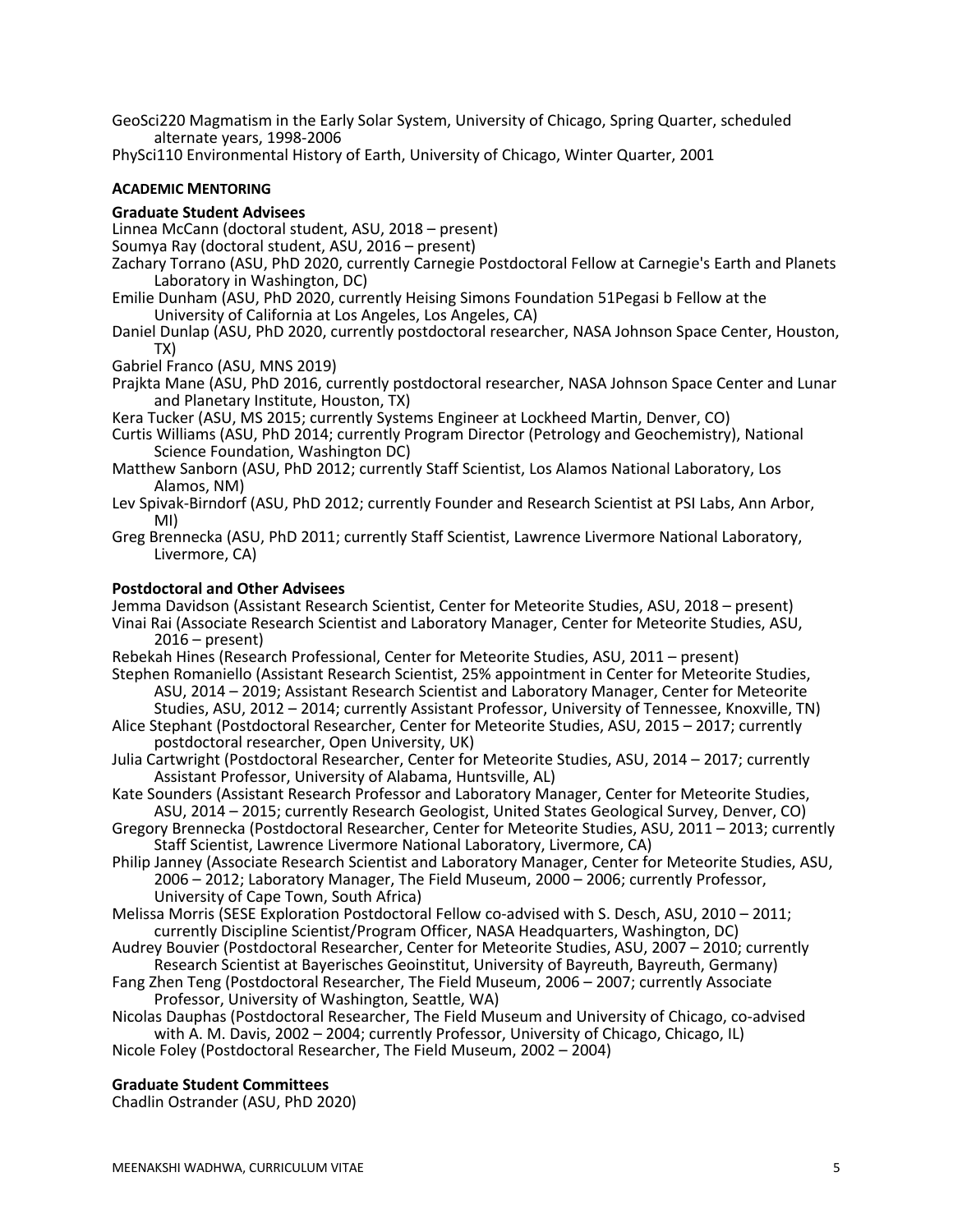Hannah Bercovici (ASU, MS 2020) Huawei Chen (ASU, PhD 2019) Feifei Zhang (ASU, PhD 2018) Cameron Mercer (ASU, PhD 2017) Jinping Hu (ASU, PhD 2016) Karen Rieck (ASU, PhD 2015) Stephen Romaniello (ASU, PhD 2012) Melissa Morris (ASU, PhD 2009) Nicolas Ouellette (ASU, PhD 2008) Karen Rieck (ASU, MS 2008) Liping Qin (U. Chicago, PhD 2007) David Cook (U. Chicago, PhD 2007) Agnes Markowski (ETH, Zurich, PhD 2006)

### **Undergraduate Student Advisees**

Max Kulak (ASU, 2019-present) Ivy Ettenborough (ASU, 2019) Karen Leung (ASU, 2016) Elizabeth Dybal (ASU, 2014 – 2016) Ya-Jui Ku (National Taiwan University, 2014) Jasmine Parker (ASU, 2012 – 2013) Tyler Farina (ASU, 2012) Brian De Hoog (ASU, 2009 – 2012) Melissa Anderson (ASU, 2009) Michael Stuart (ASU, 2009) Ashley Dancer (ASU, 2008 – 2009) Jesse Hannah (ASU, 2008 – 2009) Ashley Stanfil (ASU, 2008) Susheel Koushik (ASU, 2007 – 2008) Melanie Channon (ASU, 2007) Elizabeth Meith (ASU 2007) Matthew Sanborn (ASU, 2007) Lev Spivak-Birndorf (U. Chicago, 2003 – 2005) Nicolas Beecher (U. Chicago, 2002) Josef Dufek (U. Chicago, 2001) Noel Heim (U. Chicago, 1999 – 2000) Shelley Erickson (Field Museum Intern, 1998 – 1999) Emily Lakdawalla (Field Museum Intern, 1998)

### **Brooke Owens Fellowship Mentees**

Sanjana Tewathia (Georgia Institute of Technology, 2020) Kira Altman (University of Colorado at Boulder, 2019) Carson Brumley (University of Colorado at Boulder, 2018) Justine Walker (College of Wooster, 2017)

#### **Honors and Awards (As Mentor)**

NASA Future Investigators in Earth and Space Science and Technology, Zachary Torrano (as graduate student at ASU), 2019

- NASA Earth and Space Science Fellowship, Emilie Dunham (as graduate student at ASU), 2016, 2017, 2018, 2019
- NASA Earth and Space Science Fellowship, Soumya Ray (as graduate student at ASU), 2018, 2019, 2020 Stephen E. Dwornik Award (Geological Society of America) for best poster presentation, Daniel Dunlap (as graduate student at ASU), 2018

NASA Earth and Space Science Fellowship, Daniel Dunlap (as graduate student at ASU), 2017, 2018, 2019 Wiley Award (The Meteoritical Society) for oral presentation, Daniel Dunlap (as graduate student at ASU), 2017

Nier Prize (The Meteoritical Society), Greg Brennecka (for work conducted as a graduate student and postdoctoral researcher at ASU), 2016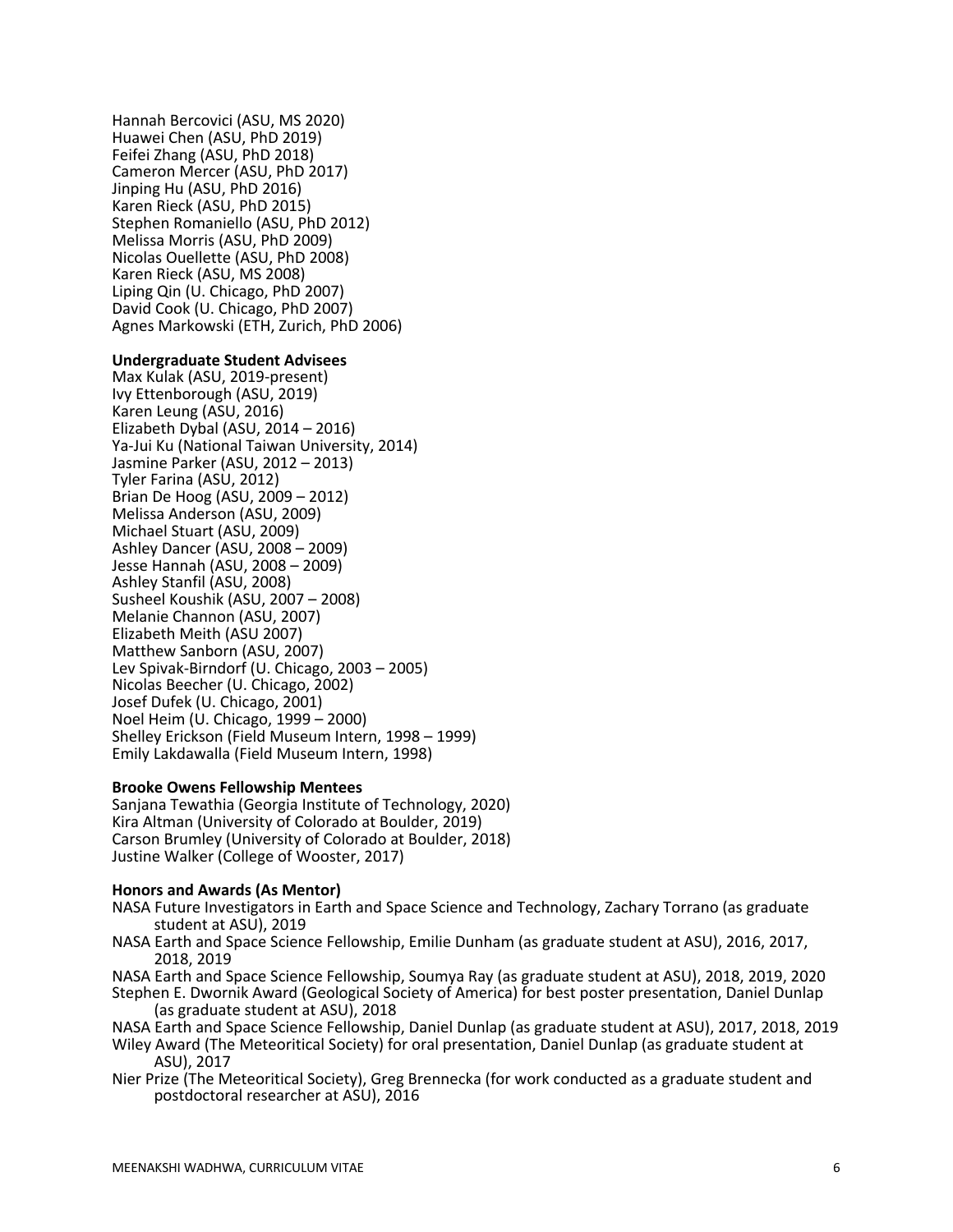Nier Prize (The Meteoritical Society), Audrey Bouvier (for work conducted as a postdoctoral researcher at ASU), 2016

NASA Earth and Space Science Fellowship, Prajkta Mane (as graduate student at ASU), 2013, 2014 NASA Earth and Space Science Fellowship, Curtis Williams (as graduate student at ASU), 2012, 2013 NASA Earth and Space Science Fellowship, Lev Spivak-Birndorf (as graduate student at ASU), 2011

NASA Earth and Space Science Fellowship, Greg Brennecka (as graduate student at ASU), 2010

Nininger Meteorite Award, Greg Brennecka (as graduate student at ASU), 2010

NASA Earth and Space Science Fellowship, Matthew Sanborn (as graduate student at ASU), 2009, 2010, 2011

Brian Mason Award of the Meteoritical Society, Greg Brennecka (as graduate student at ASU), 2009

Nier Prize (The Meteoritical Society), Nicolas Dauphas (for work conducted as a postdoctoral researcher at The Field Museum/University of Chicago), 2005

## **INVITED LECTURES AND COLLOQUIA (LAST 10 YEARS)**

Department of Geology, University of Maryland, October 2020 UCLA Meteorite Gallery Lecture Series, August 2020 Baldwin Frontiers in Geology Lecture, Miami University, February 2020 Department of Geology and Environmental Earth Science, Miami University, February 2020 Department of Earth and Atmospheric Sciences, University of Houston, February 2020 Department of Geological Sciences, University of North Carolina at Chapel Hill, February 2020 Documentary Filmmakers Retreat, National Academies Science and Entertainment Exchange Program, October 2019 Northrup Distinguished Lecture, Department of Earth and Planetary Sciences, University of New Mexico, April 2019 Lunar and Planetary Laboratory, University of Arizona, April 2018 Shoemaker Lecture, American Geophysical Union Fall Meeting, December 2016 PLANEX Division, Physical Research Laboratory, Ahmedabad, India, April 2016 Geological Survey of India, Kolkata, India, April 2016 Department of Geology and Geophysics, Indian Institute of Technology, Kharagpur, India, April 2016 Department of Earth Sciences, Indian Institute of Technology, Kanpur, India, March 2016 Department of Geology, University of Delhi, Delhi, India, March 2016 Department of Physics, Panjab University, Chandigarh, India, February 2016 Department of Geology, Panjab University, Chandigarh, India, February 2016 Prof. Sukheswala Memorial – TERRA Lecture, St. Xavier's College, Mumbai, India, February 2016 Indian Institute of Technology Bombay, Mumbai, India, February 2016 Indian Institute of Science Education and Research, Pune, India, February 2016 Physical Research Laboratory, Ahmedabad, India, January 2016 25<sup>th</sup> Anniversary Invited Lecture, Planetary Chemistry Theme, Annual Goldschmidt Conference, Prague, July 2015 Shoemaker Lecture, Beyond Center, Arizona State University, November 2014 Lamont Doherty Earth Observatory, Columbia University, October 2014 Department of Earth and Planetary Science, American Museum of Natural History, October 2014 Annual Goldschmidt Conference, Sacramento, June 2014 Department of Earth and Atmospheric Sciences, MIT, May 2013 Department of Geophysical Sciences, University of Chicago, April 2013 Department of Geological Sciences, University of Tennessee, February 2013 Department of Earth Science, Rice University, October 2012 Workshop on the Mantle of Mars, Houston, TX, September 2012 Nuclei in the Cosmos Conference, Cairns, Australia, August 2012 Workshop on Formation of the First Solar System Solids, Kauai, Hawaii, November 2011 International Primitive Body Exploration Working Group Workshop, Jet Propulsion Laboratory, Pasadena, CA, August 2011 Department of Earth and Space Sciences, University of California at Los Angeles, March 2011

## **MEDIA AND PUBLIC ENGAGEMENT**

Delivered numerous public talks; featured in news media (television, radio and print) outlets, including documentaries on the *Discovery Channel* (How the Universe Works), *History Channel* (The Universe;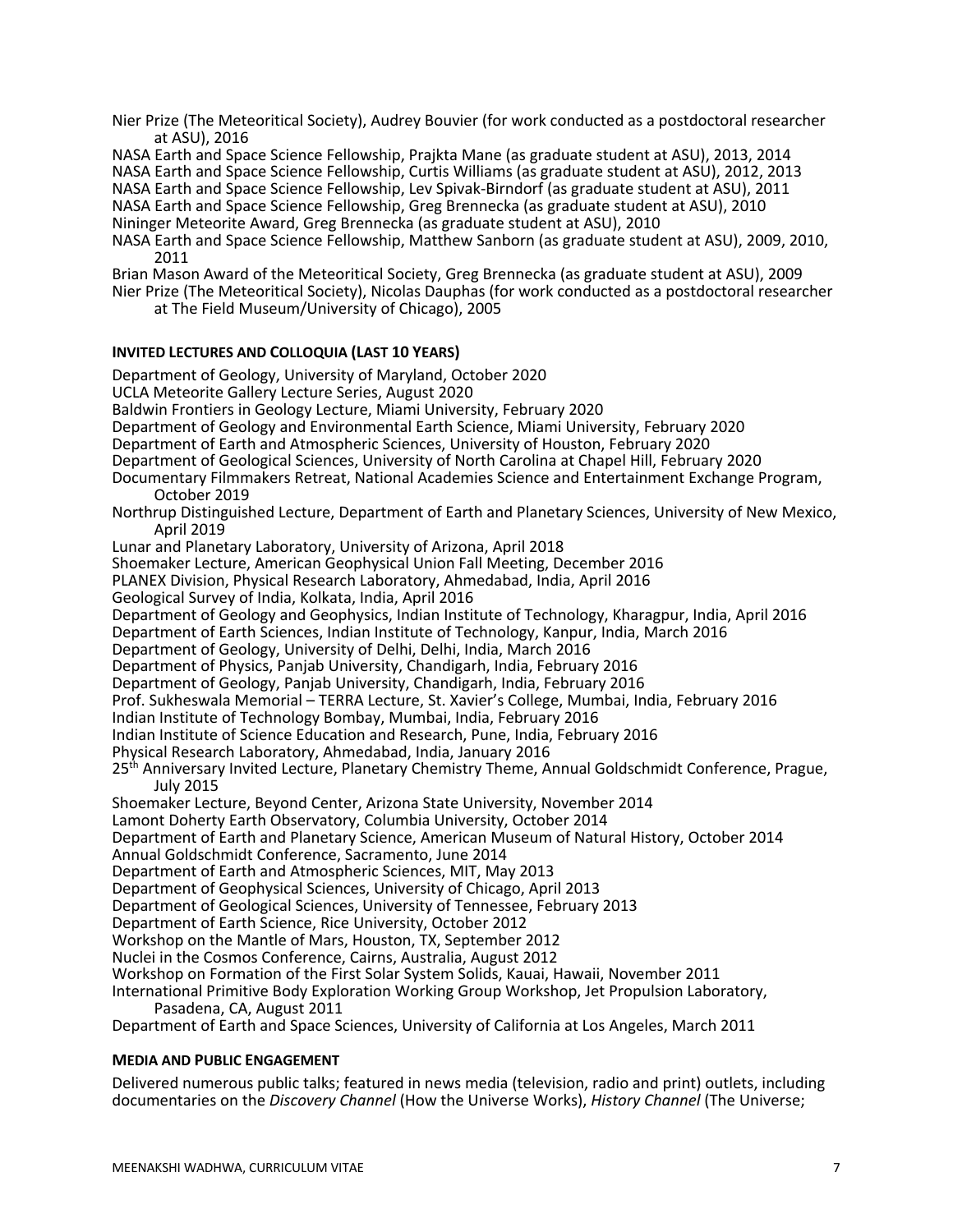How the Earth was Made), *PBS* (Nova ScienceNow), and *Science Channel* (Space's Deepest Secrets; Meteorite Men); and involved in the development of public outreach, educational programs and exhibits. Recent highlights include the following:

In "Fireball: Visitors from Darker Worlds" directed by Werner Herzog and Clive Oppenheimer, 2020 On CBS Sunday Morning, September 13, 2020

- Oversight of the development, production and distribution of loanable classroom modules on "Origin of Meteorites" for K-12 and informal educators, 2008 – 2019
- New Discoveries Lecture ("Exploring the Solar System Through Meteorites"), School of Earth and Space Exploration, October 2018
- On NPR Science Friday, June 2018; https://www.sciencefriday.com/segments/science-friday-presents- two-wrongs-dont-make-a-meteorite/
- On NPR Science Friday, November 2017; https://www.sciencefriday.com/segments/a-space-rock- makes-an-interstellar-visit/

TEDxASU: Innovation Worth Sharing, 2017; https://www.youtube.com/watch?v=iukJJ2u0vlo

- Arizona State University KEDTalks: Conversations for the Curious, 2016;
- https://www.youtube.com/watch?v=i-JmdMYOEII&t=43s
- On Australian Broadcasting Corporation's "The Science Show", May 2014; http://www.abc.net.au/radionational/programs/scienceshow/meteorites-bring-the-history-of- the-solar-system-to-earth-and-m/5427388
- On NPR Science Friday, March 2013; https://www.sciencefriday.com/segments/studying-rocks-foundon-earth-for-clues-about-space/

# **PUBLICATIONS**

Total Citations (Google Scholar, January 27, 2021): 10901 h-index (Google Scholar, January 27, 2021): 53 i10-index (Google Scholar, January 27, 2021): 104

# **PEER-REVIEWED ARTICLES**

( † Students or postdoctoral researchers supervised by M. Wadhwa)

# **Submitted/in review/in revision/in press**

- $\mathbf{1}$ . Dunham E. T., Wadhwa M., Liu M.-C., Desch S. J., Hertwig A. T., Kita N., Fukuda K., <sup>†</sup>Davidson J., and Schrader D. Uniform <sup>10</sup>Be/<sup>9</sup>Be in chondritic refractory inclusions: Implications for molecular cloud origin of 10Be and the Sun's birth environment. *Science Advances,* submitted. 2. Garvie A. J. L., Chi M., †
- Garvie A. J. L., Chi M.,  ${}^{\dagger}$ Ray S., Domanik K., Wittmann A., and Wadhwa M. Carletonmooreite, Ni<sub>3</sub>Si, a new silicide from the Norton County aubrite meteorite. *American Mineralogist,* in press.
- $3<sub>1</sub>$ Mane P., Wallace S., Bose M., Wallace P., Wadhwa M., Weber J., and Zega T. Earliest evidence of nebular shock waves recorded in calcium-aluminum-rich inclusions. *Earth and Planetary Science*
- *Letters,* submitted. 4. † Mane P., Bose M., Wadhwa M., and Defouilloy C. Protracted timescales for nebular processing of
- first-formed solids in the solar system. *Astrophysical Journal,* in revision. 5. † Sanborn M. and Wadhwa M. Trace element geochemistry of coarse-grained angrites from Northwest Africa: Implications for their petrogenesis on the angrite parent body. *Meteoritics and Planetary Science*, in press.
- 6. † <sup>†</sup>Stephant A., Wadhwa M., Hervig R., Bose M., Zhao X., Barrett T.J., Anand M., and Franchi I.A. A deuterium-poor water reservoir in the asteroid 4 Vesta and the inner Solar System. *Geochimica*
- *Cosmochimica Acta*, in press. 7. † Torrano Z. A., Schrader D.L., † Davidson J., Greenwood R.C., † Dunlap D., and Wadhwa M. The relationship between CM and CO chondrites: Insights from combined analyses of titanium, chromium, and oxygen isotopes in CM, CO, and ungrouped chondrites. *Geochimica Cosmochimica Acta*, in revision.

- <sup>t</sup>Davidson J., Wadhwa M., Hervig R. L., and <sup>†</sup>Stephant A. (2020) Water on Mars: Insights from<br>apatite in regolith breccia Northwest Africa 7034. *Earth and Planetary Science Letters* 552, 116597. Davidson J., Wadhwa M., Hervig R. L., and <sup>†</sup>Stephant A. (2020) Water on Mars: Insights from
- apatite in regolith breccia Northwest Africa 7034. *Earth and Planetary Science Letters* 552, 116597.<br>2. <sup>†</sup>Dunham E.T., Wadhwa M., Desch S.J., and Hervig R.L. (2020) Best practices for determination of initial 10Be/9 Be in early solar system materials by secondary ion mass spectrometry. *Geostandards and Geoanalytical Research* 44, 695-710.
- 3. Fukuda K., Beard B.L., <sup>†</sup>Dunlap D.R., Spicuzza M.J., Fournelle J.H., Wadhwa M., and Kita N. (2020)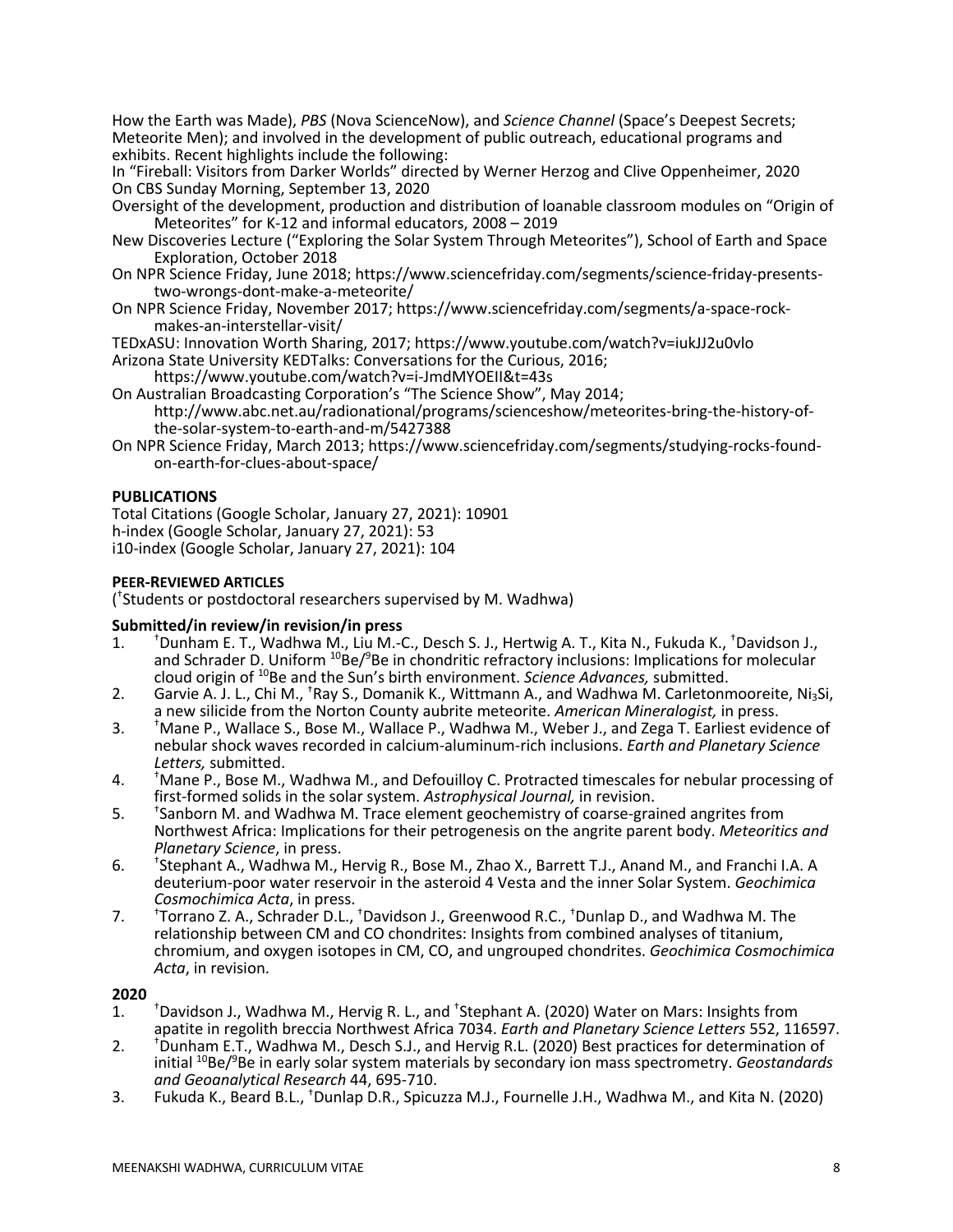Magnesium isotope analysis of olivine and pyroxene by SIMS: Evaluation of matrix effects. *Chemical Geology* 540, 119482.

- 4. Jurewicz A.J.G., Reick K.D., Hervig R., Burnett D.S., Wadhwa M., Olinger C.T., Wiens R., Laming J. M., Guan Y., Huss G.R., Reisenfeld D.B., and Williams P. (2020) Magnesium isotopes of the bulk solar wind from Genesis diamond-like carbon films. *Meteoritics and Planetary Science* 55, 352-375.
- 5. † Torrano Z. A., † Davidson J., and Wadhwa M. (2020) A reclassification of Northwest Africa 299 from CV3 to CK3.8 chondrite. *Meteoritics and Planetary Science* 55, 2539-2550.
- 6. Wadhwa M., Schrader D., and McCoy T. (2020) Advances in cosmochemistry enabled by Antarctic meteorites. *Annual Review of Earth and Planetary Sciences* 48, 233-258.

## **2019**

- $\overline{7}$ . <sup>+</sup>Dunham E., Balta J. B., Wadhwa M., and McSween H. Y., Jr. (2019) Petrology and geochemistry of olivine-phyric shergottites LAR 12095 and LAR 12240: Implications for their petrogenetic history on Mars. *Meteoritics and Planetary Science* 54, 811-835*.*
- 8. Shollenberger Q. A., Wittke A., Render J., <sup>†</sup>Mane P., Schuth S., Weyer S., Gussone N., Wadhwa M., and Brennecka G. (2019) Combined mass-dependent and nucleosynthetic isotope variations in refractory inclusions and their mineral separates to determine their original Fe isotope compositions. *Geochimica Cosmochimica Acta* 263, 215-234.
- $9<sub>l</sub>$ Torrano Z. A., Brennecka G. A., <sup>†</sup>Williams C. D., <sup>†</sup>Romaniello S. J., <sup>†</sup>Rai V. K., and Wadhwa M. (2019) Titanium isotope signatures of calcium-aluminum-rich inclusions from CV and CK chondrites: Implications for early Solar System reservoirs and mixing. *Geochimica Cosmochimica Acta* 263, 13-30.

## **2018**

- 10. Srinivasan P., <sup>†</sup>Dunlap D. R., Agee C. B., Wadhwa M., Coleff D., Ziegler K., Zeigler R., and McCubbin F. M. (2018) Earliest dated silica-rich volcanism in the Solar System. *Nature Communications* 9, 3036*.*
- $11.$ <sup>\*</sup>Stephant A., Garvie L. A. J., Mane P., Hervig R., and Wadhwa M. (2018) Terrestrial exposure of a fresh martian meteorite causes rapid changes in hydrogen isotopes and concentrations. *Scientific Reports Scientific Reports* 8, DOI:10.1038/s41598-018-30807-w.

# **2017**

- 12. Balta J. B., <sup>†</sup>Sanborn M. E., Mayne R. G., Wadhwa M., McSween H. Y., Jr., and Crossley S. D. (2017) Northwest Africa 5790: A previously unsampled portion of the upper part of the nakhlites pile.<br>Meteoritics and Planetary Science 52, 36-59.
- *Meteoritics and Planetary Science* 52, 36-59*.* 13. Brennecka G. A., Borg L. E., Romaniello S. J., Souders A. K., Shollenberger Q. R., Marks N. E., and Wadhwa M. (2017) A renewed search for short-lived <sup>126</sup>Sn in the early solar system: Hydride generation MC-ICPMS for high sensitivity Te isotopic analysis. *Geochimica Cosmochimica Acta* 201, 331-344.
- 14. Kleine T. and Wadhwa M. (2017) Chronology of planetesimal differentiation. *Planetesimals: Early Differentiation and Consequences for Planets* (Eds. Elkins-Tanton L. T. and Weiss B. P.), Cambridge
- Univ. Press, 224-245*.* 15. Mendybaev R., † Williams C. D., Spicuzza M. J., Richter F. M., Valley J. W., and Wadhwa M. (2017) Thermal and chemical evolution of the early Solar System materials as recorded by FUN CAIs: Part II – Laboratory evaporation of potential CMS-1 precursor material*. Geochimica Cosmochimica Acta*  201, 49-64.
- $16.$ Williams C. D., Ushikubo T., Mendybaev R. A., <sup>†</sup>Janney P. E., Kita N. T., Bullock E. S., <sup>†</sup>Hines R. R., MacPherson G. J., Hervig R. L., Richter F. M., and Wadhwa M. (2017) Thermal and chemical evolution of the early Solar System materials as recorded by FUN CAIs: Part I – Petrology, mineral chemistry, and isotopic composition of Allende FUN CAI CMS-1. *Geochimica Cosmochimica Acta*  201, 25-48.

## **2016**

- 17. † <sup>†</sup> Mane P., Hervig R., Wadhwa M., Garvie L. A. J., Balta J. B., and McSween H. Y., Jr. (2016) Hydrogen isotopic composition of the martian mantle inferred from the newest martian meteorite fall Tissint. *Meteoritics and Planetary Science* 51, 2073-2091*.*
- 18. † Williams C. D., <sup>†</sup>Janney P. E., <sup>†</sup>Hines R. R., and Wadhwa M. (2016) Precise titanium isotope compositions of refractory inclusions in the Allende CV3 chondrite by LA-MC-ICPMS. *Chemical Geology* 436*,* 1-10*.*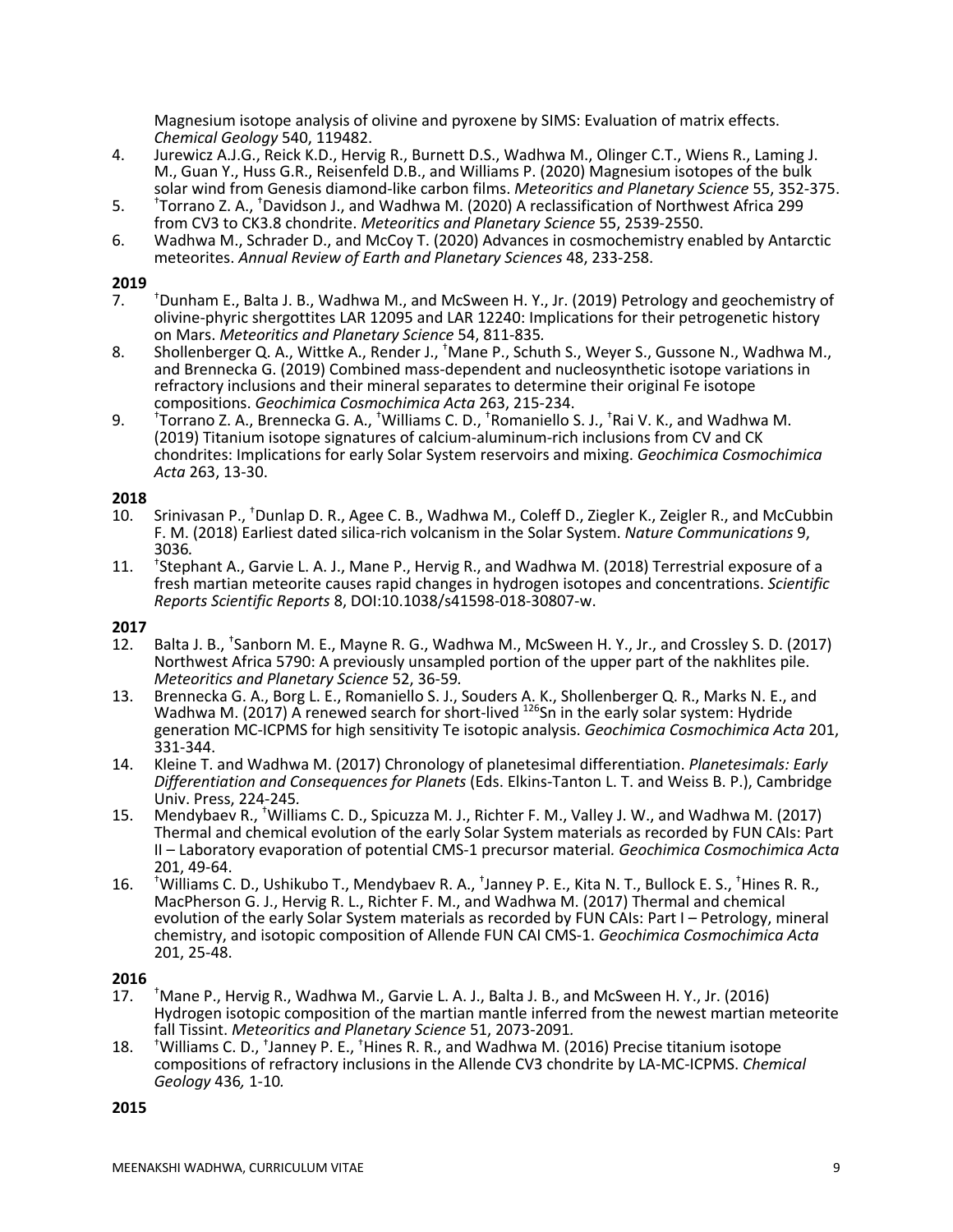- 19. Balta J. B., <sup>†</sup>Sanborn M., Udry A., McSween H. Y., Jr., and Wadhwa M. (2015) Petrology and traceelement geochemistry of Tissint, the newest shergottite fall. *Meteoritics and Planetary Science* 50, 63-85.
- 20. Davis A. M., Richter F. M., Mendybaev R. A., † Janney P. E., Wadhwa M., and McKeegan K. D. (2015) Isotopic mass fractionation laws for magnesium and their effects on <sup>26</sup>Al-<sup>26</sup>Mg systematics in Solar
- System materials. *Geochimica Cosmochimica Acta* 158, 245-261*.* 21. Ding S., Dasgupta R., Lee C. T., and Wadhwa M. (2015) New bulk sulfur measurements of martian meteorites and modeling the fate of sulfur during melting and crystallization – implications for sulfur transfer from martian mantle to crust-atmosphere system. *Earth and Planetary Science*
- *Letters* 409, 157-167*.* 22. Goldmann A., † Brennecka G., Noordmann J., Weyer S., and Wadhwa M. (2015) Uranium isotope composition of the Earth and Solar System. *Geochimica Cosmochimica Acta* 148, 145-158.
- $23.$ Sanborn M., Carlson R., and Wadhwa M. (2015)  $^{147,146}$ Sm- $^{143,142}$ Nd,  $^{176}$ Lu- $^{176}$ Hf, and  $^{87}$ Rb- $^{87}$ Sr systematics in the angrites: Implications for chronology and processes on the angrite parent body.<br>Geochimica Cosmochimica Acta 171, 80-99.
- *Geochimica Cosmochimica Acta* 171, 80-99*.* 24. † Spivak-Birndorf L., † Bouvier A., Benedix G. K., Hammond S., Brennecka G., Howard K., Rogers N., Wadhwa M., Bland P. A., Spurný P., and Towner M. C. (2015) Geochemistry and chronology of the Bunburra Rockhole ungrouped achondrite. *Meteoritics and Planetary Science* 50, 958-975*.*

## **2014**

- 25. Thennecka G. A., Borg L. E. and Wadhwa M. (2014) Insights into the martian mantle:<br>isotopics of the meteorite fall Tissint. Meteoritics and Planetary Science 49, 412-418. <sup>†</sup>Brennecka G. A., Borg L. E. and Wadhwa M. (2014) Insights into the martian mantle: The age and isotopics of the meteorite fall Tissint. *Meteoritics and Planetary Science* 49, 412-418*.* 26. Chaumard N., Devouard B., † Bouvier A., and Wadhwa M. (2014) Metamorphosed calcium-
- aluminum inclusions in CK carbonaceous chondrites. *Meteoritics and Planetary Science* 49, 419- <sup>452</sup>*.* 27. Wadhwa M. (2014) Solar System time scales from long-lived radioisotopes in meteorites and
- planetary materials. *Treatise on Geochemistry 2nd Edition Vol. 1: Meteorites, Comets, and Planets* (Vol. Ed. A. M. Davis; Eds. in Chief H. D. Holland and K. K. Turekian), 397-418*.*

# **2013**

- 28. Balta J. B., <sup>†</sup>Sanborn M., McSween H. Y., Jr., and Wadhwa M. (2013) Magmatic history and parental melt composition of olivine-phyric shergottite LAR 06319: Importance of magmatic degassing and olivine antecrysts in Martian magmatism. *Meteoritics and Planetary Science* 48, *1359-1382.*
- 29. † <sup>+</sup>Bouvier A., Wadhwa M., Simon S., and Grossman L. (2013) Magnesium isotopic fractionation in chondrules from the Murchison and Murray CM2 carbonaceous chondrites. *Meteoritics and Planetary Science* 48, 339-353*.*
- $30.$ <sup>†</sup>Brennecka G. A., Borg L. E. and Wadhwa M. (2013) Evidence of supernova injection into the solar nebula and the decoupling of r-process nucleosynthesis. *Proceedings of the National Academy of Sciences* 110, 17241-17246.

# **2012**

 $31.$ <sup>t</sup>Brennecka G. A. and Wadhwa M. (2012) Uranium isotope compositions of the basaltic angrite meteorites and the chronological implications for the early Solar System. *Proceedings of the National Academy of Sciences* 109, 9221-9222.

# **2011**

- $32.$ Janney P. E., Richter F. M., Mendybaev R. A., Wadhwa M., Georg R. B., Watson E. B., and <sup>†</sup>Hines R. R. (2011) Matrix effects in the analysis of Mg and Si isotope ratios in natural and synthetic glasses by laser ablation-multicollector ICPMS: A comparison of single- and double-focusing mass spectrometers. *Chemical Geology* 281, 26-40.
- $33.$ Bouvier A., <sup>†</sup>Spivak-Birndorf L., <sup>†</sup>Brennecka G. A., and Wadhwa M. (2011) New constraints on early Solar System chronology from Al-Mg and U-Pb isotope systematics in the unique basaltic achondrite Northwest Africa 2976. *Geochimica Cosmochimica Acta* 75, 5310-5323.

- $34.$ <sup>+</sup>Bouvier A. and Wadhwa M. (2010) The age of the Solar System redefined by the oldest Pb-Pb age of a meteoritic inclusion. *Nature Geoscience* 3, 637-641.
- $35.$ Brennecka G. A., Weyer S., Wadhwa M., <sup>†</sup>Janney P. E., Zipfel J., and Anbar A. D. (2010) <sup>238</sup>U/<sup>235</sup>U variations in meteorites: Extant <sup>247</sup>Cm and implications for Pb-Pb dating. Science 327, 449-451.
- 36. MacPherson G., Bullock E. S., <sup>†</sup>Janney P. E., Kita N., Ushikubo T., Davis A. M., Wadhwa M., and Krot A. N. (2010) Early solar nebula condensates with canonical, not supracanonical, initial <sup>26</sup>Al/<sup>27</sup>Al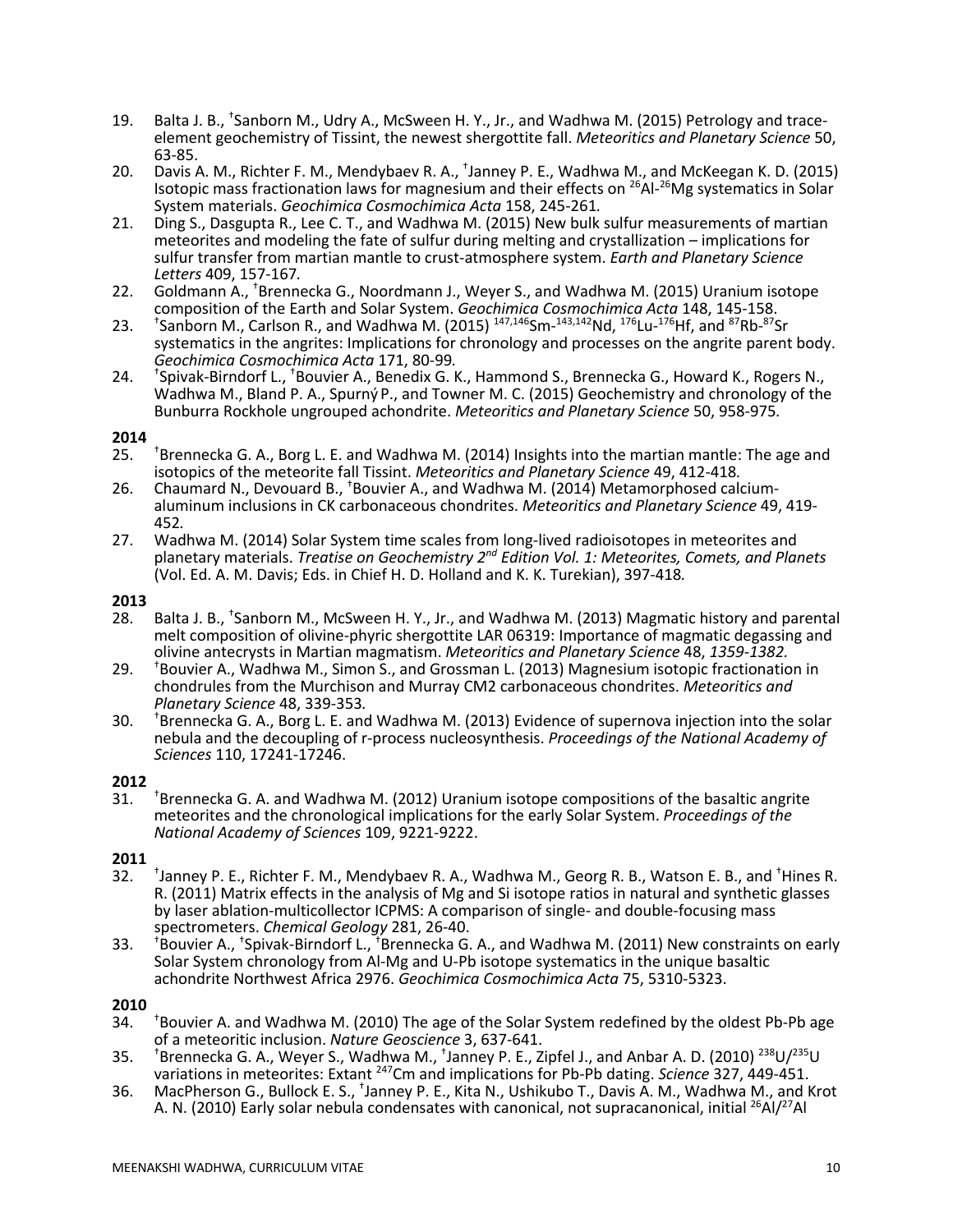ratios. *Astrophysical Journal Letters* 711, L117-L121.

37. Usui T., <sup>†</sup>Sanborn M., Wadhwa M., and McSween H. Y., Jr. (2010) Petrology and trace element geochemistry of RBT 04261 and RBT 04262 meteorites, the first examples of geochemically enriched lherzolitic shergottites. *Geochimica Cosmochimica Acta* 74, 7283-7306.

# **2009**

- 38. Shearer C. K., Burger P. V., Neal C. R., Sharp Z., <sup>†</sup>Spivak-Birndorf L., Borg L. E., Fernandes V. A., Papike J. J., Karner J. M., Wadhwa M., Gaffney A. M., Shafer J., Geissman J., Atudorei N. V., Herd C., Weiss B. P., King P. L., Crowther S. A., and Gilmour J. D. (2009) Non-basaltic asteroidal magmatism during the earliest stages of solar system evolution: A view from Antarctic achondrites Graves Nunatak 06128 and 06129. *Geochimica Cosmochimica Acta* 74, 1172-1199.
- 39. † Spivak-Birndorf L., Wadhwa M., and <sup>+</sup>Janney P. E. (2009) <sup>26</sup>Al-<sup>26</sup>Mg Systematics in D'Orbigny and Sahara 99555 Angrites: Implications for High-Resolution Chronology Using Extinct Chronometers *Geochimica Cosmochimica Acta* 73, 5202-5211.
- 40. Wadhwa M., Amelin Y., Bogdanovski O., Lugmair G. W., and <sup>+</sup>Janney P. E. (2009) Ancient relative and absolute ages for a basaltic meteorite: Implications for time scales of planetesimal accretion and differentiation. *Geochimica Cosmochimica Acta* 73, 5189-5201.

## **2008**

- $41.$ Cook D., Clayton R. N., Wadhwa M., <sup>†</sup>Janney P., and Davis A. M. (2008) Nickel isotopic composition of troilite from iron meteorites. *Geophysical Research Letters* 35, L01203, doi:10.1029/2007GL032431.
- 42. Dauphas N., <sup>†</sup>Cook D., Sacarabany A., Fröhlich C., Davis A. M., Wadhwa M., Pourmand A., Rauscher T., and Gallino R. (2008) Iron-60 evidence for early injection and efficient mixing of stellar debris in the protosolar nebula. *Astrophysical Journal* 686, 560-569.
- 43. † Qin L., Dauphas N., Wadhwa M., Markowski A.,Gallino R., † Janney P. E., and Bouman C. (2008) Tungsten nuclear anomalies in planetesimal cores. *Astrophysical Journal* 674, 1234-1241.
- 44. † Qin L., Dauphas N., Wadhwa M., Masarik J., and <sup>+</sup>Janney P. E. (2008) Rapid accretion and differentiation of iron meteorite parent bodies inferred from <sup>182</sup>Hf-<sup>182</sup>W chronometry and thermal modeling. *Earth and Planetary Science Letters* 273, 94-104.
- 45. Shearer C. K., Burger P. V., Neal C. R., Sharp Z., Borg L. E., <sup>+</sup>Spivak-Birndorf L., Wadhwa M., Papike J. J., Karner J. M., Gaffney A. M., Shafer J., Weiss B. P., Geissman J., and Fernandes V. A. (2008) A unique glimpse into asteroidal melting processes in the early solar system from the Graves Nunatak 06128/06129 achondrites. *American Mineralogist* 93, 1937-1940.
- 46. Wadhwa M. (2008) Redox conditions on small bodies, the Moon and Mars. In *Oxygen in the Solar System* (Eds. G. MacPherson, D. W. Mittlefehldt, J. Jones), *Reviews in Mineralogy and Geochemistry* 68, 493-510.

- 47. †  $+$ Cook D., Wadhwa M., Clayton R. N., Dauphas N.,  $+$ Janney P., and Davis A. M. (2007) Massdependent fractionation of nickel isotopes in meteoritic metal. *Meteoritics and Planetary Science* 42, 2067-2077.
- 48. Dauphas N., van Zuilen M., Busigny V., Lepland A., Wadhwa M., and <sup>+</sup>Janney P. E. (2007) Iron isotope, major and trace element characterization of early Archean supracrustal rocks from SW Greenland: protolith identification and metamorphic overprint. *Geochimica Cosmochimica Acta*  71, 4745-4770.
- 49. <sup>t</sup>Qin L., Dauphas N., <sup>†</sup>Janney P. E., and Wadhwa M. (2007) Analytical developments for high-<br>49. precision measurements of W isotopes in iron meteorites. Analytical Chemistry 79, 3148-3154. <sup>†</sup>Qin L., Dauphas N., <sup>†</sup>Janney P. E., and Wadhwa M. (2007) Analytical developments for high-<br>precision measurements of W isotopes in iron meteorites. *Analytical Chemistry 7*9, 3148-3154.
- 50. Richter F., <sup>+</sup>Janney P., Mendybaev R., Davis A. M., and Wadhwa M. (2007) Elemental and isotopic fractionation of Type B CAI-like liquids by evaporation. *Geochimica Cosmochimica Acta* 71, 5544- 5564.
- 51. † <sup>†</sup>Teng F.-Z., Wadhwa M., and Helz R. (2007) The absence of magnesium isotope fractionation during basalt differentiation: A case study from Kilauea Iki lava lake, Hawaii, USA. *Earth and Planetary Science Letters* 261, 84-92.
- 52. Wadhwa M., Amelin Y., Davis A. M., Lugmair G. W., Meyer B., Gounelle M., and Desch S. (2007) From dust to planetesimals: Implications for the solar protoplanetary disk from short lived radionuclides. *Protostars and Planets V* (Eds. B. Reipurth, D. Jewitt, and K. Keil), pp. 835-848.
- 53. Wadhwa M. (2007) Long-lived chronometers. *Treatise on Geochemistry Vol. 1: Meteorites, Comets, and Planets* (Vol. Ed. A. M. Davis; Eds. in Chief H. D. Holland and K. K. Turekian), doi:10.1016/B978-008043751-4/00227-3.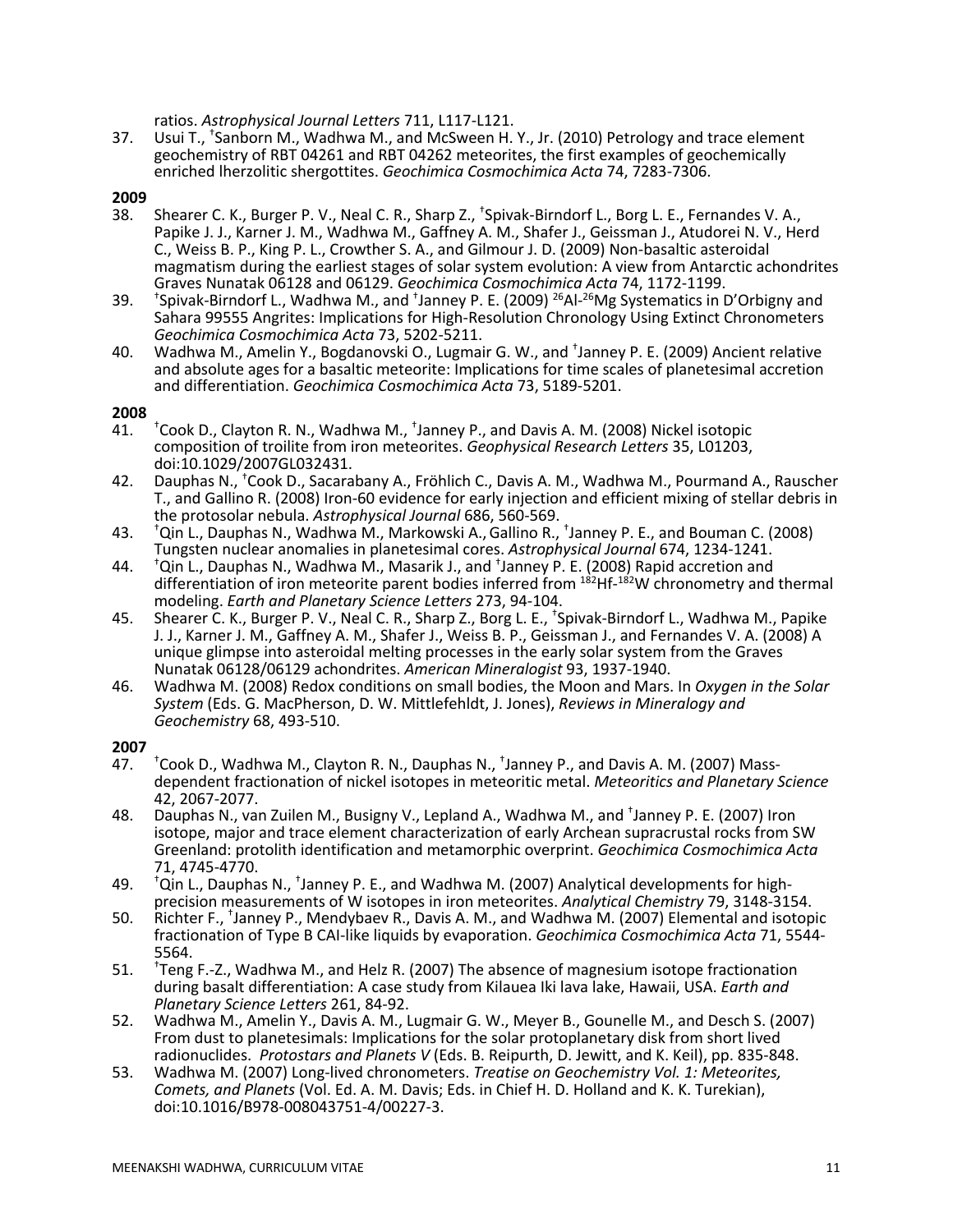# **2006**

- 54. Beck P., Barrat J. A., Gillet Ph., Wadhwa M., Franchi I., Greenwood R. C., Bohn M., Cotten J., van de Moortele B., and Reynard B. (2006) Petrography and geochemistry of the chassignite Northwest Africa 2737 (NWA 2737), *Geochimica Cosmochimica Acta* 70, 2127-2139.
- 55. † Cook D., Wadhwa M., <sup>f</sup>Janney P., Dauphas N., Clayton R. N., and Davis A. M. (2006) High precision measurements of non-mass dependent effects in nickel isotopes in meteoritic metal via multi- collector ICPMS. *Analytical Chemistry* 78, 8477-8484.
- 56. McCoy T. J., Ketcham R. A., Wilson L., Benedix G., Wadhwa M., and Davis A. M. (2006) Formation of vesicles in asteroidal basaltic meteorites, *Earth and Planetary Science Letters* 246, 102-108.
- 57. Wadhwa M., Srinivasan G., and Carlson R. W. (2006) Time scales of planetesimal differentiation in the early solar system. In *Meteorites and the Early Solar System II* (Eds. D. Lauretta and H. Y. McSween, Jr.), University of Arizona Press, Tucson, pp. 715-731.

## **2005**

58. † Foley C. N., Wadhwa M., Borg L. E., <sup>+</sup>Janney P. E., <sup>+</sup>Hines R., and Grove T. L. (2005) The early differentiation history of Mars from  $^{182}$ W- $^{142}$ Nd isotope systematics in the SNC meteorites. *Geochimica Cosmochimica Acta* 69, 4557-4571.

## **2004**

- $59.$ <sup>†</sup>Dauphas N., <sup>†</sup>Janney P. E., Mendybaev R., Wadhwa M., Richter F.M., Davis A.M., van Zuilan M.,<br>†Hines B., and <sup>†</sup>Foley C. N. (2004) Chromatographic separation and MC-ICBMS analysis of iron. Hines R., and <sup>†</sup>Foley C. N. (2004) Chromatographic separation and MC-ICPMS analysis of iron. Investigating mass dependent and independent isotope effects. *Analytical Chemistry* 76, 5855- 5863.
- 60. † Dauphas N., van Zuilen M., Wadhwa M., Davis A. M., Marty B., and <sup>†</sup>Janney P. E. (2004) Clues from iron isotope variations on the origin of early Archean banded iron formations from Greenland. *Science* 306, 2077-2080.
- 61. Wadhwa M., Crozaz G., and Barrat J.-A. (2004) Trace element distributions in the Yamato 000593/000749 , NWA 817 and NWA 998 nakhlites: Implications for their petrogenesis and mantle source on Mars. *Antarctic Meteorite Research* 17, 97-117.

## **2003**

- 62. Crozaz G., Floss C., and Wadhwa M. (2003) Chemical alteration and REE mobilization in meteorites from hot and cold deserts. *Geochimica Cosmochimica Acta* 67, 4727-4741.
- 63. Galy A., Yoffe O., <sup>+</sup>Janney P.E., Williams R. W., Cloquet C., Alard O., Halicz L., Wadhwa M., Hutcheon I. D., Ramon E., and Carignan J. (2003) Magnesium isotope heterogeneity of the isotopic standard SRM980 and new reference materials for magnesium-isotope-ratio measurements*. Journal of Analytical Atomic Spectrometry* 18, 1352-1356.
- 64. Simon S. B., Grossman L., Clayton R. N., Mayeda T. K., Schwade J. R., Sipiera P. P., Wacker J. F., and Wadhwa M. (2003) The fall, recovery and classification of the Park Forest meteorite. *Meteoritics*
- *and Planetary Science* 39, 625-634. 65. Wadhwa M., Shukolyukov A., Davis A. M., Lugmair G. W., and Mittlefehldt D. W. (2003) Differentiation history of the mesosiderite parent body: Constraints from trace elements and manganese-chromium isotopic systematics of Vaca Muerta silicate clasts. *Geochimica Cosmochimica Acta* 67, 5047-5069.

## **2002**

66. Gillet Ph., Barrat J. A., Deloule E., Wadhwa M., Jambon A., Sautter V., Devouard B., Neuville D., Benzerara K., and Lesourd M. (2002) Aqueous alteration in the Northwest Africa 817 (NWA 817) martian meteorite. *Earth and Planetary Science Letters* 203, 431-444.

## **2001**

- 67. Crozaz G. and Wadhwa M. (2001) The terrestrial alteration of Saharan shergottites Dar al Gani 476 and 489: A case study of weathering in a hot desert environment. *Geochimica Cosmochimica Acta* 65, 971-977.
- 68. Wadhwa M. (2001) Redox state of Mars' upper mantle and crust from Eu anomalies in shergottite pyroxenes. *Science* 291, 1527-1530.
- 69. Wadhwa M., Lentz R. C. F., McSween H. Y., and Crozaz G. (2001) A petrologic and trace element study of Dar al Gani 476 and Dar al Gani 489: Twin meteorites with affinities to basaltic and lherzolitic shergottites. *Meteoritics and Planetary Science* 36, 195-208.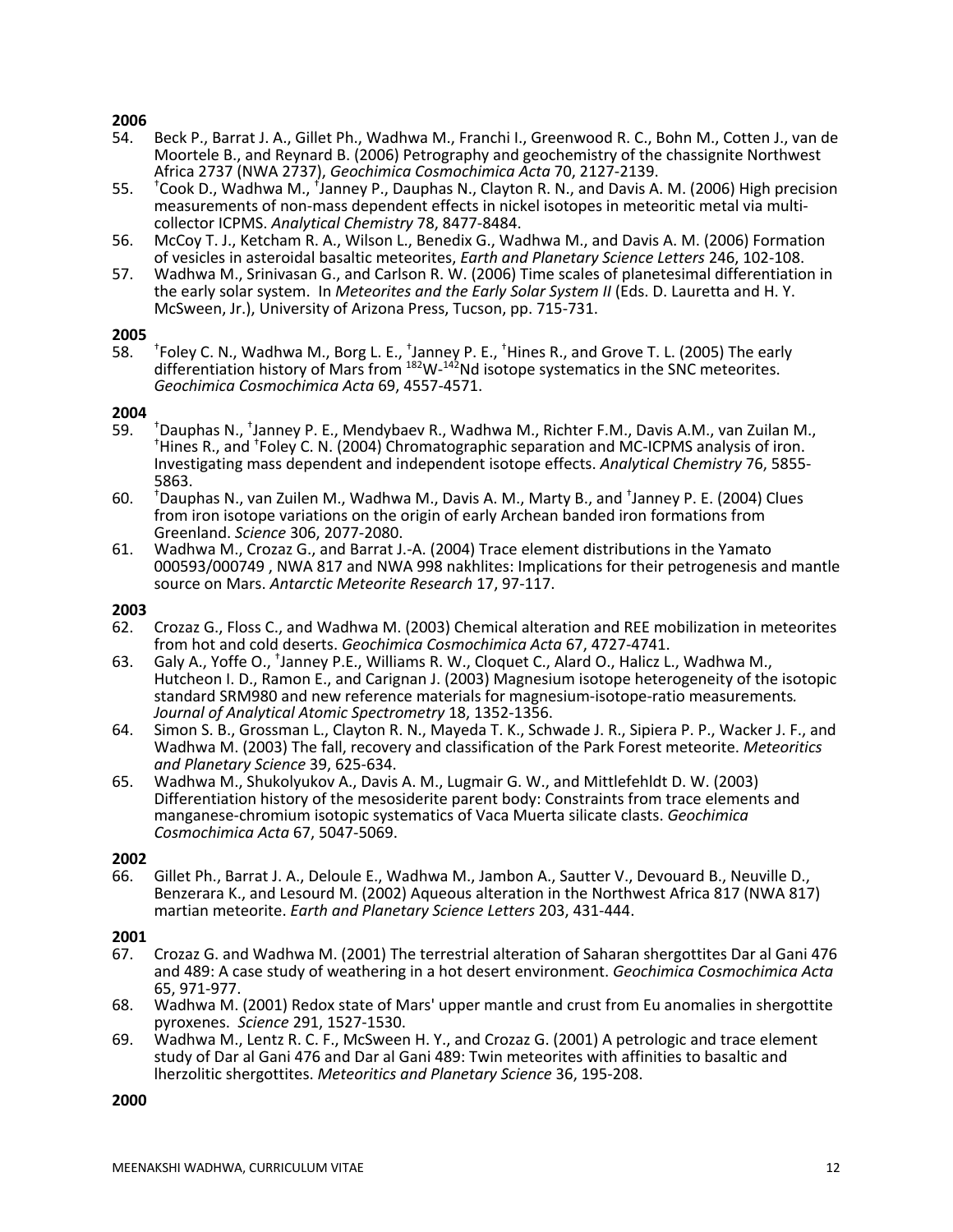70. Wadhwa M. and Russell S. S. (2000) Timescales of accretion and differentiation in the early solar system: The meteoritic evidence. *Protostars and Planets IV* (Eds. A. P. Boss, V. M. Manning and S. S. Russell), University of Arizona Press, Tucson, pp. 995-1018.

## **1999**

- 71. McCoy T. J., Wadhwa M., and Keil K. (1999) New lithologies in the Zagami martian meteorite: Evidence for fractional crystallization of a single magma unit on Mars. *Geochimica Cosmochimica Acta* 63, 1249-1262.
- 72. Wadhwa M., McKay G. A., and Crozaz G. (1999) Trace element distributions in Yamato 793605, a chip off the "Martian lherzolite" block. *Antarctic Meteorite Research* 12, 168-182.

## **1998**

- 73. Wadhwa M. and Crozaz G. (1998) The igneous crystallization history of an ancient martian meteorite from rare earth element distributions. *Meteoritics and Planetary Science* 33, 685-692.
- 74. Wadhwa M., Crozaz G., Taylor L. A., and McSween H. Y., Jr. (1998) Martian basalt (shergottite) QUE94201 and lunar basalt 15555: A tale of two pyroxenes. *Meteoritics and Planetary Science* 33, 321-328.

## **1997**

75. Wadhwa M., Zinner E. K., and Crozaz G. (1997) Manganese-chromium systematics of sulfides in unequilibrated enstatite chondrites. *Meteoritics and Planetary Science* 32, 281-292.

## **1996**

- 76. McSween H. Y., Jr., Eisenhour D. D., Taylor L. A., Wadhwa M., and Crozaz G. (1996) QUE94201 shergottite: Crystallization of a martian basaltic magma. *Geochimica Cosmochimica Acta* 60, 4563- 4569.
- 77. Wadhwa M. and Lugmair G. W. (1996) The age of the eucrite Caldera from convergence of longand short-lived chronometers. Letter to *Geochimica Cosmochimica Acta* 60, 4889-4893.

## **1995**

78. Wadhwa M. and Crozaz G. (1995) Trace and minor elements in minerals in nakhlites and Chassigny: Clues to their petrogenesis. *Geochimica Cosmochimica Acta* 59, 3629-3645.

# **1994**

79. Wadhwa M., McSween H. Y., Jr., and Crozaz G. (1994) Petrogenesis of shergottite meteorites inferred from trace and minor element microdistributions. *Geochimica Cosmochimica Acta* 58, 4213-4229.

## **1993**

- 80. Harvey R. P., Wadhwa M., McSween H. Y., Jr., and Crozaz G. (1993) Petrography, mineral chemistry, and petrogenesis of Antarctic shergottite LEW88516. *Geochimica Cosmochimica Acta*  57, 4769-4783.
- 81. Jolliff B. L., Haskin L. A., Colson R. O., and Wadhwa M. (1993) Partitioning of REE-saturating minerals: Theory, experiment, and modelling of whitlockite, apatite, and evolution of lunar residual magmas. *Geochimica Cosmochimica Acta* 57, 4069-4094.

# **POPULAR SCIENCE ARTICLES, REVIEWS, EDITORIALS**

- 1. Wadhwa M. (2021) Rocky tales from outer space. *Nature* 589, 510-511.
- 2. Anand M., Russell S., Lin Y., Wadhwa M., Marhas K.K., and Tachibana S. (2020) Editorial to the topical collection: Role of sample return in addressing major questions in planetary sciences. *Space Science Reviews* 216, 101. https://doi.org/10.1007/s11214-020-00724-4
- 3. Wadhwa M. (2014) What are we learning from cosmic dust? *Astronomy*, February 2014 issue, 56- <sup>59</sup>*.*
- 4. Wadhwa M. (2013) Exploring the Solar System from the ends of the Earth. *Slate*, Future Tense project

(http://www.slate.com/articles/technology/future\_tense/2013/09/the\_best\_meteorites\_are\_fou nd in antarctica.html)

- 5. Wadhwa M. (2013) What are we learning from Moon rocks? *Astronomy*, June 2013 issue, 54-57.
- 6. Wadhwa M. (2013) Order from chaos Genesis samples the solar wind. *Astronomy*, Oct 2013 issue, 54-57.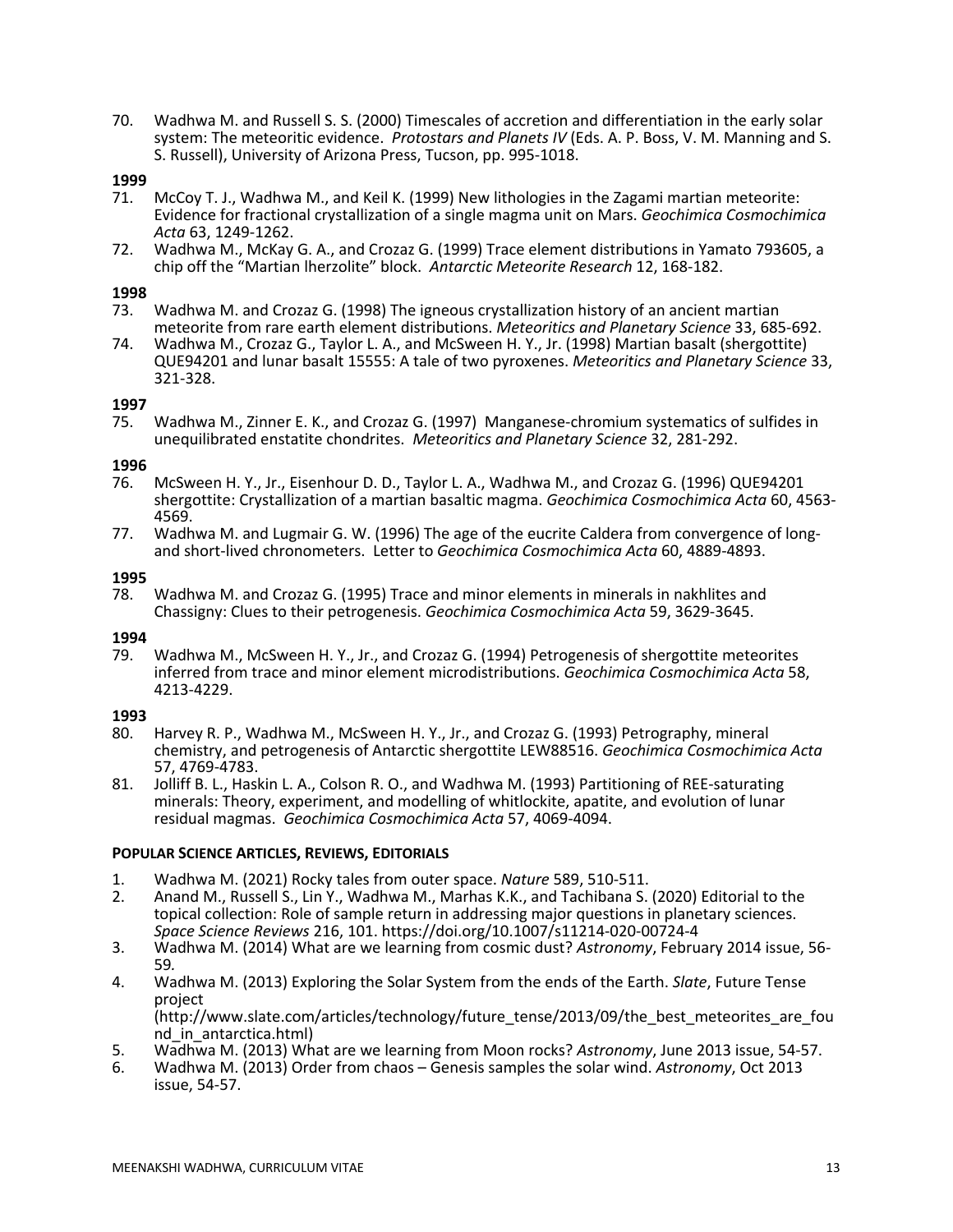- 7. Fussman C. and Wadhwa M. (2004) In her own words: Meenakshi Wadhwa. *Discover Magazine,* March 2004 issue (http://discovermagazine.com/2004/mar/meteoriticist-in-her-own-words).
- 8. Wadhwa M. (2004) Searching for Treasure to the Ends of the Earth: Review of Meteorites, Ice and Antarctica: A Personal Account by William A. Cassidy. *Science* 303, 41-42.
- 9. Wadhwa M. (2001) Review of From Mountains to Meteorites by Brian Mason and Simon Nathan. *Meteoritics and Planetary Science* 36, 1413-1414.
- 10. Robinson M. and Wadhwa M. (1995) Messengers from Mars. *Astronomy* 23, 44-48.

## **REPORTS AND WHITE PAPERS**

- 1. Milam S.N., Dwornik J.P., Elsila J.E., Glavin D. P., Gerakines P.A., Mitchell J.L., Nakamura- Messenger K., Neveu M., Nittler L., Parker J., Quintana E., Sandford S.A., Schlieder J.E, Stroud R., Trainer M.G., Wadhwa M., Westphal A.J., Zolensky M., Bodewits D., and Clemett S. (2020) Volatile Sample Return in the Solar System. White paper submitted to the Planetary Science and Astrobiology Decadal Survey 2023-2032.
- 2. Heck P.R., Herd C., Grossman J.N., Badjukov D., Bouvier A., Bullock E., Chennaoui-Aoudjehane H., Debaille V., Dunn T.L., Ebel D.S., Ferrière L., Garvie L., Gattacceca J., Gounelle M., Herd R., Ireland T., Jacquet E., Macke R.J., McCoy T., McCubbin F.M., Mikouchi T., Metzler K., Roskosz M., Smith C., Wadhwa M., Welzenbach-Fries L., Yada T., Yamaguchi A., Zeigler R.A., and Zolensky M. (2019) Best practices for the use of meteorite names in publications. *Meteoritics and Planetary Science* 54,
- 1397-1400*.* 3. iMOST (International MSR Objectives and Samples Team: co-chairs: D. W. Beaty, M. M. Grady, H. Y. McSween, E. Sefton-Nash; documentarian: B. L. Carrier; team members: F. Altieri, Y. Amelin, E. Ammannito, M. Anand, L. G. Benning, J. L. Bishop, L. E. Borg, D. Boucher, J. R. Brucato, H.<br>Busemann, K. A. Campbell, A. D. Czaja, V. Debaille, D. J. Des Marais, M. Dixon, B. L. Ehlmann, J. D. Farmer, D. C. Fernandez-Remolar, J. Filiberto, J. Fogarty, D. P. Glavin, Y. S. Goreva, L. J. Hallis, A. D. Harrington, E. M. Hausrath, C. D. K. Herd, B. Horgan, M. Humayun, T. Kleine, J. Kleinhenz, R. Mackelprang, N. Mangold, L. E. Mayhew, J. T. McCoy, F. M. McCubbin, S. M. McLennan, D. E. Moser, F. Moynier, J. F. Mustard, P. B. Niles, G. G. Ori, F. Raulin, P. Rettberg, M. A. Rucker, N. Schmitz, S. P. Schwenzer, M. A. Sephton, R. Shaheen, Z. D. Sharp, D. L. Shuster, S. Siljestrom, C. L. Smith, J. A. Spry, A. Steele, T. D. Swindle, I. L. ten Kate, N. J. Tosca, T. Usui, M. J. Van Kranendonk, M. Wadhwa, B. P. Weiss, S. C. Werner, F. Westall, R. M. Wheeler, J. Zipfel, and M. P. Zorzano) (2019) The Potential Science and Engineering Value of Samples Delivered to Earth by<br>Mars Sample Return. Meteoritics & Planetary Science 54 (3), p. 667-671.
- 4. MSPG (MSR Science Planning Group: co-chairs M. Meyer and E. Sefton-Nash; facilitation D. W. Beaty and B. L. Carrier; and D. Bass, F. Gaubert, T. Haltigin, A. D. Harrington, M. M. Grady, Y. Liu, D. Martin, B. Marty, R. Mattingly, S. Siljestrom, E. Stansbery, K. Tait, M. Wadhwa, L. White) & C. C. Allen, H. Busemann, M. Calaway, M. Chaussidon, C. M. Corrigan, N. Dauphas, V. Debaille, D. P. Glavin, S. M. McLennan, K.Olsson-Francis, R. Shaheen, C. L. Smith, J. Thieme, T. Usui, M. A. Velbel, S. C. Werner (2019) The Relationship of MSR Science and Containment. Unpublished workshop report, posted 04/01/19 at

https://mepag.jpl.nasa.gov/reports/Science%20in%20Containment%20Report.pdf

# **CONFERENCE PRESENTATIONS**

- $\mathbf{1}$ .  $<sup>†</sup>$ Davidson J., Wadhwa M., Sutton S., and Hervig R. L. (2021) Water on Mars: Insights from</sup> correlated microscale investigations of hydrogen isotopes, water abundances, and iron valence of nominally anhydrous pyroxene in nakhlites. *Lunar and Planetary Science Conference LII,* submitted.
- 2. Ray S. and Wadhwa M. (2021) Correlated iron and silicon isotope compositions of aubrites as tracers of differentiation processes. *Lunar and Planetary Science Conference LII,* submitted.
- 3. Wadhwa M., Williams D. A., Swann J. L., Anbar A. D., Mead C. J., Bell J. F. III, Asner G. P., Bossert K., and Shkolnik E. L. (2021) *Lunar and Planetary Science Conference LII*, submitted.
- and Shkolnik E. L. (2021) *Lunar and Planetary Science Conference LII,* submitted.<br>4. <sup>†</sup>Davidson J., Wadhwa M., and Hervig R. L. (2020) Water on Mars: Insights from nominally anhydrous pyroxene in Lafayette, Nakhla, and Northwest Africa 7034. *Lunar and Planetary Science Conference LI,* #1660.
- $5<sub>1</sub>$  $<sup>†</sup>$ Dunham E., Desch S. J., Wadhwa M., and Schrader D. (2020) Reassessment of the heterogeneity</sup> of aluminum-26 in the solar nebula. *Lunar and Planetary Science Conference LI,* #1019.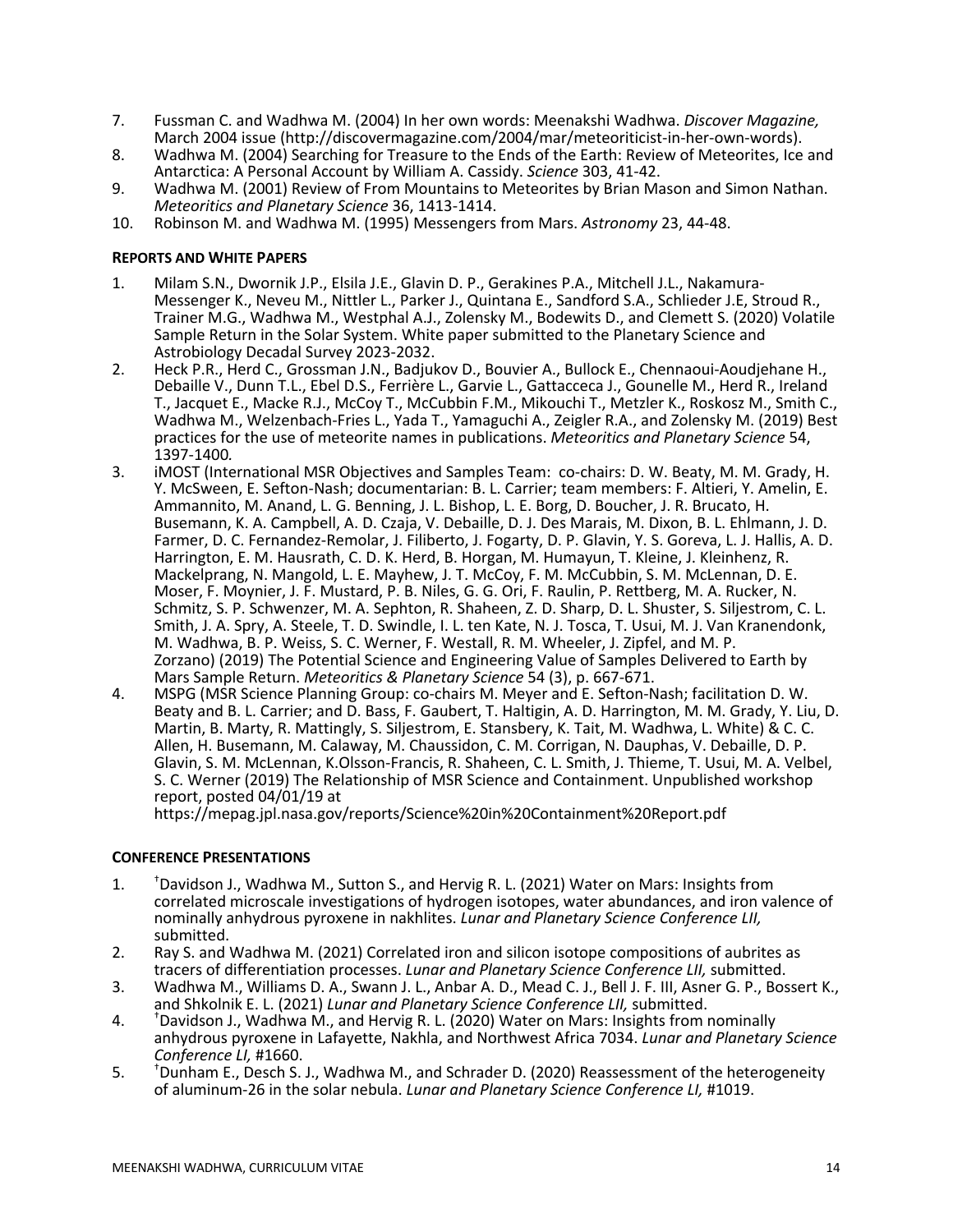- 6. † Ray S., Wadhwa M., and <sup>†</sup>Rai V. K., (2020) A new method for coupled investigation of silicon and iron isotopes in the same sample: Application to understanding accretion and differentiation
- processes on meteorite parent bodies. *Lunar and Planetary Science Conference LI,* #2558.<br>7. †Torrano Z. A., †Davidson J., and Wadhwa M. (2020) The reclassification of Northwest Africa (NWA) 2900 from CV3 to CK3 chondrite. *Lunar and Planetary Science Conference LI,* #1748.
- 8. † Torrano Z. A., <sup>†</sup>Schrader D., Greenwood R. C., Rai V. K., and Wadhwa M. (2020) Evaluating the relationship between CM and CO chondrites using chromium, titanium, and oxygen isotopes. *Lunar and Planetary Science Conference LI,* #2524.
- 9. Carrier B. L., Grady M. M., McSween H. Y., Jr., Sefton-Nash E., Beaty D. W., and the iMOST Team (2019) Revisiting the proposed scientific objectives for Mars sample return. *Ninth International Conference on Mars,* #6236.
- $10.$ <sup>+</sup>Davidson J., Wadhwa M., Hervig R. L., and Stephant A. (2019) Water on Mars: Insights from apatite in regolith breccia NWA 7034. *Lunar and Planetary Science Conference L,* #1596.
- 11. † <sup>+</sup>Davidson J., Wadhwa M., and Hervig R. L. (2019) Water on Mars: Insights from nominally anhydrous pyroxene in Nakhla and Northwest Africa 7034. *82th Annual Meteoritical Society Meeting,* #6198.
- $12.$ <sup>†</sup>Dunham E., Wadhwa M., Liu M.-C., Hertwig A. T., Kita N., Fukuda K., Schrader D. L. and Davidson J. (2019) Pristine CR2 CAIs preserve initial abundances of short-lived radionuclides  $^{10}$ Be and  $^{26}$ Al. *Lunar and Planetary Science Conference L,* #1928.
- $13.$ <sup>†</sup>Dunham E., Liu M.-C., Hertwig A. T., Desch S. J., and Wadhwa M. (2019) CO3 and CH/CB CAIs suggest 10Be was distributed uniformly in the solar nebula. *82th Annual Meteoritical Society Meeting,* #6346.
- $14.$ Dunlap D. R., Wadhwa M., Krestianinov E., Koefoed P. K., Amelin Y., and Warren P. (2019) Chronology of the eucrite Northwest Africa 8661: A record of ancient volcanism on Vesta. *Lunar and Planetary Science Conference L,* #2832.
- 15. Grady M. M., Meyer M. A., Sefton-Nash E., Beaty D. W., Carrier B. L., Bass D., Gaubert F., Haltigin T., Harrington A. D., Liu Y., Marty B., Mattingly R., Siljeström S., Stansbery E., Tait K., Wadhwa M., White L., MSR Science Planning Group (MSPG) Laying the groundwork: Advance planning in preparation for scientific analysis of samples returned from Mars. *82th Annual Meteoritical Society Meeting,* #6432.
- 16. Haltigin T. W., Meyer M. A., Sefton-Nash E., Beaty D. W., Bass D. S., Carrier B. L., Grady M. M., on behalf of the MSR Science Planning Group (MSPG) (2019) Developing a potential international science program for samples returned from Mars: Strategies and considerations. *Ninth International Conference on Mars,* #6244.
- 17. Hertwig A. T., <sup>†</sup>Dunham E., Liu M.-C., and Wadhwa M. (2019) Mesquite: Petrography, Aluminum-26 chronometry, and Be-B systematics of an unusually large melilite-rich CAI from the Northwest<br>Africa (NWA) 7892 CO3.0 chondrite. Lunar and Planetary Science Conference L, #2955.
- 18. Meyer M. A., Sefton-Nash E., Beaty D. W., Grady M. M., Haltigin T., Martin D., Marty B., Siljeström S., Stansbery E. K., Wadhwa M., Carrier B. L., Harrington A. D., Liu Y., Bass D. S., Mattingly R. L., and Gaubert F. (2019) Strategies for optimizing the scientific interactions with returned martian samples for the international scientific community: Science in containment. *Lunar and Planetary Science Conference L,* #2560.
- 19. Meyer M. A., Sefton-Nash E., Beaty D. W., and Carrier B. L. including on behalf of the MSR Science Planning Planning Group (MSPG): Grady M. M., Haltigin T., Marty B., Siljeström S., Stansbery E. K., Tait K., Wadhwa M., Harrington A. D., Liu Y., Bass D. S., Mattingly R. L., and Gaubert F. (2019) MSR Science Planning Group Workshop #1 Report: The relationship of MSR science and containment. *Ninth International Conference on Mars,* #6385.
- $20.$ Ray S., Wadhwa M., and <sup>†</sup>Rai V. K., (2019) Iron isotope compositions of large metal nodules from the Norton County aubrite. *Lunar and Planetary Science Conference L,* #1960.
- 21. <sup>t</sup>Ray S., Wadhwa M., <sup>t</sup>Rai V. K., and Garvie L. A. J. (2019) Iron isotope compositions of Si-bearing<br>metal nodules from the Mount Egerton aubrite.  $82^{th}$  Annual Meteoritical Society Meeting, #6427. Ray S., Wadhwa M., <sup>†</sup>Rai V. K., and Garvie L. A. J. (2019) Iron isotope compositions of Si-bearing
- 22. Sefton-Nash E., Meyer M. A., Beaty D. W., Marty B., McCubbin F. M., and Carrier B. L. including on behalf of the MSR Science Planning Group (MSPG): Grady M. M., Haltigin T., Siljeström S., Stansbery E. K., Tait K., Wadhwa M., Harrington A. D., Liu Y., Bass D. S., Mattingly R. L., and Gaubert F. (2019) MSR Science Planning Group Workshop #2 Report: Containment and control.<br>Ninth International Conference on Mars, #6387.
- *Ninth International Conference on Mars,* #6387.<br>23. <sup>†</sup>Torrano Z. A., <sup>†</sup>Rai V. K., and Wadhwa M. (2019) Titanium isotope compositions of refractory inclusions: Implications for nebular mixing. *Lunar and Planetary Science Conference L,* #1501.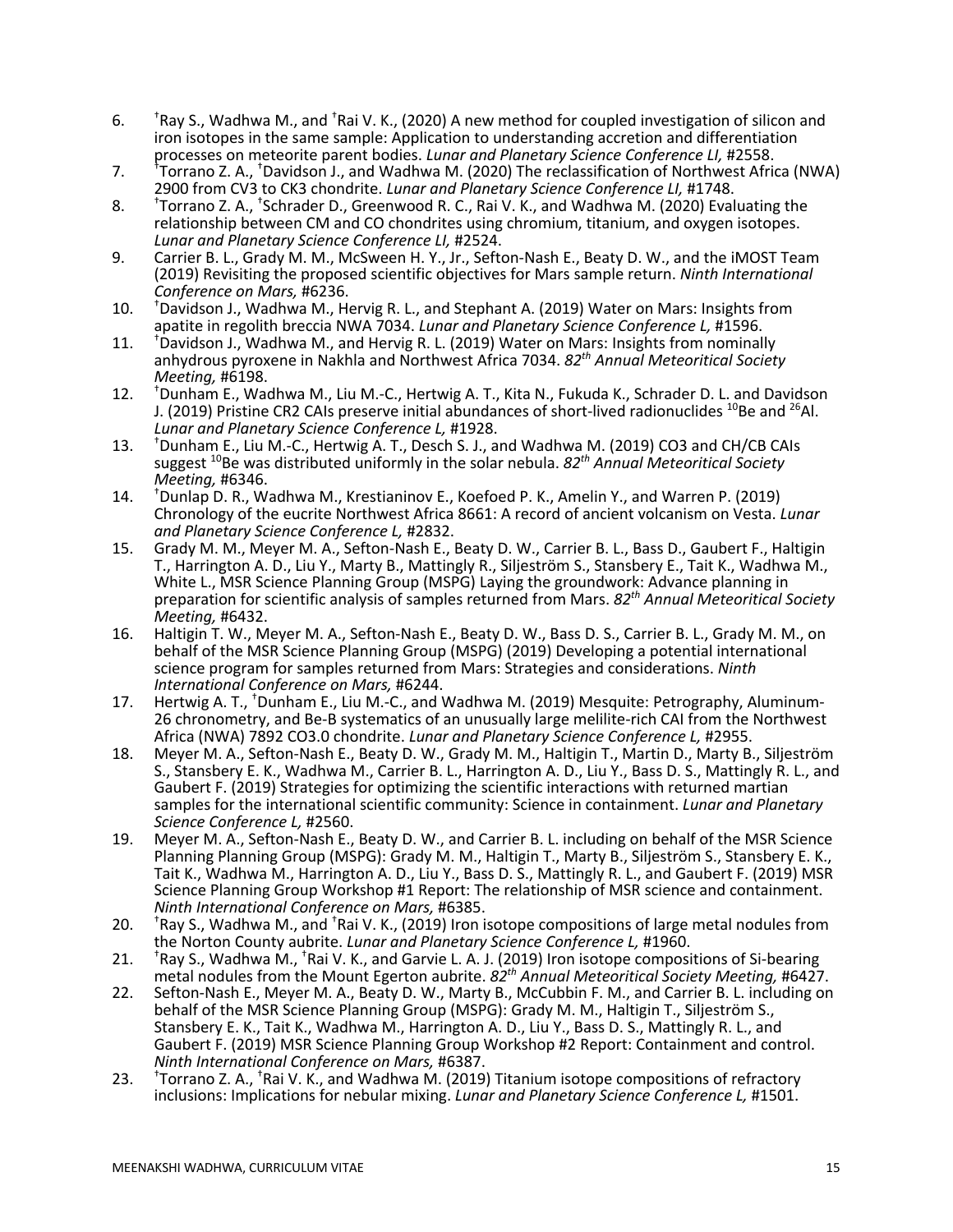- $24.$ Torrano Z. A., <sup>†</sup>Rai V. K., and Wadhwa M. (2019) Chromium isotope compositions of refractory inclusions: Implications for isotopic variability in the early Solar System. *82th Annual Meteoritical Society Meeting,* #6104.
- 25. Wadhwa M., Stephant A., Sutton S., and Bell D. (2019) Spatially correlated analyses of hydrogen isotope compositions and iron valence in Dish Hill kaersutites: Implications for martian igneous samples. *82th Annual Meteoritical Society Meeting,* #6473.
- 26. Zhang B., Reger P. M., Gannoun A., Boyet M., Schrader D. L., Wadhwa M., Ferrière L., and Bouvier A. (2019) Pb-Pb chronometry of impact melts from lunar meteorite Oued Awlitis 001. *82th Annual Meteoritical Society Meeting,* #6479.
- $27.$ Dunham E., Liu M.-C., Simon S. B., Krot A. N., and Wadhwa M. (2018) Beryllium-boron † Dunham E., Liu M.-C., Simon S. B., Krot A. N., and Wadhwa M., (2018) Beryllium-boron systematics of  $^{26}$ Alpoor CAIs: Implications for the relationship between FUN and non-FUN CAIs. *Lunar and Planetary Science Conference XXXXIX,* #2402.
- 28. † <sup>†</sup>Dunham E., Kita N. T., Defouilloy C., Simon S. B., and Wadhwa M., (2018) Investigation of oxygen isotope compositions combined with Be-B and Al-Mg systematics in CV3 CAIs. *Lunar and Planetary*
- *Science Conference XXXXIX,* #2497. 29. † Dunlap D. R. and Wadhwa M. (2018) Chronology of planetesimal differentiation based on the timing of achondrite formation in the early Solar System. *Differentiation: Building the Internal Architecture of Planets,* #4003.
- $30.$  $<sup>†</sup>Dunlap D. R., Koefoed P. K., Amelin Y., Wadhwa M., and Agee C. (2018) Pb-Pb age of the$ </sup> ungrouped achondrite Northwest Africa 11119: Timing of extraterrestrial silica-rich magmatism. *Lunar and Planetary Science Conference XXXXIX,* #2302.
- 31. Garvie L. A. J., <sup>†</sup>Ray S., Wadhwa M., Wittmann A., and Domanik K. (2018) Scrutinizing six silicidebearing samples of metal from the Norton County aubrite. *Lunar and Planetary Science Conference XXXXIX,* #2104.
- $32.$ Torrano Z. A., <sup>†</sup>Rai V. K., and Wadhwa M. (2018) Combined investigation of chromium, titanium and magnesium isotope compositions of refractory inclusions from a variety of carbonaceous chondrites. *Lunar and Planetary Science Conference XXXXIX,* #2405.
- $33.$ Ray S., Wadhwa M., and <sup>†</sup>Rai V. K., (2018) The origin of metal grains from enstatite achondrites based on iron isotope compositions. *Lunar and Planetary Science Conference XXXXIX,* #2140.
- 34. Beaty D. W. and iMOST Team (including Wadhwa M.) (2018) Introduction to the 2018 iMOST study. *Second International Mars Sample Return Conference,* #6089.
- 35. Bishop J. L. and iMOST Team (including Wadhwa M.) (2018) Potential high priority subaerial environments for Mars sample return. *Second International Mars Sample Return Conference,*
- #6043. 36. Campbell K. A. and iMOST Team (including Wadhwa M.) (2018) Seeking signs of life on Mars: A strategy for selecting and analyzing returned samples from hydrothermal deposits. *Second International Mars Sample Return Conference,* #6046.
- 37. Des Marais D. J. and iMOST Team (including Wadhwa M.) (2018) Seeking the signs of life: Assessing the presence of biosignatures in the returned sample suite. *Second International Mars Sample Return Conference,* #6120.
- 38. Ehlmann B. L. and iMOST Team (including Wadhwa M.) (2018) High priority samples to characterize the habitability of groundwaters and search for rock-hosted life on Mars. *Second*
- 39. Harrington A. D. and iMOST Team (including Wadhwa M.) (2018) The importance of returned martian samples for constraining potential hazards to future human exploration. *Second International Mars Sample Return Conference,* #6049.
- 40. Herd C. D. K. and iMOST Team (including Wadhwa M.) (2018) The importance of Mars samples in constraining the geological and geophysical processes on Mars and the nature of its crust, mantle and core. Second International Mars Sample Return Conference, #6055.
- and core. *Second International Mars Sample Return Conference,* #6055. 41. Humayun M. and iMOST Team (including Wadhwa M.) (2018) What could be learned about the geochronology of Mars from samples collected by M-2020. *Second International Mars Sample*
- *Return Conference,* #6041. 42. Kate I. L. ten and iMOST Team (including Wadhwa M.) (2018) The use of returned martian samples to evaluate the possibility of extant life on Mars. *Second International Mars Sample Return Conference,* #6053.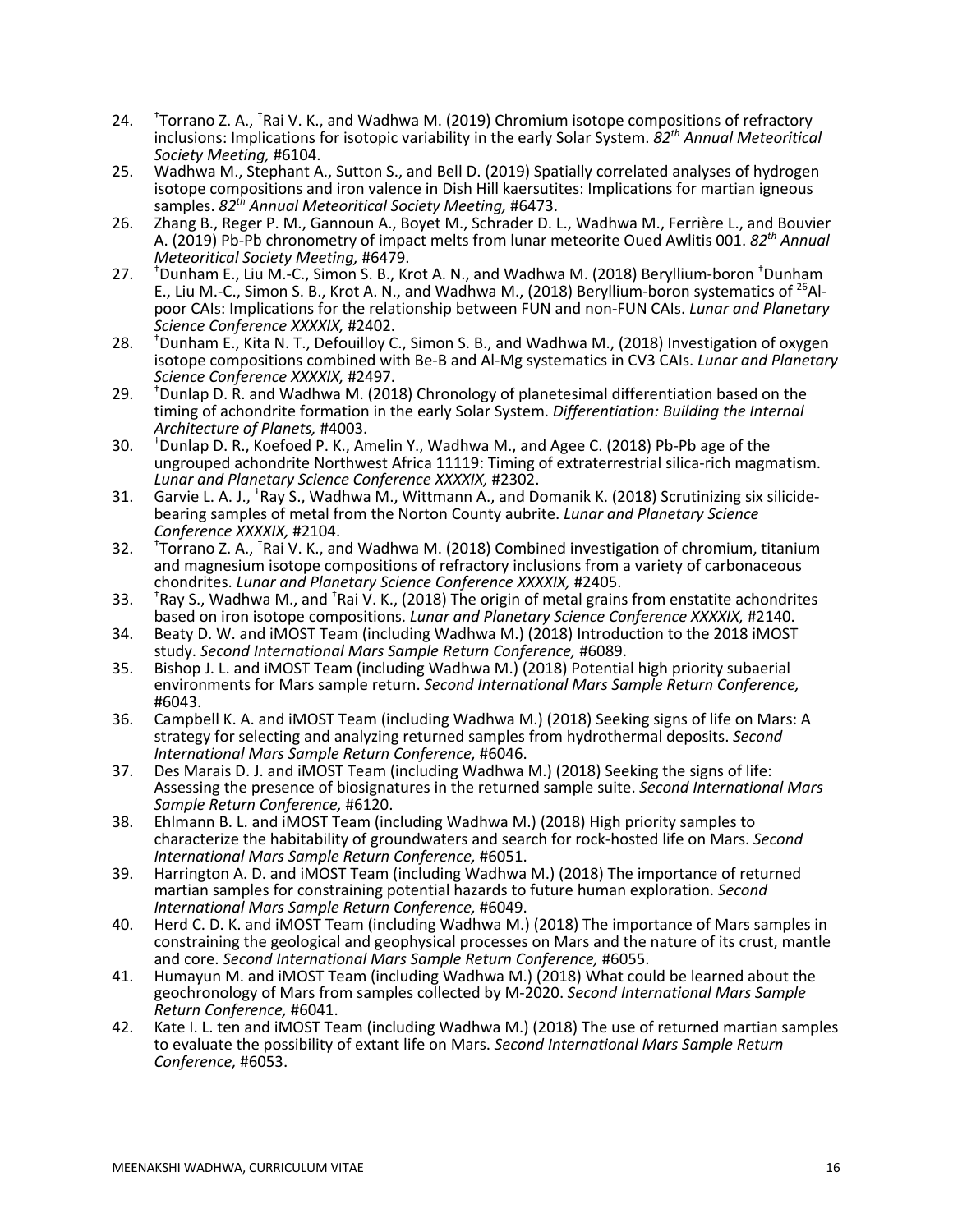- 43. Kleinhenz J. and iMOST Team (including Wadhwa M.) The relevance of Mars samples to planning for potential future in-situ resource utilization. *Second International Mars Sample Return*
- *Conference,* #6042. 44. Mangold N. and iMOST Team (including Wadhwa M.) (2018) Seeking signs of life on Mars: The importance of sedimentary suites as part of Mars sample return. *Second International Mars*
- 45. Sephton M. A. and iMOST Team (including Wadhwa M.) (2018) The search for life's organic carbon in returned samples from Mars. *Second International Mars Sample Return Conference,* #6052.
- 46. Swindle T. D. and iMOST Team (including Wadhwa M.) (2018) Constraining our understanding of the actions and effects of martian volatiles through the study of returned samples. *Second*
- *International Mars Sample Return Conference,* #6054. 47. Bouvier A., Zhang B., Shieh S., Lin Y., Schrader D., Wadhwa M., Korotev R., and Hartman (2017) Geochronological Constraints on the Lunar Impact History [INVITED]. 3<sup>rd</sup> Beijing International Forum on Lunar and Deep-space Exploration, China September 19th-22nd 2017.
- 48. Choukroun M., Raymond C., and Wadhwa M. (2017) COmet Nucleus Dust and Organics Return (CONDOR): A New Frontiers 4 mission proposal. *European Planetary Science Congress,* Vol. 11, EPSC2017-413.
- 49. Cohen B. A., Arevalo R., Bottke W. F., Conrad P. G., Farley K. A., Fasset C. I., Jolliff B. L., Lawrence S. J., Mahaffy P. R., Malespin C., Swindle T. D., and Wadhwa M. (2017) Geochronology as a framework for planetary history through 2050. *Planetary Science Vision 2050 Workshop,* #8047.
- $50.$ <sup>+</sup>Dunham E., Wadhwa M., and Desch S. J. (2017) Beryllium-boron systematics of two distinctive CAIs from CV3 chondrites: The relatively pristine CAI B4 from NWA 6991 and the FUN CAI CMS-1 from Allende. *Lunar and Planetary Science Conference XXXXVIII,* #1507.
- 51. † Dunham E., Wadhwa M., and Liu M.-C. (2017) Range of initial <sup>10</sup>Be/<sup>9</sup>Be ratios in the early Solar System: A re-assessment based on analyses of new CAIs and melilite composition glass standards. *80th Annual Meteoritical Society Meeting,* #6381.
- $52.$ Dunlap D. R., <sup>†</sup>Rai V. K., and Wadhwa M. (2017) High precision <sup>26</sup>Al-<sup>26</sup>Mg systematics of a new eucrite Northwest Africa 10919 and the brachinites Northwest Africa 4882 and Brachina. *Lunar and Planetary Science Conference XXXXVIII,* #2981.
- 53. † Dunlap D. R., Wadhwa M., and Agee C. (2017) <sup>26</sup>Al-<sup>26</sup>Mg systematics of the ungrouped achondrite Northwest Africa 11119: Timing of extraterrestrial silica-rich magmatism. *80th Annual Meteoritical Society Meeting,* #6268.
- 54. Ferrière L., Meier M. M., M., Assis Fernandes V., Fritz J., Greshake A., Barrat J.-A., Böttger U., Bouvier A., Brandstätter F., Busemann H., Korotev R. L., Maden C., Magna T., Schmitt-Kopplin Ph., Schrader D. L., and Wadhwa M. (2017) The unique crowdfunded Oued Awlitis 001 Lunar Meteorite – A consortium overview. *Lunar and Planetary Science Conference XXXXVIII,* #1621.
- 55. Garvie L. A. J., Wittmann A., <sup>†</sup>Ray S., and Wadhwa M. (2017) Elemental and structural diversity in Norton County metal nodules. *80th Annual Meteoritical Society Meeting,* #6384.
- 56. † <sup>+</sup>Hines R., Schrader D. L., and Wadhwa M. (2017) Current and future public engagement at ASU's Center for Meteorite Studies. *Lunar and Planetary Science Conference XXXXVIII,* #1597.
- 57. † Mane P., Wallace S., Zega T. J., Wadhwa M., and Wallace P. M. (2017) Electron back-scattered diffraction analysis of a refractory inclusion and its Wark-Lovering Rims. *Lunar and Planetary Science Conference XXXXVIII,* #2968.
- 58. † Ray S., <sup>†</sup>Rai V. K., <sup>†</sup>Hines R., <sup>†</sup>Romaniello S., and Wadhwa M. (2017) Iron isotope compositions of achondritic meteorites. *80th Annual Meteoritical Society Meeting,* #6400. 59. †
- Stephant A., † Mane P., Garvie L.A.J., Hervig R., and Wadhwa M. (2017) Effects of desert weathering on meteoritic hydrogen isotope systematics: Insights from Tissint. *Lunar and Planetary Science Conference XXXXVIII,* #1232.
- 60. † Torrano Z. A., <sup>†</sup>Rai V. K., and Wadhwa M. (2017) Magnesium, titanium, and chromium isotope compositions of refractory inclusions from several CV3 and CK3 chondrites: implications for nebular heterogeneity. *Lunar and Planetary Science Conference XXXXVIII,* #3045.
- 61. † Torrano Z. A., <sup>F</sup>Rai V. K., and Wadhwa M. (2017) Titanium isotope compositions of refractory inclusions from several CV3 and CK3 chondrites: Implications for nebular heterogeneity. *80th Annual Meteoritical Society Meeting,* #6318.
- 62. Wadhwa M. (2017) Meteoritic constraints on timescales of planetesimal accretion in the early Solar System. *Workshop on Accretion: Building New Worlds,* #2053.
- 63. Wadhwa M., Leshin L. A., Clark B., Jones S., Jurewicz A., McLennan S., Mischna M., Ruff S., Squyres S., and Westphal A. (2017) A low-cost, low-risk mission concept for the return of martian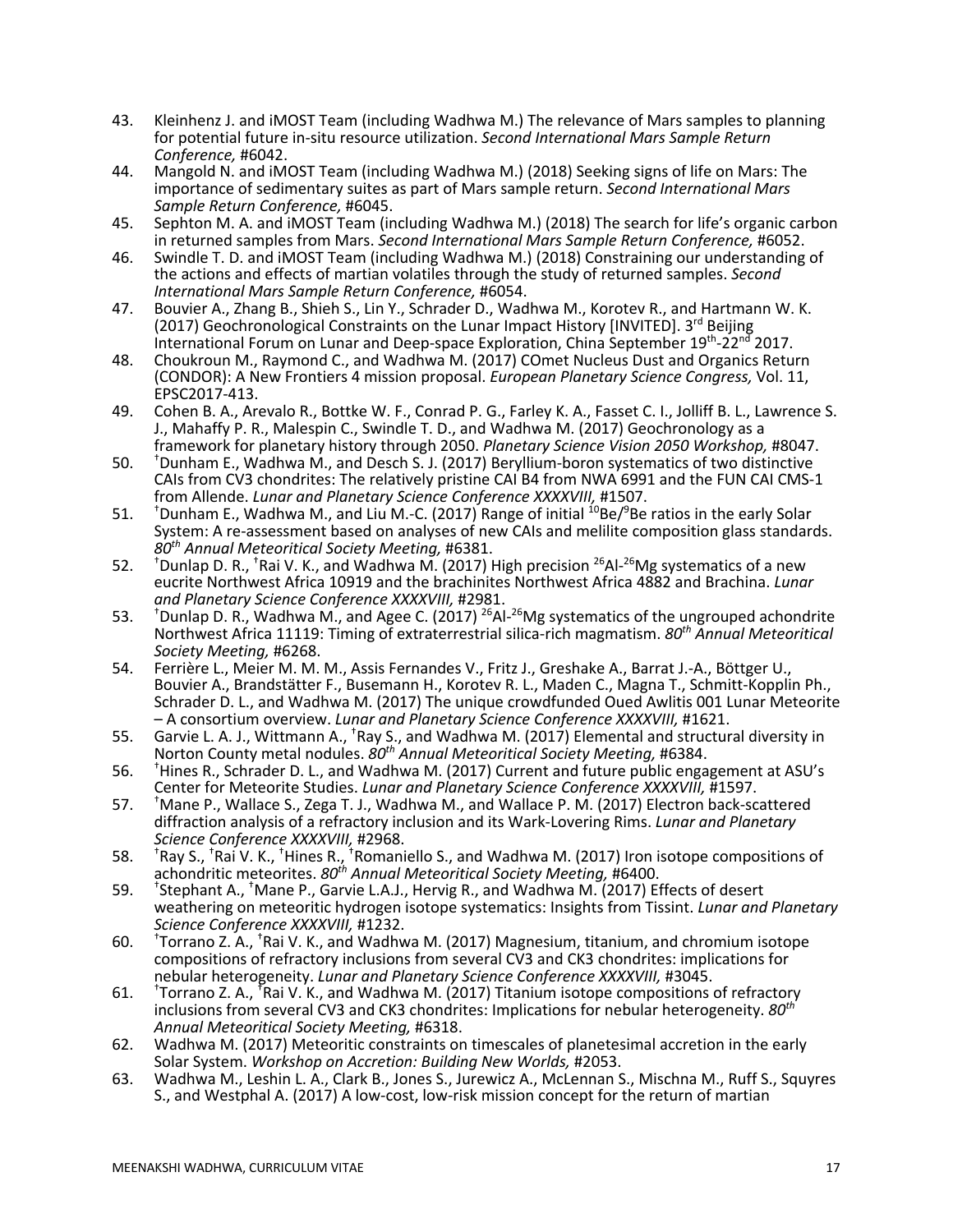atmospheric dust: Relevance to human exploration of Mars. *Workshop on Dust in the Atmosphere of Mars and its Impact on Human Exploration,* #6028.

- 64. Brennecka G., Borg L., and Wadhwa M. (2016) The isotopic character of early Solar System events. *Goldschmidt Abstracts*, **#**301.
- 65. † <sup>+</sup>Cartwright J. A., Hodges K. V., Wadhwa M., and Mittlefehldt D. W. (2016) Dating howardite melt clasts: Evidence for an extended Vestan bombardment? *Lunar and Planetary Science Conference*
- *XXXXVII,* #2865. 66. † Cartwright J. A., Amelin Y., Koefoed P., and Wadhwa M. (2016) U-Pb age of the ungrouped
- achondrite NWA 8486. *Meteoritics and Planetary Science* 51 (Suppl.), #6231.<br>67. <sup>†</sup>Dunham E., Wadhwa M., Hervig R., Simon S., and Grossman L. (2016) Further evidence of beryllium-10 heterogeneity in the early solar system inferred from Be-B systematics of refractory inclusions in a minimally altered CR2 chondrite. *Lunar and Planetary Science Conference XXXXVII,* #2723.
- 68. † <sup>+</sup>Dunham E., Wadhwa M., Simon S., and Grossman L. (2016) Beryllium-boron systematics of refractory inclusions in CR2 and CV3 chondrites: Evidence for <sup>10</sup>Be heterogeneity. *Meteoritics and*<br>Planetary Science 51 (Suppl.), #6222.
- Planetary Science 51 (Suppl.), #6222.<br>69. <sup>†</sup>Dunlap D. R., Wadhwa M., and <sup>†</sup>Romaniello S. J. (2016) <sup>53</sup>Mn-<sup>53</sup>Cr systematics of Brachina revisited
- in high precision. *Lunar and Planetary Science Conference XXXXVII,* #3055.<br>70. <sup>†</sup>Dunlap D. R., <sup>†</sup>Romaniello S. J., and Wadhwa M. (2016) <sup>53</sup>Mn-<sup>53</sup>Cr systematics of the brachinite NWA 4882. *Meteoritics and Planetary Science* 51 (Suppl.), #6217.
- $71.$ Dybal E. M. K., Wadhwa M., <sup>†</sup>Romaniello S. J., and <sup>†</sup>Hines R. (2016) Iron isotope compositions of achondritic meteorites from distinct parent bodies. *Meteoritics and Planetary Science* 51 (Suppl.), #6535.
- 72. Fraeman A. A., Ehlmann B. L., Northwood-Smith G. W. D., Liu Y., Wadhwa M., and Greenberger R. N. (2016) Exploring the mineralogical diversity of HED meteorites with microimaging VSWIR spectroscopy. *Lunar and Planetary Science Conference XXXXVII,* #2237.
- 73. Fraeman A. A., Ehlmann B. L., Northwood-Smith G. W. D., Liu Y., Wadhwa M., and Greenberger R. N. (2016) *Using VSWIR Microimaging Spectroscopy to Explore the Mineralogical Diversity of HED Meteorites.* 8th Workshop on Hyperspectral Image and Signal Processing: Evolution in Remote Sensing (WHISPERS 2016).
- 74. Jurewicz A. J. G., Rieck K. D., Wadhwa M., Burnett D. S., Hervig R., Williams P., Guan Y., Wiens R., and Huss G. R. (2016) New constraints on SW Mg isotopes from understanding Genesis DoS collectors, with implications. *Lunar and Planetary Science Conference XXXXVII,* #2350.
- 75. Kita N.T., Ushikubo T., Tenner T.J., † Romaniello S.J., and Wadhwa M. (2016) Instrumental biases for SIMS magnesium isotope analyses. *Goldschmidt Abstracts*, **#**1538.
- 76. † Mane P., Bose M., Defouilloy C., Kita N. T., MacPherson G. J., and Wadhwa M. (2016) Formation timescales of Wark-Lovering rims around calcium-aluminium-rich inclusions. *Lunar and Planetary Science Conference XXXXVII,* #2560.
- 77. † Mane P., <sup>+</sup>Torrano Z. A., <sup>+</sup>Romaniello S. J., Brennecka G. A., Shollenberger Q. R., Borg L., and Wadhwa M. (2016) Zirconium and chromium isotope systematics of non-Allende CAIs. *Lunar and Planetary Science Conference XXXXVII,* #2788.
- 78. † Mane P., Bose M., and Wadhwa M. (2016) Al-Mg systematics of Wark-Lovering rims around a refractory inclusion from the NWA 5028 CR2 chondrite. *Meteoritics and Planetary Science* 51 (Suppl.), #6238.
- 79. Monroe A. A., Shock E. L., and Wadhwa M. (2016) Meteoritics isoleucine epimerization in the chronology of asteroidal parent body fluids. *Lunar and Planetary Science Conference XXXXVII,* #2340.
- 80. †  $*$ Stephant A., Hervig R. L., and Wadhwa M. (2016) Water in nominally anhydrous crustal minerals of Vesta. *Lunar and Planetary Science Conference XXXXVII,* #2436.
- 81. † <sup>\*</sup>Stephant A., Hervig R. L., Bose M., and Wadhwa M. (2016) D/H ratios and water contents in eucrite minerals: Implications for the source and abundance of water on Vesta. *Meteoritics and Planetary Science* 51 (Suppl.), #6212.
- 82. Wadhwa M. (2016) To See a World in a Grain of Sand: Insights into Solar System Formation and Evolution from Isotopic Analyses of Planetary Materials [INVITED; Shoemaker Lecture]. *Eos Trans. AGU* 97, Fall Meeting Suppl., P14A-01.
- 83. Wittmann A., Convey D., Sharp T., Wadhwa M., Buseck P., and Hodges K. (2016) The electron microprobe laboratory at Arizona State University. *Lunar and Planetary Science Conference XXXXVII,* #3018.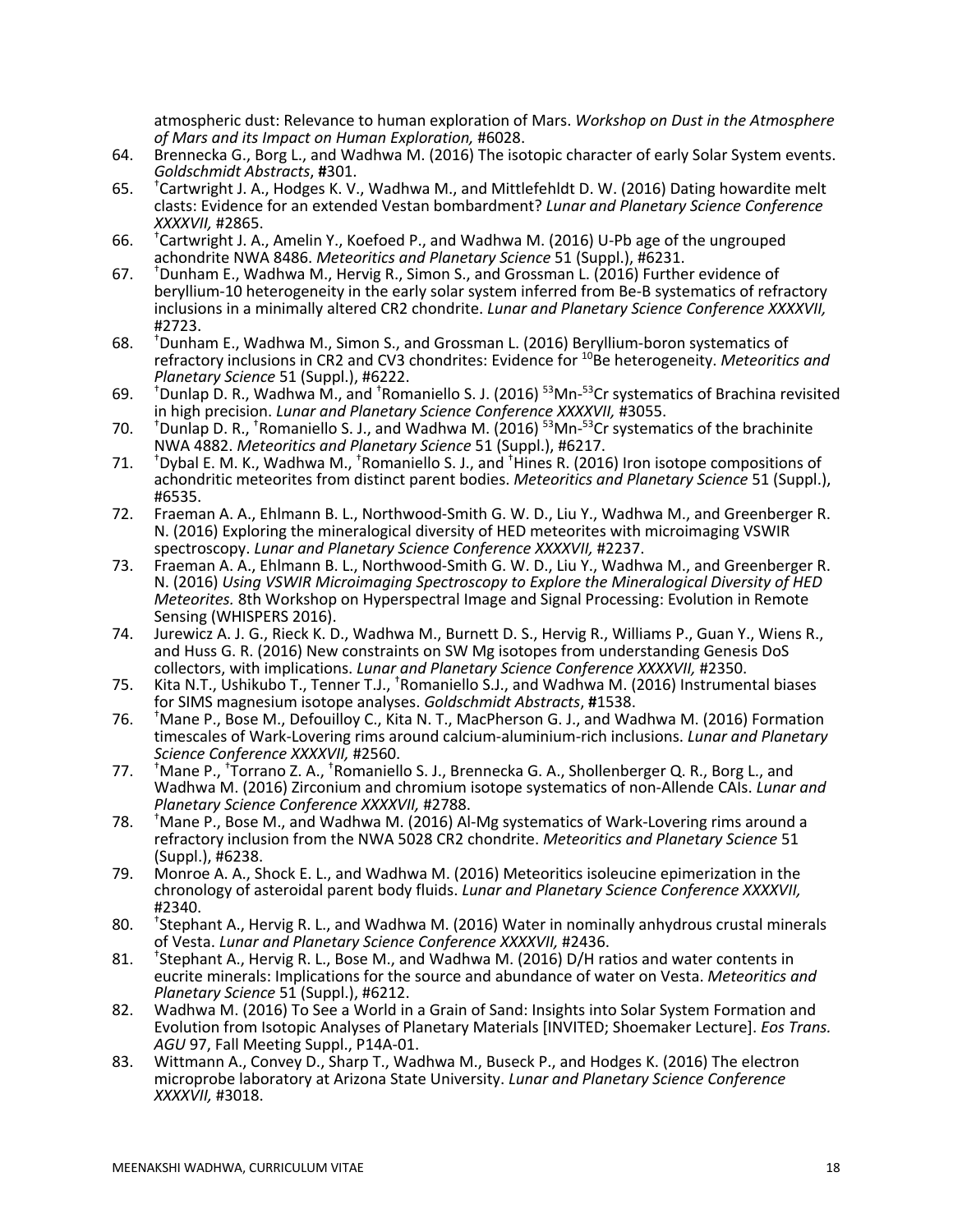- 84. Amelin Y., <sup>†</sup>Williams C. D., and Wadhwa M. (2015) U-Th-Pb and Rb-Sr Systematics of Allende FUN CAI CMS-1. *Lunar and Planetary Science Conference XXXXVI,* #2355.
- 85. Balta J. B., McSween H. Y., <sup>†</sup>Tucker K., and Wadhwa M. (2015) Petrology and Geochemistry of New Antarctic Shergottites: LAR 12011, LAR 12095, and LAR 12240. *Lunar and Planetary Science Conference XXXXVI,* #2355.
- 86. Balta J. B., <sup>†</sup>Sanborn M. E., Udry A., Wadhwa M., and McSween H. Y. (2015) Igneous Petrology and Geochemistry of the Tissint Meteorite. *Lunar and Planetary Science Conference XXXXVI,* #1267.
- 87. Bouvier A., Wadhwa M., Korotev R. L., Hartmann W. K. (2015) Pb-Pb chronometry of lunar impact melt breccias and comparison with other radiochronometric records. Workshop on the first 1 Ga of impact records: Evidence from lunar samples and meteorites. Abstract #6016.
- 88. Brennecka G. A., Borg L. E., <sup>†</sup>Romaniello S. J., <sup>†</sup>Souders A. K., and Wadhwa M. (2015) The Search for Supernovae Fingerprints in the Early Solar System: No Signs of Live 126 Sn in Allende CAIs. *Lunar and Planetary Science Conference XXXXVI,* #1813.
- 89. Brennecka G. A., Borg L., <sup>†</sup>Romaniello S., <sup>†</sup>Souders A. K. and Wadhwa M. (2015) A renewed search for extant 126Sn: Te isotopics of Allende CAIs obtained by HG-ICPMS [INVITED]. *Goldschmidt Abstracts,* #385.
- 90. † <sup>†</sup>Cartwright J. A., Mittlefehldt D. W., Hodges K. V., Wadhwa M. (2015) Impact History on Vesta: Petrographic, Compositional and Future Chronological Studies of Melt Clasts in Howardites. *Lunar and Planetary Science Conference XXXXVI,* #1452.
- 91. † Dunham E., Wadhwa M., <sup>†</sup>Tucker K., Balta J. B., and McSween H. Y. (2015) Rare earth element geochemistry of the shergottites LAR 12095, 12240, and 12011. *Meteoritics and Planetary Science* 50 (Suppl.), #5289.
- 92. † <sup>†</sup>Dunlap D. R., Ku Y. J., Garvie L. A. J., and Wadhwa M. (2015) Petrology of Ungrouped and Anomalous Achondrites SaU 493, NWA 4470, NWA 6962, and NWA 5297. *Lunar and Planetary Science Conference XXXXVI,* #2570.
- 93. † Dunlap D. R., Wadhwa M., <sup>†</sup>Romaniello S. J., <sup>†</sup>Souders A. K., and <sup>†</sup>Hines R. (2015) <sup>26</sup>Al-<sup>26</sup>Mg systematics of ungrouped achondrites: Implications for timing of planetesimal differentiation. *Meteoritics and Planetary Science* 50 (Suppl.), #5317.
- 94. Green R. O., Ehlmann B. L., Fraeman A. A., Blaney D., Liu Y., Chabot N. L., Murchie S., Wadhwa M.<br>Herd C. D. K., Velbel M. A., Mouroulis P., and Van Gorp B. (2015) Microimaging Spectroscopy for the Exploration of Small Bodies: First Laboratory Measurements of Carbonaceous Chondrite and HED Meteorites and a Proposed M6 Instrument for In Situ Measurement. *Lunar and Planetary Science Conference XXXXVI,* #2154.
- 95. Kita N. T., Tenner T. J., Ushikubo T., Bouvier A., Wadhwa M., Bullock E. S., and MacPherson G. J. (2015) Why do U-Pb ages of chondrules and CAIs have more spread than their  $^{26}$ Al ages? *Meteoritics and Planetary Science* 50 (Suppl.), #5360.
- 96. Kööp L., Davis A. M., Heck P. R., Kita N. T., Krot A. N., <sup>†</sup>Mane P., Nagashima K., Nakashima D., Park C., Tenner T. J., Wadhwa M. (2015) Multiple Generations of Fractionated Hibonite-Rich CAIs Sampled the Solar Nebula at Different Degrees of Isotopic Heterogeneity. *Lunar and Planetary Science Conference XXXXVI,* #2750.
- 97. † Mane P., Bose M., Wadhwa M. (2015) Resolved time difference between calcium aluminum rich inclusions and their Wark Lovering rims inferred from Al-Mg chronology of two inclusions from a CV3 carbonaceous chondrite. *Lunar and Planetary Science Conference XXXXVI,* #2898.
- 98. † <sup>†</sup> Mane P., Hervig R., Bose M., and Wadhwa M. (2015) Trace element abundances in Wark-Lovering rims in CAIs from a CV3 meteorite: Implications for their chronology. *Meteoritics and Planetary*
- *Science* 50 (Suppl.), #5327. 99. † Mercer C. M., † Souders A. K., † Romaniello S. J., † Williams C. D., Brennecka G. A., Wadhwa M. (2015) Chromium and titanium isotope systematics of Allende CAIs. *Lunar and Planetary Science Conference XXXXVI,* #2920.
- 100. † Tucker K., Hervig R., Wadhwa M. (2015) Hydrogen isotope systematics of nominally anhydrous phases in martian meteorites. *Lunar and Planetary Science Conference XXXXVI,* #2915.
- 101. † Tucker K., Hervig R., Till C., and Wadhwa M. (2015) D/H in nominally anhydrous phases in martian meteorites: Implications for the martian mantle. *Meteoritics and Planetary Science* 50 (Suppl.), #5173.
- 102. † Bouvier A., Wadhwa M., Korotev R. and Hartmann W (2014) Pb-Pb chronometry of lunar impact melt breccias. *Goldschmidt Abstracts, #253.*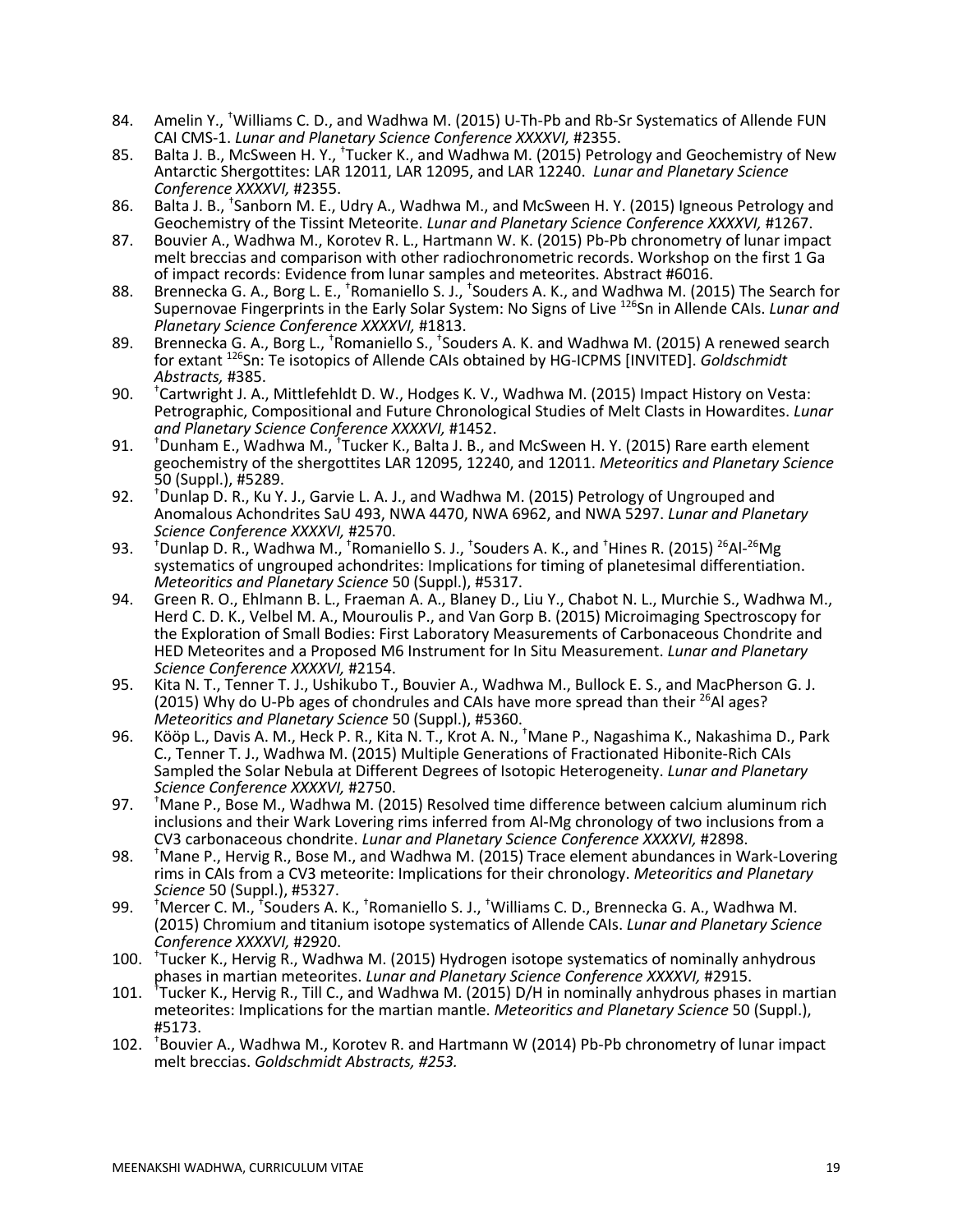- 103. † Brennecka G. A., Borg L. E., and Wadhwa M. (2014) The gadolinium and dysprosium isotopic composition of a supernova injection inferred from Allende CAIs. *Lunar and Planetary Science Conference XXXXV,* #2280.
- 104. Bullock E. S., <sup>†</sup>Bouvier A., Wadhwa M., MacPherson G. J., and Kita N. T. (2014) Mineralogy amd petrology of an unusual large Type A CAI from NWA 6991. *Lunar and Planetary Science Conference XXXXV,* #1919.
- 105. Ding S., Dasgupta R., Lee C-T., and Wadhwa M. (2014) New bulk sulfur measurements of martian meteorites – Implications for sulfur cycle and crust formation. *Lunar and Planetary Science Conference XXXXV,* #1717.
- 106. <sup>+</sup>Dunlap D. R., Wadhwa M., <sup>+</sup>Romaneillo S. R. (2014) <sup>26</sup>Al-<sup>26</sup>Mg systematics in the unusual ungrouped achondrite NWA 7325 and the eucrite Juvinas. *Lunar and Planetary Science Conference XXXXV,* #2186.
- 107. Ehlmann B. L., Mustard J. F., Murchie S. L., Green R. O., Mouroulis P., Van Gorp B., Jeganathan M., Wu Y.-H., Glavich T., Bartos R., Nastal J., Strohbehn K., Blaney D. L., Boardman J., Farmer J., Fischer W., Grotzinger J., Herd C. D. K., Hoehler T., Hurowitz J., Schmidt M. E., Seelos F., Wadhwa M., Santo A., and Ferdosi J. (2014) Microimaging spectroscopy on Mars with CIMMBA, proposed for Mars-2020: The caching supporting infrared microimager for mineralogy and biosignature assessment. *Lunar and Planetary Science Conference XXXXV,* #2824.
- 108. <sup>+</sup>Mane P., <sup>+</sup>Brennecka G. A., <sup>+</sup>Romaniello S. J., and Wadhwa M. (2014) Mg and U isotopic systematics in Allende CAIs: Implications for the origin of uranium isotope variation in refractory inclusions. *Lunar and Planetary Science Conference XXXXV,* #1685.
- 109. <sup>t</sup>Mane P., <sup>†</sup>Brennecka G. A., <sup>†</sup>Romaniello S. J., <sup>†</sup>Williams C. D. and Wadhwa M. (2014) Zr isotope systematics of Allende CAIs. *Meteoritics and Planetary Science* 49 (Suppl.), #5403.
- 110. † Mane P., Hervig R., Wadhwa M., and Garvie L. A. J. (2014) Hydrogen isotope composition of the Mars mantle inferred from the most recent martian meteorite fall, Tissint. *Workshop on Volatiles in the Martian Interior,* #1020.
- 111. Mendybaev R. A., Richter F. M., <sup>†</sup>Williams C. D., Fedkin A. V., and Wadhwa M. (2014) Evolution of chemical and isotopic compositions of FUN CAIs: Experimental modeling. *Lunar and Planetary*
- *Science Conference XXXXV,* #2782. 112. Morris M. A., Garvie L. A. J., Dock M., † Hines R., and Wadhwa M. (2014) The fruitful marriage of art and science. *Lunar and Planetary Science Conference XXXXV,* #2832.
- 113. † Tucker K., Hervig R., and Wadhwa M. (2014) Hydrogen isotope systematics of maskelynites in the Los Angeles shergottite. *Meteoritics and Planetary Science* 49 (Suppl.), #5399.
- 114. <sup>+</sup>Tucker K., Hervig R., <sup>+</sup>Mane P., <sup>+</sup>Romaniello S., and Wadhwa M. (2014) Hydrogen isotope systematics of maskelynites in the shergottites Zagami, QUE 94201 and Tissint: Terrestrial contamination or deuteric alteration? *Lunar and Planetary Science Conference XXXXV,* #2190.
- 115. Wadhwa M. (2014) The solar system's violent beginning recorded in refractory inclusions [INVITED]. *Goldschmidt Abstracts, #2601.*
- 116. Wadhwa M., Kita N. T., Nakashima D., Bullock E. S., MacPherson G. J., † Bouvier A. (2014) High precision <sup>26</sup>Al-<sup>26</sup>Mg systematics for an almost pristine refractory inclusion: Implications for the absolute age of the solar system. *Lunar and Planetary Science Conference XXXXV,* #2698.
- 117. † Williams C. D., † Romaniello S., and Wadhwa M. (2014) Titanium isotopic compositions of CAIs from the Axtell and Leoville carbonaceous chondrites. *Goldschmidt Abstracts, #2712.*
- 118. † Williams C. D., Mendybaev R. A., Ushikubo T., Bullock E. S., † Janney P. E., Kita N. T., Richter F. M., MacPherson G. J., Wadhwa M. (2014) Mass dependent Mg and Si isotopic fractionation of Allende FUN CAI CMS-1: Implications for thermal and chemical evolution of the early solar system. *Lunar and Planetary Science Conference XXXXV,* #2146.
- 119. <sup>+</sup>Bouvier A., <sup>†</sup>Romaniello S. J., Wadhwa M., Korotev R., and Hartmann W. K. (2013) Pb-Pb dating of Apollo 67016 and MIL 090034 lunar impact breccias. *Meteoritics and Planetary Science* 48 (Suppl.), #5312.
- 120. † Brennecka G., Borg L. E., Symes J. K., and Wadhwa M. (2013) The age of Tissint: Sm-Nd and Rb-Sr isotope systematics of a martian meteorite fall. *Lunar and Planetary Science Conference XXXXIV,*
- #1786. 121. † Brennecka G., Borg L. E., and Wadhwa M. (2013) Evidence of supernova injection into the solar nebula and decoupling of r-process nucleosynthesis. *Goldschmidt Abstracts,* DOI:10.1180/minmag.2013.077.5.2*.*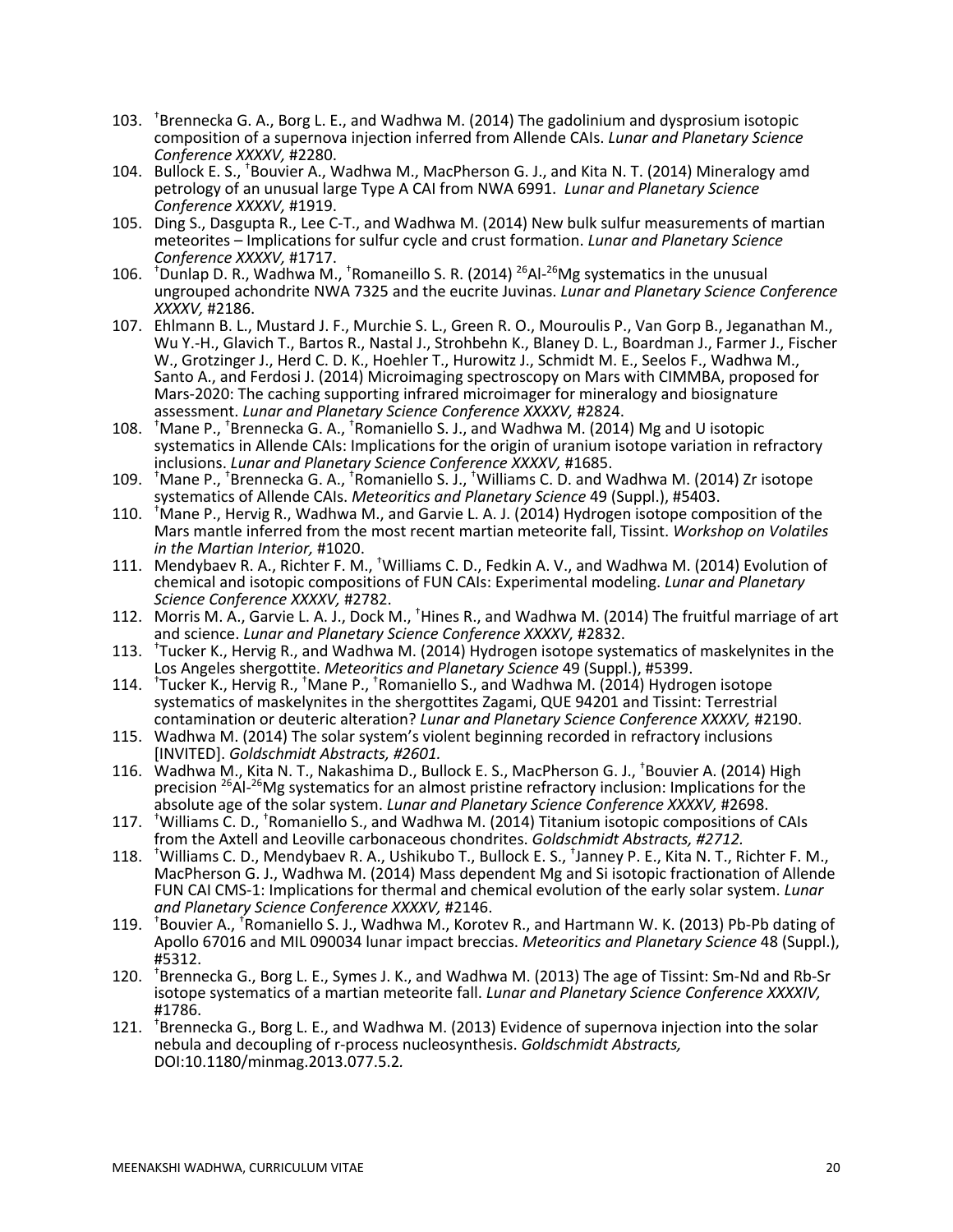- 122. Ding S., Dasgupta R., Lee C-T., and Wadhwa M. (2013) New bulk sulfur measurements of martian meteorites – Implications for sulfur cycle on Mars. Abstract MR23B-2362 presented at 2013 Fall
- Meeting, AGU, San Francisco, Calif., 9-13 Dec.<br>123. Goldmann A., <sup>†</sup>Brennecka G., Noordmann J., Weyer S., and Wadhwa M. (2013) The <sup>238</sup>U/<sup>235</sup>U of the Earth and Solar System. *Goldschmidt Abstracts,* DOI:10.1180/minmag.2013.077.5.7.
- 124. <sup>+</sup>Hines R., Garvie L. A. J., <sup>+</sup>Morris M. A., and Wadhwa M. (2013) A new and advanced curation facility for extraterrestrial materials at Arizona State University. *Meteoritics and Planetary Science* 48 (Suppl.), #5120.
- 125. † Mane P., Hervig R., Wadhwa M., Balta B., and McSween H. Y., Jr. (2013) Hydrogen isotopic composition of Tissint, the newest martian meteorite fall. *Lunar and Planetary Science Conference XXXXIV,* #2220.
- 126. Mane P., Wadhwa M., and Keller L. P. (2013) Trace element abundances in an unusual hiboniteperovskite refractory inclusion from Allende. *Meteoritics and Planetary Science* 48 (Suppl.), #5268.
- 127. Wadhwa M., <sup>†</sup>Bouvier A., and <sup>†</sup>Janney P. (2013) Al-Mg systematics in a CAI from the NWA 6991
- CV3 chondrite. *Meteoritics and Planetary Science* 48 (Suppl.), #5253. 128. † Williams C. D., Hervig R. L., Wadhwa M., Bullock E. M., and MacPherson G. J. (2013) Rare earth element concentrations in Allende FUN CAI CMS-1. *Meteoritics and Planetary Science* 48 (Suppl.), #5108.
- 129. † Williams C. D., Ushikubo T., MacPherson G. J., Bullock E. S., Kita N. T., and Wadhwa M. (2013) Oxygen isotope systematics of Allende FUN CAI CMS-1. *Lunar and Planetary Science Conference XXXXIV,* #2435.
- 130. Balta J. B., McSween H. Y., Jr., <sup>+</sup>Sanborn M. E., and Wadhwa M. (2012) Multiple lines of evidence for degassing of water from olivine-phyric shergottite LAR 06319. *Geological Society of America Abstracts with Programs*, Vol. 44, 166.
- 131. † Brennecka G. A., Borg L. E., and Wadhwa M. (2012) Combined stable isotope signatures in Allende CAIs: The nucleosynthetic conundrum. *Lunar and Planetary Science Conference XXXXIII,* #2006. 132. † Brennecka G. A., Borg L. E., and Wadhwa M. (2012) The age of Tissint: Sm-Nd and Rb-Sr
- systematics. *Meteoritics and Planetary Science* 47 (Suppl.), #5157.
- 133. Goldman A., <sup>†</sup>Brennecka G. A., Noordmann J., Weyer S., Wadhwa M., and Zipfel J. (2012) Uranium isotope composition of the Earth and the Solar System. *European Mineralogical Conference,* Vol. 1, EMC2012-479.
- 134. Heber V. S., Jurewicz A. J. G., <sup>+</sup>Janney P., Wadhwa M., McKeegan K. D., and Burnett D. S. (2012) Magnesium isotopic composition of solar wind as test for isotopically fractionated solar wind. *Lunar and Planetary Science Conference XXXXIII*, #2921.
- 135. † Sanborn M. E., Carlson R. W., and Wadhwa M. (2012) Internal Lu-Hf isochrons for the quenched and plutonic angrites and their chronological implications. *Lunar and Planetary Science Conference XXXXIII,* #2039.
- 136. † Sanborn M. E., Wadhwa M., Balta B., and McSween H. Y., Jr. (2012) Trace element geochemistry
- of Tissint, the newest shergottite fall. *Meteoritics and Planetary Science* 47 (Suppl.), #5100.<br>137. <sup>t</sup>Spivak-Birndorf L. J., Wadhwa M., and <sup>†</sup>Janney P. E. (2012) <sup>60</sup>Fe-<sup>60</sup>Ni systematics of Chainpur chondrules and the plutonic angrites Northwest Africa 4590 and 4801. *Lunar and Planetary Science Conference XXXXIII,* #2861.
- 138. <sup>+</sup>Spivak-Birndorf L. J., Wadhwa M., and <sup>+</sup>Janney P. E. (2012) The <sup>60</sup>Fe-<sup>60</sup>Ni systematics of chondrules from unequilibrated ordinary chondrites. *Meteoritics and Planetary Science* 47 (Suppl.), #5365.
- 139. <sup>†</sup>Williams C. D., Wadhwa M., <sup>†</sup>Janney P. E., <sup>†</sup>Hines R. R., Bullock E. S., and MacPherson G. J. (2012) The measurement of titanium isotope compositions of Allende refractory inclusions by LA-MC- ICPMS. *Lunar and Planetary Science Conference XXXXIII,* #2523.
- 140. <sup>+</sup>Williams C. D., Wadhwa M., <sup>+</sup>Janney P. E., <sup>+</sup>Hines R. R., Bullock E. S., and MacPherson G. J. (2012) Ti, Si and Mg isotope systematics of FUN CAI CMS-1. *Meteoritics and Planetary Science* 47 (Suppl.), #5102.
- 141. Amelin Y., Yin Q.-Z., Krot A. N., <sup>+</sup>Bouvier A., Wadhwa M., Kleine T., and Nyquist L. E. (2011) Progress in the early Solar System chronology: A sketch of an ever-changing landscape. *Workshop on Formation of the First Solids in the Solar System,* #9055.
- 142. <sup>+</sup>Bouvier A., <sup>+</sup>Brennecka G. A., <sup>+</sup>Sanborn M. E., and Wadhwa M. (2011) U-Pb chronology of a newly recovered angrite. *Lunar and Planetary Science Conference XXXXII,* #2747.
- 143. <sup>+</sup>Bouvier A., <sup>+</sup>Brennecka G. A., <sup>+</sup>Sanborn M. E., and Wadhwa M. (2011) The formation of the angritic crust. *Goldschmidt Abstracts, Mineralogical Magazine* 75(3), 565.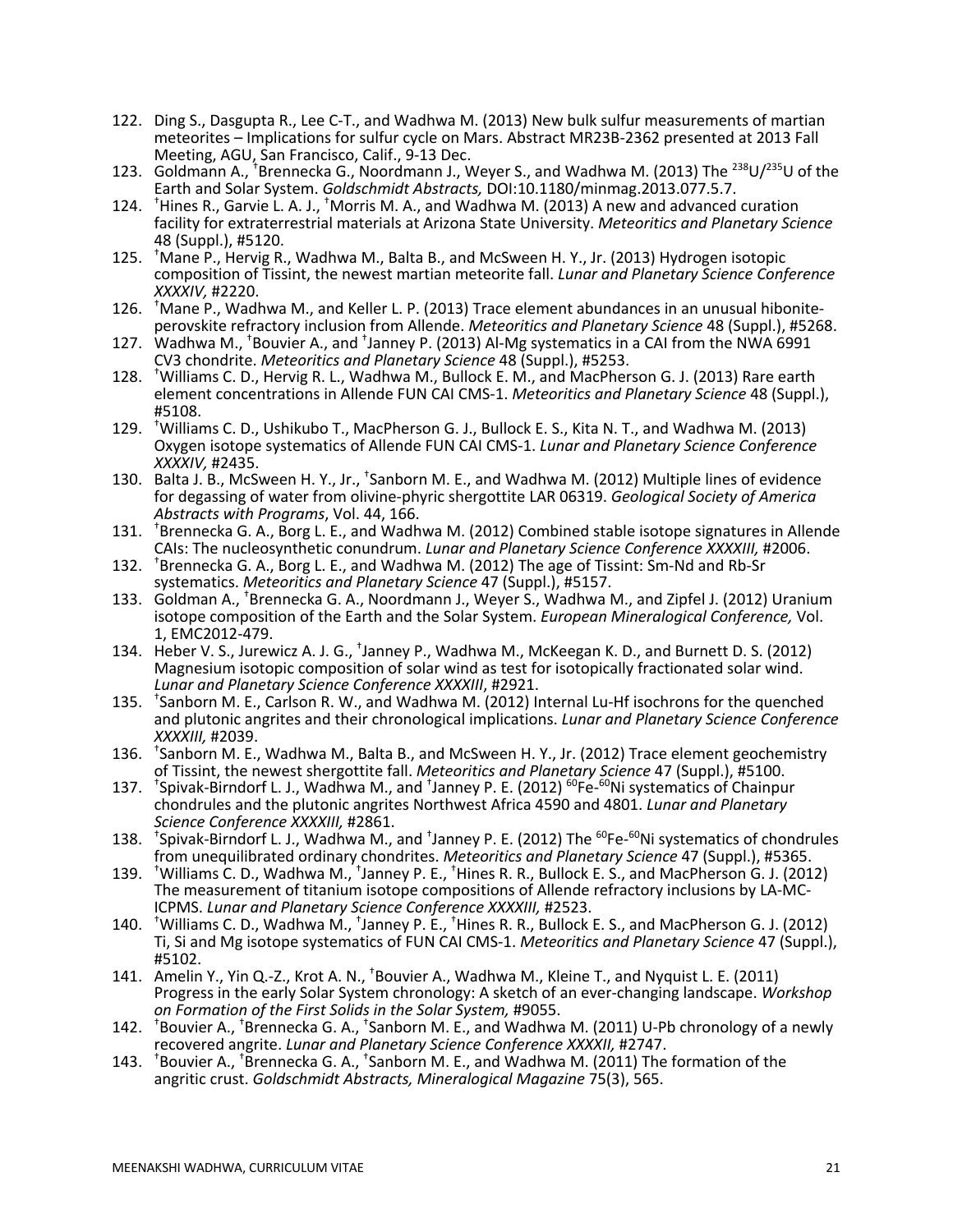- 144. <sup>+</sup>Bouvier A., <sup>+</sup>Brennecka G. A., and Wadhwa M. (2011) Absolute chronology of the first solids in the Solar System. *Workshop on Formation of the First Solids in the Solar System,* #9054.
- 145. † Bouvier A., Wadhwa M., Korotev R. L., and Hartmann W. K. (2011) U-Pb chronology of two lunar impact melt breccias. *Meteoritics and Planetary Science* 46 (Suppl.), #5185.
- 146. † Brennecka G. A. and Wadhwa M. (2011) Uranium isotope compositions of mineral separates from a single refractory inclusion. *Meteoritics and Planetary Science* 46 (Suppl.), #5030.
- 147. † Brennecka G. A. and Wadhwa M. (2011) 238 U/235 U ratios of angrites. *Goldschmidt Abstracts, Mineralogical Magazine* 75(3), 579.
- 148. † Brennecka G. A., Borg L. E., and Wadhwa M. (2011) Barium, neodymium and samarium isotope composition of Allende CAIs. *Lunar and Planetary Science Conference XXXXII,* #1302.
- 149. † Brennecka G. A., Borg L. E., and Wadhwa M. (2011) Barium, neodymium, and samarium isotopic composition of CAIs: Nucleosynthetic anomalies? *Workshop on Formation of the First Solids in the Solar System,* #9036.
- 150. Heber V. S., Jurewicz A. J. G., <sup>+</sup>Janney P., Wadhwa M., McKeegan K. D., and Burnett D. S. (2011) Mg isotopic composition of the solar wind by SIMS analysis of Genesis targets. *Meteoritics and Planetary Science* 46 (Suppl.), #5510.
- 151. <sup>†</sup>Morris M. A., <sup>†</sup>Janney P. E., <sup>†</sup>Hines R., and Wadhwa M. (2011) <sup>26</sup>Al-<sup>26</sup>Mg systematics of selected
- chondrules from Allende and Semarkona. *Lunar and Planetary Science Conference XXXXII,* #2773.<br>152. <sup>+</sup>Sanborn M. E., Carlson R. W., and Wadhwa M. (2011) <sup>147,146</sup>Sm-<sup>143,142</sup>Nd and <sup>87</sup>Rb-<sup>87</sup>Sr systematics of the angrites Northwest Africa 4590, Northwest Africa 4801, and D'Orbigny. *Lunar and Planetary Science Conference XXXXII*, #2369.
- 153. † Sanborn M. E., Wadhwa M., Balta J. B., Mayne R., and McSween H. Y. Jr. (2011) Trace element geochemistry of the nakhlite Northwest Africa 5790. *Meteoritics and Planetary Science* 46 (Suppl.), #5122.
- 154. <sup>+</sup>Spivak-Birndorf L. J., Wadhwa M., and <sup>+</sup>Janney P. E. (2011) <sup>60</sup>Fe-<sup>60</sup>Ni chronology of the D'Orbigny angrite: Implications for the initial Solar System abundance of 60Fe. *Lunar and Planetary Science Conference XXXXII,* #2281.
- 155. <sup>t</sup>Spivak-Birndorf L. J., Wadhwa M., and <sup>t</sup>Janney P. E. (2011) <sup>60</sup>Fe-<sup>60</sup>Ni Systematics in the Angrites. *Meteoritics and Planetary Science* 46 (Suppl.), #5442.
- 156. <sup>+</sup>Spivak-Birndorf L. J., Wadhwa M., and <sup>+</sup>Janney P. E. (2011) <sup>60</sup>Fe-<sup>60</sup>Ni Chronology of Angrites. *Workshop on Formation of the First Solids in the Solar System,* #9130.
- 157. Wadhwa M., <sup>†</sup>Bouvier A., and <sup>†</sup>Brennecka G. (2011) Concordant early Solar System timescales from Pb-Pb and extinct chronometers. *Meteoritics and Planetary Science* 46 (Suppl.), #5417.
- 158. Wadhwa M., Tang H., <sup>+</sup>Spivak-Birndorf L., Dauphas N., and <sup>+</sup>Janney P. (2011) Initial abundance of 60Fe in the inner Solar System: Evidence from differentiated asteroids. *Workshop on Formation of the First Solids in the Solar System,* #9132.
- 159. † Williams C. D., Wadhwa M., and Bell D. R. (2011) Lithium isotope measurements of pyroxenes and evaluation of matrix effects in SIMS analyses: Application to martian meteorites. *Lunar and Planetary Science Conference XXXXII*, #2398.
- 160. Twilliams C. D., Wadhwa M., Tanney P. E., Thines R. R., Bullock E. S., and MacPherson G. J. (2011) Analysis of titanium isotope ratios in refractory inclusions by LA-MC-ICPMS. *Meteoritics and Planetary Science* 46 (Suppl.), #5434.
- 161. † Bouvier A. and Wadhwa M. (2010) Pb-Pb isotope dating of the unique basaltic achondrite NWA 2976. *Lunar and Planetary Science Conference XXXXI,* #1489.
- 162. <sup>+</sup>Bouvier A., <sup>+</sup>Brennecka G., and Wadhwa M. (2010) Refining the U-Pb Chronology of the Early Solar System [INVITED]. *Goldschmidt Abstracts, Geochimica Cosmochimica Acta* 74, A111.
- 163. † Bouvier A., Wadhwa M., Bullock E., and MacPherson G. (2010) Pb-Pb dating of a CAI from the reduced CV3 chondrite Vigarano. *Meteoritics and Planetary Science* 45 (Suppl.), #5400.
- 164. † Brennecka G., Borg L., and Wadhwa M. (2010) Barium isotope compositions of Allende refractory inclusions: r-process excesses and evidence for 138La decay. *Meteoritics and Planetary Science* 45 (Suppl.), #5318.
- 165. † Brennecka G. A., Wadhwa M., and Anbar A. D. (2010) Uranium isotope variations in meteorites: Implications for high-precision chronology and short-lived radioactivities in the early Solar System. *AbGradCon* 2010.
- 166. <sup>+</sup>Brennecka G. A., Wadhwa M., <sup>+</sup>Janney P. E., and Anbar A. D. (2010) Towards reconciling early Solar System chronometers: The 238U/235U ratios of chondrites and D'Orbigny pyroxenes. *Lunar and Planetary Science Conference XXXXI,* #2117.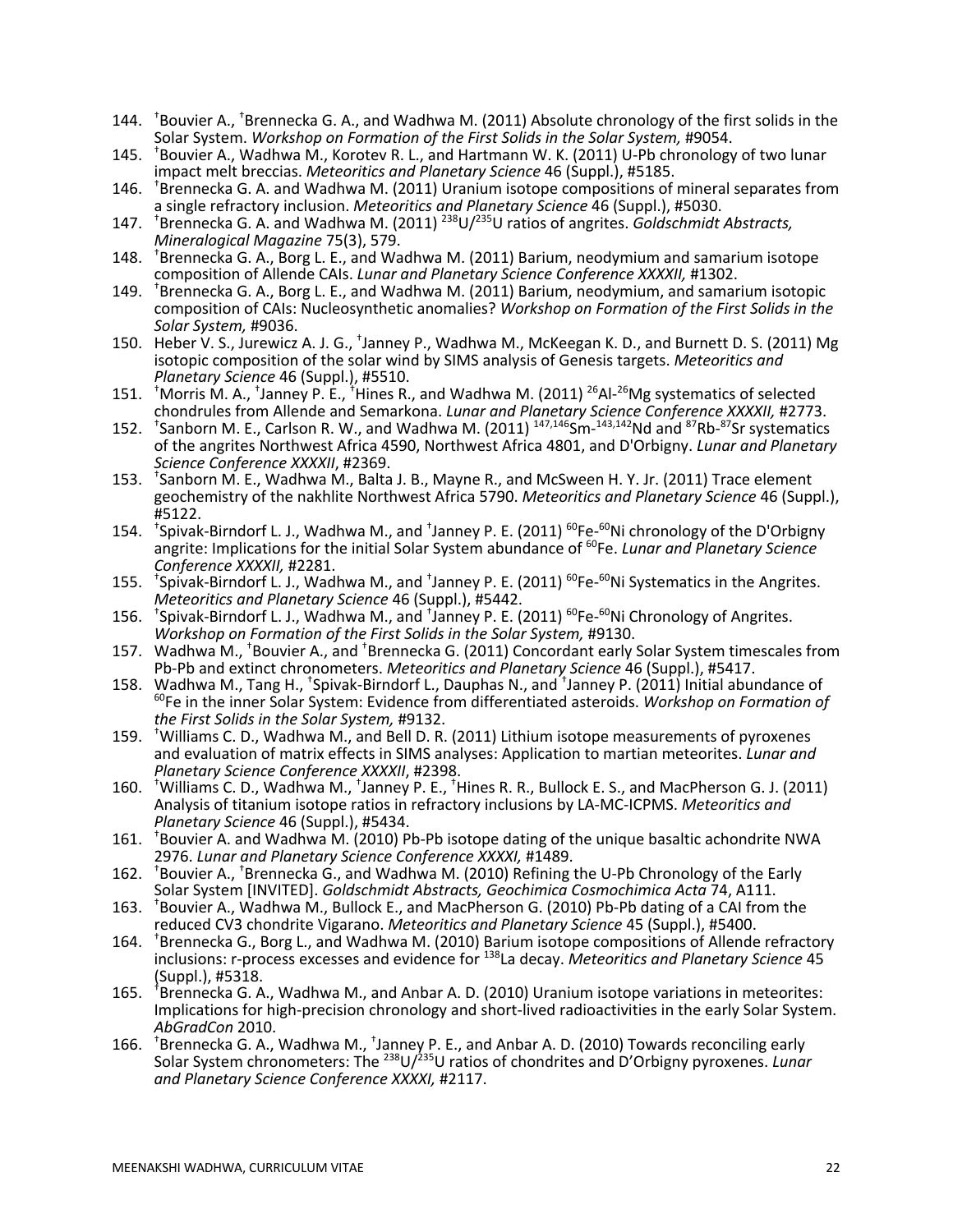- 167. <sup>†</sup>Hines R., Taylor W., Minitti M. E., and Wadhwa M. (2010) Bringing outer space into the classroom: Loanable space science modules from the Center for Meteorite Studies and Mars Education Program at Arizona State University. *Lunar and Planetary Science Conference XXXXI,* #2617.
- 168. Rieck K., Jurewicz A. J. G., Wadhwa M., Burnett D., Hervig R., and Wiens R. (2010) SIMS measurements of Mg isotopes in solar wind. *Lunar and Planetary Science Conference XXXXI,*
- #2391. 169. † Sanborn M. E. and Wadhwa M. (2010) Rare earth element geochemistry of quenched angrites Northwest Africa 1296 and Northwest Africa 1670. *Lunar and Planetary Science Conference XXXXI,* #1490.
- 170. <sup>+</sup>Sanborn M. and Wadhwa M. (2010) Trace element geochemistry of the basaltic shergottite Northwest Africa 2975. *Meteoritics and Planetary Science* 45 (Suppl.), #5294.
- 171. <sup>t</sup>Spivak-Birndorf L. J., <sup>t</sup>Bouvier A., Wadhwa M., Bland P. A., and Spurný P. (2010) Trace element geochemistry and chronology of the Bunburra Rockhole basaltic achondrite. *Lunar and Planetary Science Conference XXXXI,* #2274.
- 172. <sup>+</sup>Spivak-Birndorf L., Wadhwa M. and <sup>+</sup>Janney P. (2010) <sup>60</sup>Fe-<sup>60</sup>Ni isotope systematics of bulk ureilites. *Meteoritics and Planetary Science* 45 (Suppl.), #5393.
- 173. <sup>+</sup>Williams C., Wadhwa M., and Bell D. R. (2010) Flourine abundances and zonation patterns in martian pyroxenes. *Meteoritics and Planetary Science* 45 (Suppl.), #5390.
- 174. † Williams C., Wadhwa M., Bell D., and Hervig R. (2010) Light lithophile element microdistributions in pyroxenes of the martian meteorites. *Lunar and Planetary Science Conference XXXXI,* #2641.
- 175. <sup>+</sup>Bouvier A. and Wadhwa M. (2009) Synchronizing the absolute and relative clocks: Pb-Pb and Al-Mg systematics in CAIs from the Allende and NWA 2364 CV3 chondrites. *Lunar and Planetary Science Conference XXXX,* #2184.
- 176. <sup>+</sup>Bouvier A. and Wadhwa M. (2009) <sup>26</sup>Al-<sup>26</sup>Mg internal isochrons for two CAIs from the Leoville CV3 chondrite. *Meteoritics and Planetary Science* 44 (Suppl.), #5408.
- 177. † Bouvier A., Wadhwa M., Simon S. B., and Grossman L. (2009) Magnesium isotope compositions of chondrules from the Murchison and Murray carbonaceous chondrites. *Lunar and Planetary Science Conference XXXX,* #2193.
- 178. <sup>+</sup>Brennecka G. A., Weyer S., Wadhwa M., <sup>+</sup>Janney P. E., and Anbar A. (2009) <sup>238</sup>U/<sup>235</sup>U variations in CAIs: Implications for Pb-Pb dating. *Lunar and Planetary Science Conference XXXX,* #1061.
- 179. <sup>+</sup>Brennecka G. A., Weyer S., Wadhwa M., <sup>+</sup>Janney P. E., Anbar A. D., and Zipfel J. (2009) <sup>238</sup>U/<sup>235</sup>U variations in meteoritic materials: Evidence for 247Cm in the early Solar System and implications for Pb-Pb dating. *Meteoritics and Planetary Science* 44 (Suppl.), #5303.
- 180. <sup>†</sup> Hines R., <sup>†</sup> Stopar J., Taylor W., Minitti M. E. and Wadhwa M. (2009) Enhancing and expanding educational outreach programs at the Center for Meteorite Studies, Arizona State University. *Lunar and Planetary Science Conference XXXX,* #1875.
- 181. † Janney P. E., Richter F. M., Mendybaev R., and Wadhwa M. (2009) Characterization of matrix effects during in situ Mg and Si isotope measurements by LA-MC-ICPMS. *Eos Trans. AGU* 90, Fall Meeting Suppl., V34B-04.
- 182. Jurewicz A. J. G., Hervig R., Burnett D. S., Wiens R., Wadhwa M., and Rieck K. (2009) Fractionation of Mg isotopes between the Sun's photosphere and the solar wind. *Meteoritics and Planetary Science* 44 (Suppl.), #5422.
- 183. † Sanborn M. and Wadhwa M. (2009) Rare earth element geochemistry of angrites Northwest Africa 4590 and Northwest Africa 4801. *Lunar and Planetary Science Conference XXXX,* #1345.
- 184. <sup>t</sup>Sanborn M. E., Carlson R., and Wadhwa M. (2009) <sup>87</sup>Rb-<sup>87</sup>Sr and <sup>147,146</sup>Sm-<sup>143,142</sup>Nd systematics in the angrite Northwest Africa 2999. *Meteoritics and Planetary Science* 44 (Suppl.), #5399.
- 185. <sup>+</sup>Spivak-Birndorf L. and Wadhwa M. (2009) <sup>26</sup>Al-<sup>26</sup>Mg systematics in Brachina and the unique achondrite GRA 06129. *Lunar and Planetary Science Conference XXXX,* #2131.
- 186. <sup>+</sup>Spivak-Birndorf L. and Wadhwa M. (2009)<sup>26</sup>Al-<sup>26</sup>Mg chronology of the unique basaltic achondrite Northwest Africa 2976. *Meteoritics and Planetary Science* 44 (Suppl.), #5390.
- 187. Wadhwa M. and † Bouvier A. (2009) The age of the Solar System revisited. *Eos Trans. AGU* 90, Fall
- Meeting Suppl., P12B-03.<br>188. Wadhwa M., <sup>†</sup>Janney P. E., and Krot A. N. (2009) Evidence of disturbance in the <sup>26</sup>Al-<sup>26</sup>Mg systematics of the Efremovka E60 CAI: Implications for the high-resolution chronology of the early Solar System. *Lunar and Planetary Science Conference XXXX,* #2495.
- 189. Wadhwa M., † Janney P. E., and Krot A. N. (2009) Al-Mg isotope systematics in the Efremovka E60 CAI: Evidence of re-equilibration. *Meteoritics and Planetary Science* 44 (Suppl.), #5431.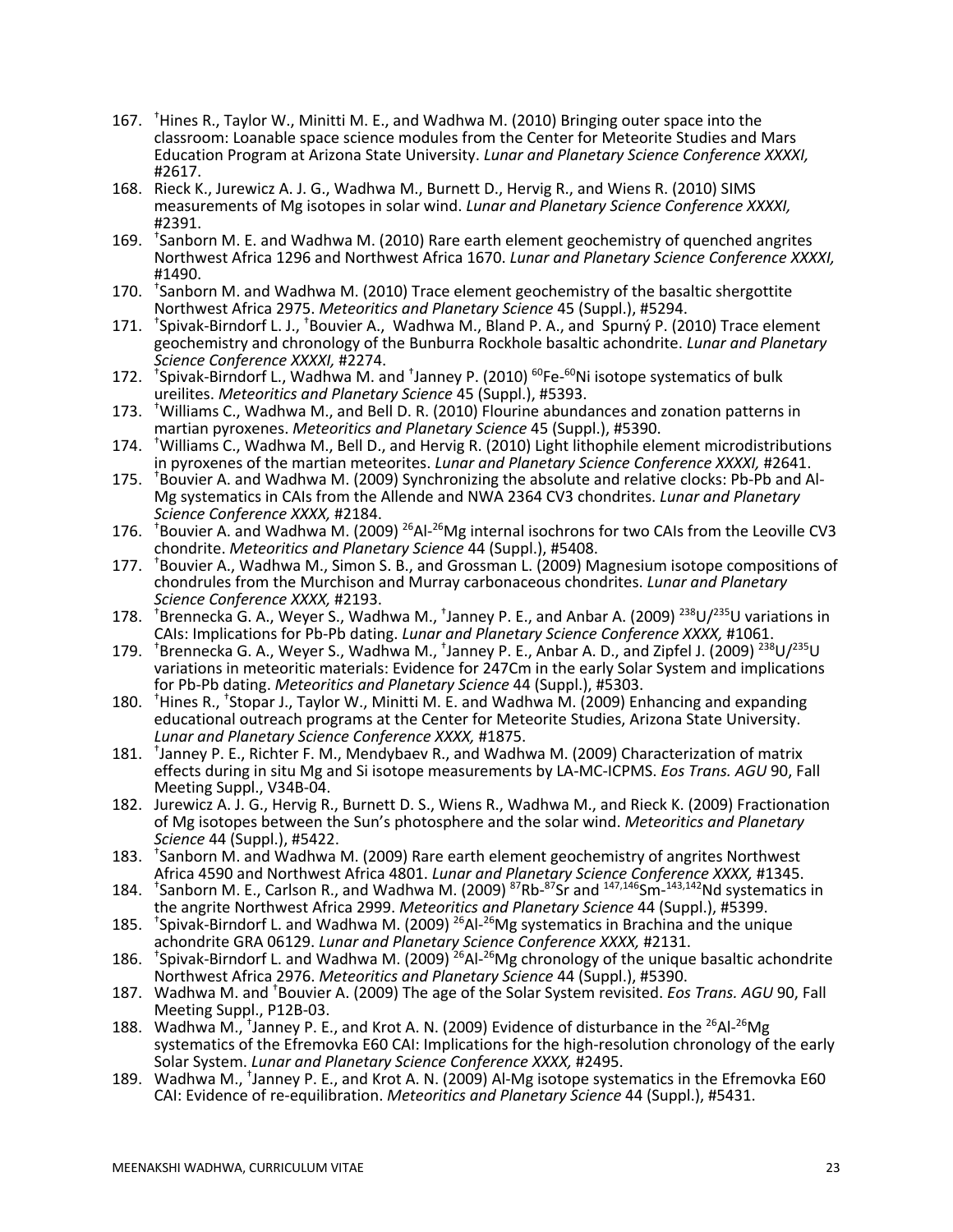- 190. Weyer S., † Brennecka G., Zipfel J., Wadhwa M., and Anbar A. D. (2009) U isotope variations in CAIs: Implications for the age of the Solar System. *Goldschmidt Abstracts, Geochimica Cosmochimica Acta* 73, A1433.
- 191. Weyer S., <sup>†</sup>Brennecka G., Montoya Pino C., Noordman J., Shauble E. A., Wadhwa M., and Anbar A. D. (2009) Natural Variation of <sup>238</sup>U/<sup>235</sup>U in Geo- and Cosmochemistry. *Eos Trans. AGU* 90, Fall Meeting Suppl., V54C-05.
- 192. Amelin Y., † Janney P., Chakrabarti R., Wadhwa M., and Jacobsen S. B. (2008) Isotopic analysis of small Pb samples using MC-ICPMS: The limits of precision and comparison to TIMS. *Eos Trans. AGU*
- 89, Fall Meeting Suppl., V13A-2088.<br>193. <sup>+</sup>Bouvier A., Wadhwa M., and <sup>+</sup>Janney P. (2008) Pb-Pb systematics in an Allende chondrule.<br>6*oldschmidt Conference Abstracts, Geochimica Cosmochimica Acta 72, A106*.
- 194. <sup>+</sup>Bouvier A., Wadhwa M., and <sup>+</sup>Janney P. (2008) <sup>26</sup>Al-<sup>26</sup>Mg and <sup>207</sup>Pb-<sup>208</sup>Pb systematics in an Allende inclusion. *Meteoritics and Planetary Science* 43 (Suppl.), #5299.
- 195. Dauphas N., † Cook D., Sacarabany A., Fröhlich C., Davis A. M., Wadhwa M., Pourmand A., Rauscher T., and Gallino R. (2008) Iron-60 injection in the protosolar nebula: How early and how well mixed? *Lunar and Planetary Science Conference XXXIX,* #1170.
- 196. Dauphas N., <sup>†</sup>Cook D., Sacarabany A., Fröhlich C., Davis A. M., Wadhwa M., Pourmand A., Rauscher T., and Gallino R. (2008) Iron-60 in the cosmic blender [MEDAL]. *Geochimica et Cosmochimica Acta*, 72(12) Supplement 200.
- 197. † Hines R., Taylor W., and Wadhwa M. (2008) Space Rocks! Increasing the impact of educational initiatives at the Center for Meteorite Studies, Arizona State University. *Lunar and Planetary Science Conference XXXIX,* #2513.
- 198. † Sanborn M. E., Wadhwa M., Hervig R., and Irving A. J. (2008) Rare earth element geochemistry of angrite Northwest Africa 2999. *Lunar and Planetary Science Conference XXXIX,* #1395.
- 199. † Sanborn M. E., Wadhwa M., Usui T., and McSween H. Y., Jr. (2008) REE distributions in shergottites RBT 04261 and 04262. *Geochimica et Cosmochimica Acta*, 72(12) Supplement 821.
- 200. † Spivak-Birndorf L. J., Wadhwa M., and Williams L. B. (2008) The boron isotopic composition of Nakhla iddingsite. *Lunar and Planetary Science Conference XXXIX,* #1904.
- 201. † Spivak-Birndorf L. J., Wadhwa M., and Williams L. B. (2008) Boron isotopic composition of igneous minerals and secondary alteration products in Nakhla. *Workshop on Ground Truth from Mars: Science Payoff from a Sample Return Mission,* LPI Contribution No. 1401, 95-96.
- 202. † Spivak-Birndorf L. J., Wadhwa M. and Williams L. B. (2008) Boron isotopes in nakhlites: Implications for crustal fluids on Mars [INVITED]. *Geochimica et Cosmochimica Acta*, 72(12) Supplement 889.
- 203. Usui T., <sup>†</sup>Sanborn M., Wadhwa M. and McSween H. Y., Jr. (2008) Petrogenesis of geochemically enriched lherzolitic shergottites RBT 04261 and RBT 04261. *Meteoritics and Planetary Science* 43 (Suppl.), #5052.
- 204. <sup>+</sup>Cook D. L., Clayton R. N., Wadhwa M., <sup>+</sup>Janney P. E., and Davis A. M. (2007) Nickel isotope systematics in troilite from magmagtic and non-magmatic iron meteorites. *Lunar and Planetary Science Conference XXXVIII,* #2287.
- 205. MacPherson G. J., Bullock E. S., <sup>+</sup>Janney P., Davis A. M., Wadhwa M., and Krot A. N. (2007) Highprecision Al-Mg isotope studies of condensate CAIs. *Lunar and Planetary Science Conference XXXVIII,* #1378.
- 206. † Qin L., Dauphas N., Wadhwa M., Markowski A., Gallino R., and † Janney P. E. (2007) Tungsten nuclear anomalies in iron meteorites and implications for Hf-W chronology. *Lunar and Planetary Science Conference XXXVIII,* #1771.
- 207. † Qin L., Dauphas N., Wadhwa M., Masarik J., and † Janney P. (2007) Combining Hf-W ages, cooling rates and thermal models to estimate the accretion time of iron meteorite parent bodies. *Eos Trans. AGU* 88 (52), Fall Meeting Suppl., V32B-07.
- 208. <sup>+</sup>Teng F.-Z., Wadhwa M., <sup>+</sup>Janney P. E., Grossman L., Simon S., and Dauphas N. (2007) Magnesium isotopic systematics of chondrules and CAIs from Allende, Murchison, Murray and Bjurbole. *Lunar and Planetary Science Conference XXXVIII,* #1837.
- 209. † Teng F.-Z., Wadhwa M., Helz R. T., and Richter F. M. (2007) The absence of magnesium isotope fractionation during basalt differentiation. *Geochimica et Cosmochimica Acta*, 71(15) Supplement 1014.
- 210. Wadhwa M. (2007) Advances in isotope cosmochemistry and high-resolution chronology using extinct radionuclides [INVITED]. *Eos Trans. AGU* 88 (52), Fall Meeting Suppl., V32B-08.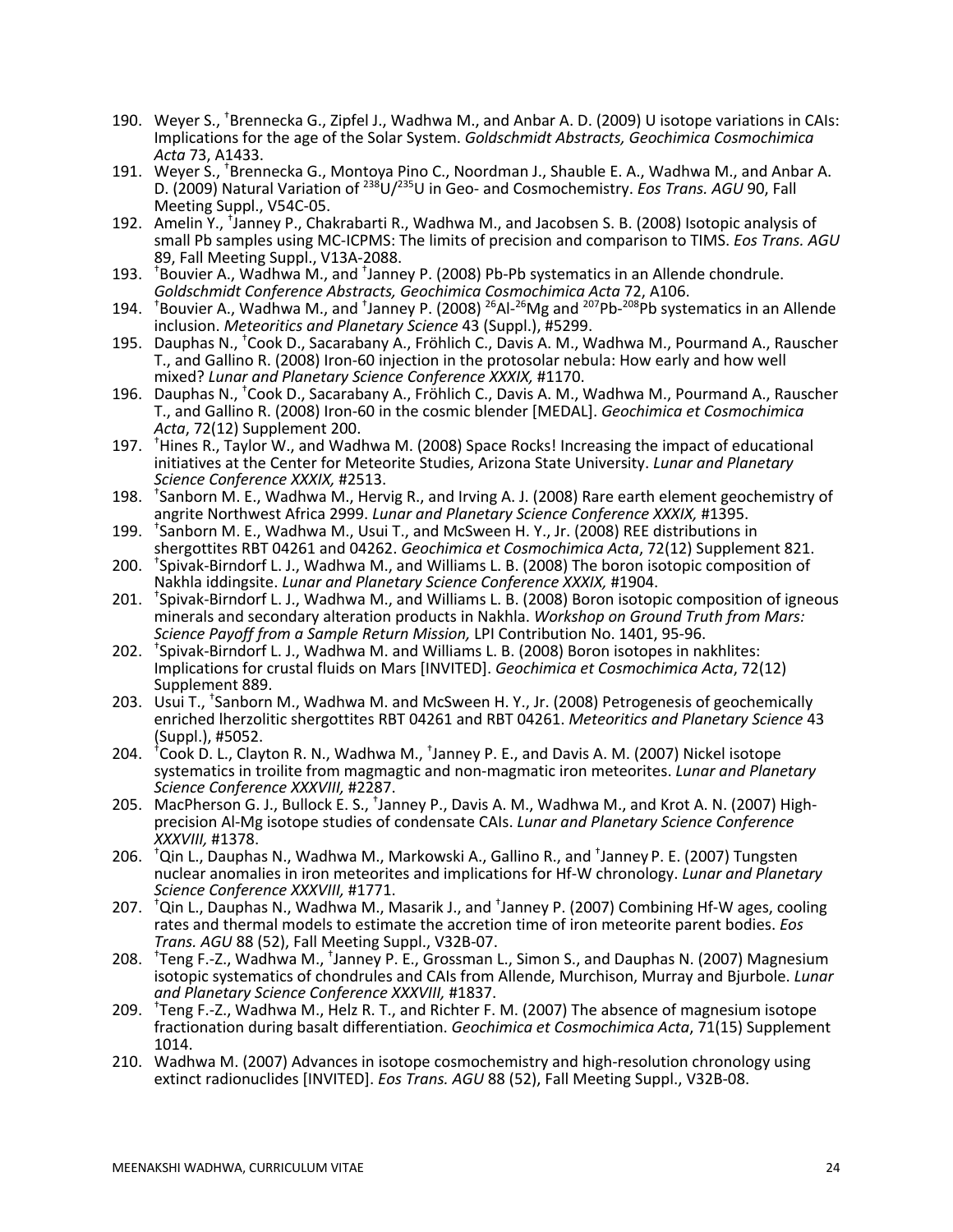- 211. Amelin Y., Wadhwa M., and Lugmair G. W. (2006) Pb-isotopic dating of meteorites using the 202Pb- 205Pb double-spike: Comparison with other high-resolution chronometers. *Lunar and Planetary Science Conference XXXVII,* #1970.
- 212. Borg L. and Wadhwa M. (2006)  $\varepsilon^{142}$ Nd  $\varepsilon^{143}$ Nd isotopic evidence for protracted lunar differentiation. *Lunar and Planetary Science Conference XXXVII,* #1154.
- 213. † Cook D. L., Wadhwa M., Davis A. M., and Clayton R. N. (2006) Heterogeneity of the Hoba IVB iron meteorite: Implications for its use as an analytical standard. *Lunar and Planetary Science Conference XXXVII,* #2116.
- 214. <sup>+</sup>Cook D. L., Wadhwa M., Clayton R. N., <sup>+</sup>Janney P. E., Dauphas N., and Davis A. M. (2006) Mass dependent fractionation of nickel isotopes in IIIAB irons. *Meteoritics and Planetary Science* 41 (Suppl.), #5167.
- 215. Dauphas N., Cates N. L., Mojzsis S. J., van Zuilen M., Wadhwa M., † Janney P. E., Busigny V., and Davis A. M. (2006) The iron isotopic composition of 3.7-3.8 Ga chemical sediments: Comparison between Isua (Greenland) and Nuvvuagittuq (Northern Québec). *Lunar and Planetary Science Conference XXXVII,* #1053.
- 216. <sup>+</sup>Qin L., Dauphas N., Wadhwa M., <sup>+</sup>Janney P. E., Davis A. M., and Mazarik J. (2006) Evidence of correlated cosmogenic effects in iron meteorites: Implications for the timing of metal-silicate differentiation in asteroids. *Lunar and Planetary Science Conference XXXVII,* #1771.
- 217. <sup>t</sup>Qin L., Dauphas N., Wadhwa M., and <sup>+</sup>Janney P. E. (2006) High precision tungsten isotope measurements of iron meteorites. *Meteoritics and Planetary Science* 41 (Suppl.), #5267.
- 218. Richter F. M., <sup>+</sup>Janney P. E., Mendybaev R., Davis A. M., and Wadhwa M. (2006) Recondensation reconsidered: Effects in evaporation experiments and in natural settings. *Lunar and Planetary Science Conference XXXVII,* #2353.
- 219. Wadhwa M. and Borg L. (2006) Trace element and  $\varepsilon^{142}$ Nd systematics in the nakhlite MIL 03346 and the orthopyroxenite ALH 84001: Implications for the martian mantle. *Lunar and Planetary Science Conference XXXVII,* #2045.
- 220. <sup>+</sup>Cook D. L., Wadhwa M., Clayton R. N., <sup>+</sup>Janney P. E., Dauphas N., and Davis A. M. (2005) Nickel isotopic composition of Fe-Ni metal from iron meteorites and the Brenham pallasite. *Lunar and Planetary Science Conference XXXVI,* #1779.
- 221. <sup>t</sup>Cook D. L., Wadhwa M., Clayton R. N., <sup>t</sup>Janney P. E., Dauphas N., and Davis A. M. (2005) Nickel isotopic composition of meteoritic metal: Implications for the initial  ${}^{60}$ Fe/<sup>56</sup>Fe ratio in the early solar system. *Meteoritics and Planetary Science* 40 (Suppl.), A33.
- 222. Davis A. M., Richter F. M., Mendybaev R. A., † Janney P. E., Wadhwa M., and McKeegan K. D. (2005) Isotopic mass fractionation laws and initial solar system <sup>26</sup> Al/27Al ratio. *Lunar and Planetary Science Conference XXXVI,* #2334.
- 223. Dauphas N., <sup>†</sup>Foley C. N., Wadhwa M., Davis A. M., <sup>†</sup>Janney P. E., <sup>†</sup>Qin L., Göpel C., and Birck J.-L. (2005) Protracted core differentiation in asteroids from  $^{182}$ Hf- $^{182}$ W systematics in the Eagle Station pallasite. *Lunar and Planetary Science Conference XXXVI,* #1110.
- 224. <sup>+</sup>Janney P. E., Richter F. M., Davis A. M., Mendybaev R. A., and Wadhwa M. (2005) Silicon isotope ratio variations in CAI evaporation residues measured by laser ablation multicollector ICPMS. *Lunar and Planetary Science Conference XXXVI,* #2123.
- 225. <sup>+</sup>Qin L., Dauphas N., <sup>+</sup>Janney P. E., Wadhwa M., and Davis A. M. (2005) High precision W isotope measurements (180, 182, 183, 184, and 186) of iron meteorites. *Meteoritics and Planetary Science* 40 (Suppl.), A124.
- 226. Richter F. M., <sup>+</sup>Janney P. E., Mendybaev R. A., Davis A. M., and Wadhwa M. (2005) On the temperature dependence of the kinetic isotope fractionation of Type B CAI-like melts during evaporation. *Lunar and Planetary Science Conference XXXVI,* #2124.
- 227. <sup>+</sup>Spivak-Birndorf L., Wadhwa M., <sup>+</sup>Janney P. E., and <sup>+</sup>Foley C. N. (2005) Al-Mg isotopic systematics in the angrite Sahara 99555 and the primitive achondrite Brachina. *Lunar and Planetary Science Conference XXXVI,* #2201.
- 228. <sup>+</sup>Spivak-Birndorf L., Wadhwa M., and <sup>+</sup>Janney P. E. (2005) <sup>26</sup>Al-<sup>26</sup>Mg chronology of the D'Orbigny and Sahara 99555 angrites. *Meteoritics and Planetary Science* 40 (Suppl.), A145.
- 229. Wadhwa M. (2005) From dust to planets: Timescales of accretion and differentiation in the early solar system [INVITED]. *Geochimica et Cosmochimica Acta*, 69(10) Supplement 385.
- 230. Wadhwa M., Amelin Y., Bogdanovski O., Lugmair G. W., and † Janney P. E. (2005) High precision relative and absolute ages for Asuka 881394, a unique and ancient basalt. *Lunar and Planetary Science Conference XXXVI,* #2126.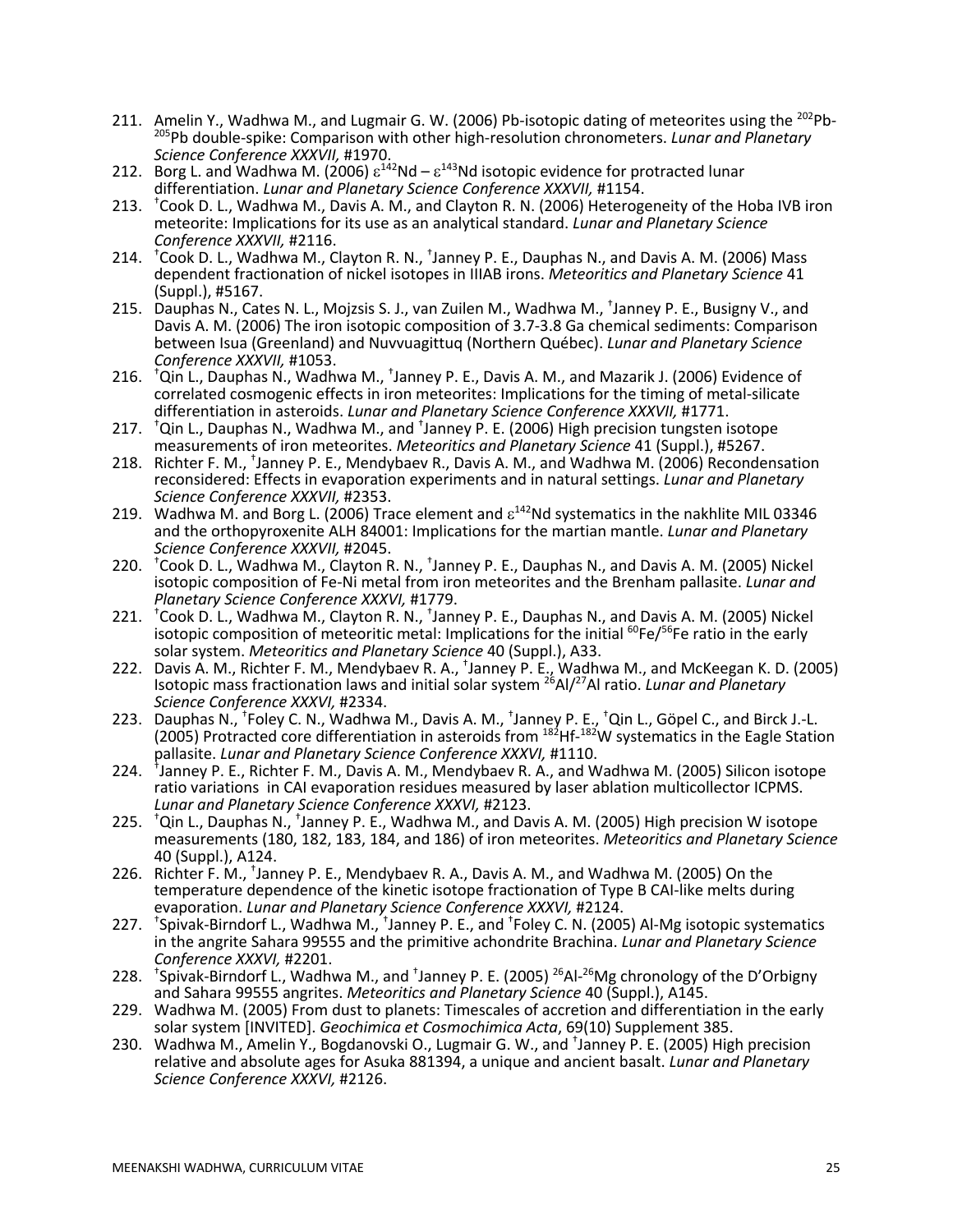- 231. Corrigan C., Wadhwa M., and Harvey R. P. (2004) Rare earth element measurements of multi- generational (?) carbonate in martian meteorite Allan Hills 84001. *Lunar and Planetary Science Conference XXXV,* #1611.
- 232. <sup>+</sup>Dauphas N., <sup>+</sup>Foley N., Wadhwa M., Davis A. M., Gopel C., Birck J.-L., <sup>+</sup>Janney P. E., and Gallino R. (2004) Testing the homogeneity of the solar system for iron (54, 56, 57, and 58) and tungsten (182, 183, 184, and 186) isotopic abundances. *Lunar and Planetary Science Conference XXXV,* #1498.
- 233. <sup>+</sup>Dauphas N., Davis A. M., Mendybaev R., Richter F. M., Wadhwa M., <sup>+</sup>Janney P. E., and <sup>+</sup>Foley N. (2004) Iron isotopic fractionation during vacuum evaporation of molten wustite and solar compositions. *Lunar and Planetary Science Conference XXXV,* #1585.
- 234. <sup>†</sup>Foley C. N., Wadhwa M., Borg L. E., and <sup>†</sup>Janney P. E. (2004) The differentiation history of mantle reservoirs on Mars from W and Nd isotopic compositions of SNC meteorites. *Lunar and Planetary Science Conference XXXV,* #1879.
- 235. Foley C. N., Wadhwa M., Borg L. E., and Janney P. E. (2004) Implications of isotopic and redox heterogeneities in silicate reservoirs on Mars. *Workshop on Oxygen in the Terrestrial Planets,*
- #3006. 236. † Janney P. E., Mendybaev R., † Dauphas N., Davis A. M., Richter F. M., and Wadhwa M. (2004) "Nonideal" isotopic fractionation behavior of magnesium in evaporation residues. *Lunar and Planetary Science Conference XXXV,* #2092.
- 237. Wadhwa M., <sup>†</sup>Foley C. N., and <sup>†</sup>Janney P. E. (2004) <sup>26</sup>Al-<sup>26</sup>Mg systematics in eucrites: Implications for 26Al as a chronometer and heat source for planetesimal differentiation. *European Geosciences Union 1st General Assembly,* #EGU04-A-06981.
- 238. Wadhwa M., <sup>†</sup>Foley C. N., <sup>†</sup>Janney P. E., and <sup>†</sup>Spivak-Birndorf L. (2004) Mg isotopic Systematics in eucrites: Implications for the <sup>26</sup>Al-<sup>26</sup>Mg chronometer. *Lunar and Planetary Science Conference XXXV,* #1843.
- 239. † Dauphas N., Rouxel O., Davis A. M., Lewis R. S., Wadhwa M., Marty B., Reisberg L., † Janney P., and Zimmermann C. (2003) Iron and selenium isotopic homogeneity in the protosolar nebula? *Lunar and Planetary Science Conference XXXIV,* #1807.
- 240. <sup>+</sup>Foley C. N., Wadhwa M., and <sup>+</sup>Janney P. E. (2003) Tungsten isotopic composition of the SNC meteorite Los Angeles: further implications for early differentiation history of Mars. *Lunar and Planetary Science Conference XXXIV,* #2117.
- 241. <sup>+</sup>Foley C. N., Wadhwa M., and <sup>+</sup>Janney P. E. (2003) Tungsten isotopic compositions of the SNC meteorites: further implications for early differentiation history of Mars. *Sixth International Conference on Mars,* #3163.
- 242. † Janney P. E., Davis A. M., Wadhwa M., Mendybaev R. A., and Richter F. M. (2003) High precision magnesium isotopic measurement of CAI evaporation residues. *Lunar and Planetary Science Conference XXXIV,* #1940.
- 243. Leshin L. A., Clark B., Forney L., Jones S., Jurewicz A., Greeley R., Richardson M., Sharp T., Thiemens M., Wadhwa M., Wiens R., Yen A., and Zolensky M. (2003) Scientific return of a Mars dust sample capture and earth return with SCIM. *Lunar and Planetary Science Conference XXXIV,* #1288.
- 244. McCoy T. J., Wilson L., Benedix G. K., Ketcham R. A., Wadhwa M., Davis A., and Carlson W. D. (2003) Vesicular eucrites: Where and how did they form and why are they so rare? *Lunar and Planetary Science Conference XXXIV,* #1187.
- 245. Simon S. B., Wacker J. F., Clayton R. N., Mayeda T. K., Schwade J. R., Sipiera P. P., Grossman L., and Wadhwa M. (2003) The fall, recovery and classification of the Park Forest meteorite. *Meteoritics and Planetary Science* 38 (Suppl.), A139.
- 246. Wadhwa M. and Crozaz G. (2003) Trace element geochemistry of new nakhlites from the Antarctic and the Saharan desert: Further constraints on nakhlite petrogenesis on Mars. *Lunar and Planetary Science Conference XXXIV,* #2075.
- 247. Wadhwa M., <sup>†</sup>Foley C. N., and <sup>†</sup>Janney P. E. (2003) High precision Mg isotopic analyses of achondrites: Is the <sup>26</sup>Al-<sup>26</sup>Mg chronometer concordant with other high resolution chronometers? *Geochimica et Cosmochimica Acta*, 67(18) Supplement 517.
- 248. Wadhwa M., <sup>†</sup>Foley C. N., <sup>†</sup>Janney P. E. and Beecher N. A. (2003) Magnesium isotopic composition of the Juvinas eucrite: implications for concordance of the Al-Mg and Mn-Cr chronometers and timing of basaltic volcanism on asteroids. *Lunar and Planetary Science Conference XXXIV,* #2055.
- 249. Crozaz G., Floss C., and Wadhwa M. (2002) Chemical alteration of hot and cold desert meteorites. *Geochimica et Cosmochimica Acta*, 66 Supplement 1 158.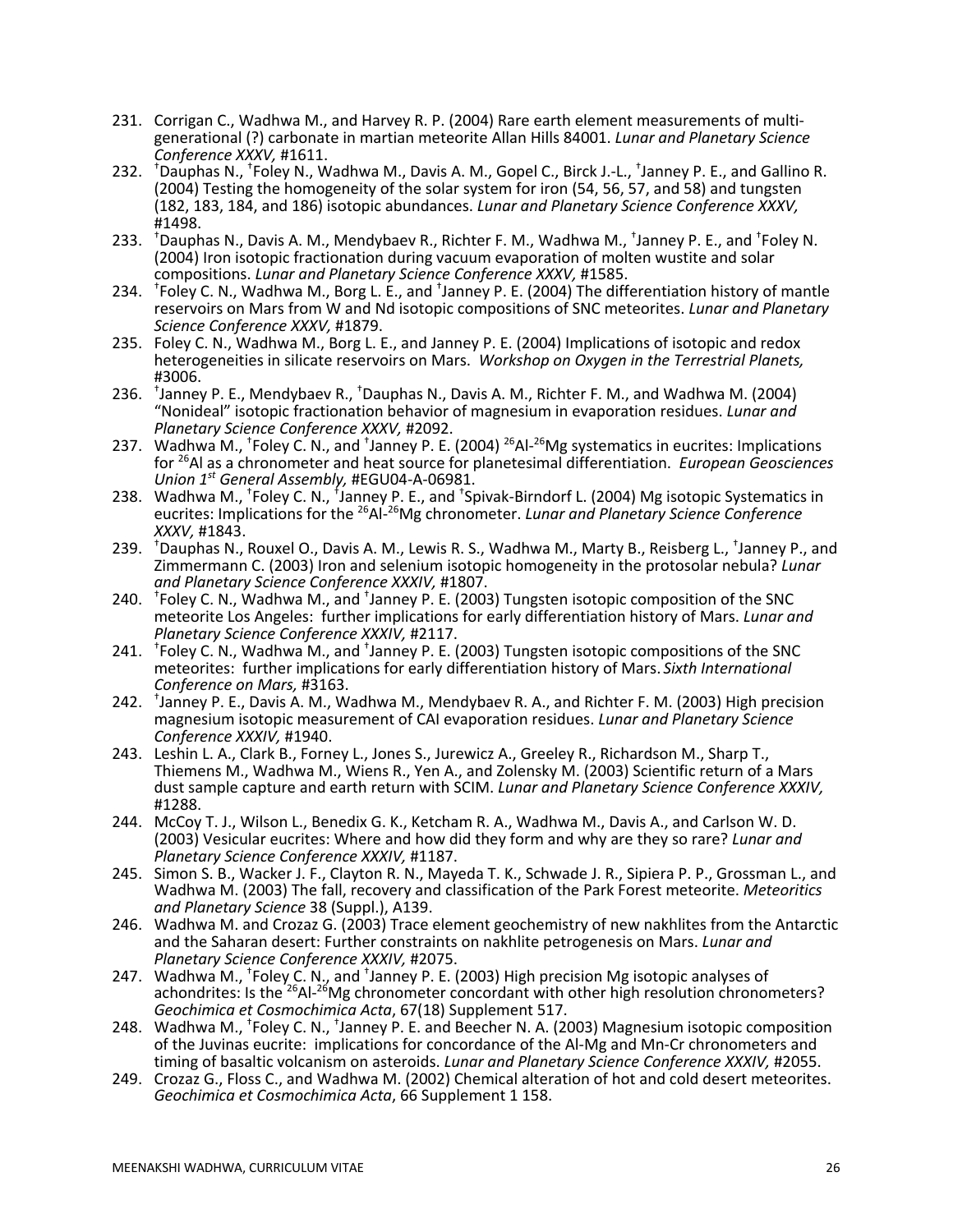- 250. Wadhwa M. (2002) What martian meteorites can and cannot tell us about Mars: The context for sample return [INVITED]. *Eos Trans. AGU* 83, Spring Meeting Suppl., P51A-07.
- 251. Wadhwa M. and Crozaz G. (2002) Trace element abundances in minerals of two new and distinct basaltic shergottites, NWA 856 and NWA 1068. *Meteoritics and Planetary Science* 37 (Suppl.), A145.
- 252. Wadhwa M. and Grove T. L. (2002) Archean cratons on Mars?: Evidence from trace elements, isotopes and oxidation states of SNC magmas. *Geochimica et Cosmochimica Acta*, 66 Supplement 1 816.
- 253. Wadhwa M., Sutton S. R., Flynn G. J., and Newville M. (2002) Microdistributions of Rb and Sr in ALH84001 carbonates: Chronological implications for secondary alteration on Mars. *Lunar and Planetary Science Conference XXXIII,* #1362.
- 254. Crozaz G., Wadhwa M., and Barrat J. A. (2001) Trace elements in NWA 480: Still more diversity in the basaltic shergottite group. *Meteoritics and Planetary Science* 36 (Suppl.), A45.
- 255. Davis A. M., Dufek J. D., and Wadhwa M. (2001) Euhedral phosphate grains in vugs and vesicles in ordinary chondrites, lunar samples and the Ibitira eucrite: Implications for trace element transport processes. *Meteoritics and Planetary Science* 36 (Suppl.), A47.
- 256. Gillet Ph., Barrat J. A., Crozaz G., Deloule E., Jambon A., Neuville D., Sautter V., and Wadhwa M. (2001) Aqueous alteration in the NWA 817 martian meteorite. *Meteoritics and Planetary Science* 36 (Suppl.), A66.
- 257. Wadhwa M. (2001) Geochemical effects of alteration on Mars: Insights from trace element distributions in Martian meteorites [INVITED]. *Eos Trans. AGU,* 82 (47), Fall Meeting Suppl., P51A- 05.
- 258. Wadhwa M., Barrat J. A., and Crozaz G. (2001) Petrogenesis pf a new nakhlite from rare earth and other trace element microdistributions. *Meteoritics and Planetary Science* 36 (Suppl.), A217-A218.
- 259. Wadhwa M., Crozaz G., Lentz R. C. F., and McSween H. Y., Jr. (2001) Trace element microdistributions in Los Angeles: A new basaltic shergottite similar to, yet distinct from, the others. *Lunar and Planetary Science Conference XXXII,* #1106.
- 260. Wadhwa M. (2000) Quantitative constraints on the redox states of Martian magmas from Eu anomalies in pyroxenes of basaltic shergottites. *Lunar and Planetary Science Conference XXXI*, #1966.
- 261. Wadhwa M., Lentz R. C. F., McSween H. Y., Jr., and Crozaz G. (2000) Dar al Gani 476 and Dar al Gani 489, twin shergottites from Mars. *Lunar and Planetary Science Conference XXXI,* #1413.
- 262. Crozaz G. and Wadhwa M. (1999) Chemical alteration of hot desert meteorites: The case of shergottite Dar al Gani 476. *Workshop on extraterrestrial materials from hot and cold deserts,* LPI Contribution No. 997, 25-27.
- 263. Heim N., Wadhwa M., and Davis A. M. (1999) Rare earth element abundances in vapor deposited minerals in Ibitira vesicles. *Lunar and Planetary Science Conference XXX,* #1908.
- 264. Wadhwa M., Crozaz G., Lentz R., and McSween H. Y., Jr. (1999) Trace element distributions in the new Saharan martian meteorite Dar al Gani 476: Another bridge between lherzolitic and basaltic shergottites. *Meteoritics and Planetary Science* 34 (Suppl.), A117-A118.
- 265. Wadhwa M., Shukolyukov A., Davis A. M., and Lugmair G. W. (1999) Origin of silicate clasts in mesosiderites: Trace element distributions and Mn-Cr systematics tell the tale. *Lunar and Planetary Science Conference XXX,* #1707.
- 266. Wadhwa M. and Davis A. M. (1998) Vapor deposited mineral assemblages in vesicles of the eucrite Ibitira. *Lunar and Planetary Science Conference XXIX,* #1931.
- 267. Wadhwa M., Shukolyukov A., and Lugmair G. W. (1998) <sup>53</sup>Mn-<sup>53</sup>Cr systematics in Brachina: A record of one of the earliest phases of igneous activity on an asteroid. *Lunar and Planetary Science Conference XXIX,* #1480.
- 268. Wadhwa M., Zipfel J., and Davis A. M. (1998) Constraints on the formation history of brachinites from rare earth element distributions. Meteoritics and Planetary Science 33 (Suppl.), A161.
- from rare earth element distributions. *Meteoritics and Planetary Science* 33 (Suppl.), A161. 269. Wadhwa M., Weisberg M. K., Crozaz G., and Prinz M. (1998) Did fayalites in the Kaba CV3 chondrite form in an asteroidal or a nebula environment?: Constraints from Mn-Cr systematics. *Lunar and Planetary Science Conference XXIX,* #1484.
- 270. Wadhwa M. and Davis A. M. (1997) Effects of varying degrees of metamorphic equilibration on trace element distributions in three basaltic clasts from Vaca Muerta. *Lunar and Planetary Science Conference XXVIII,* 1483-1484.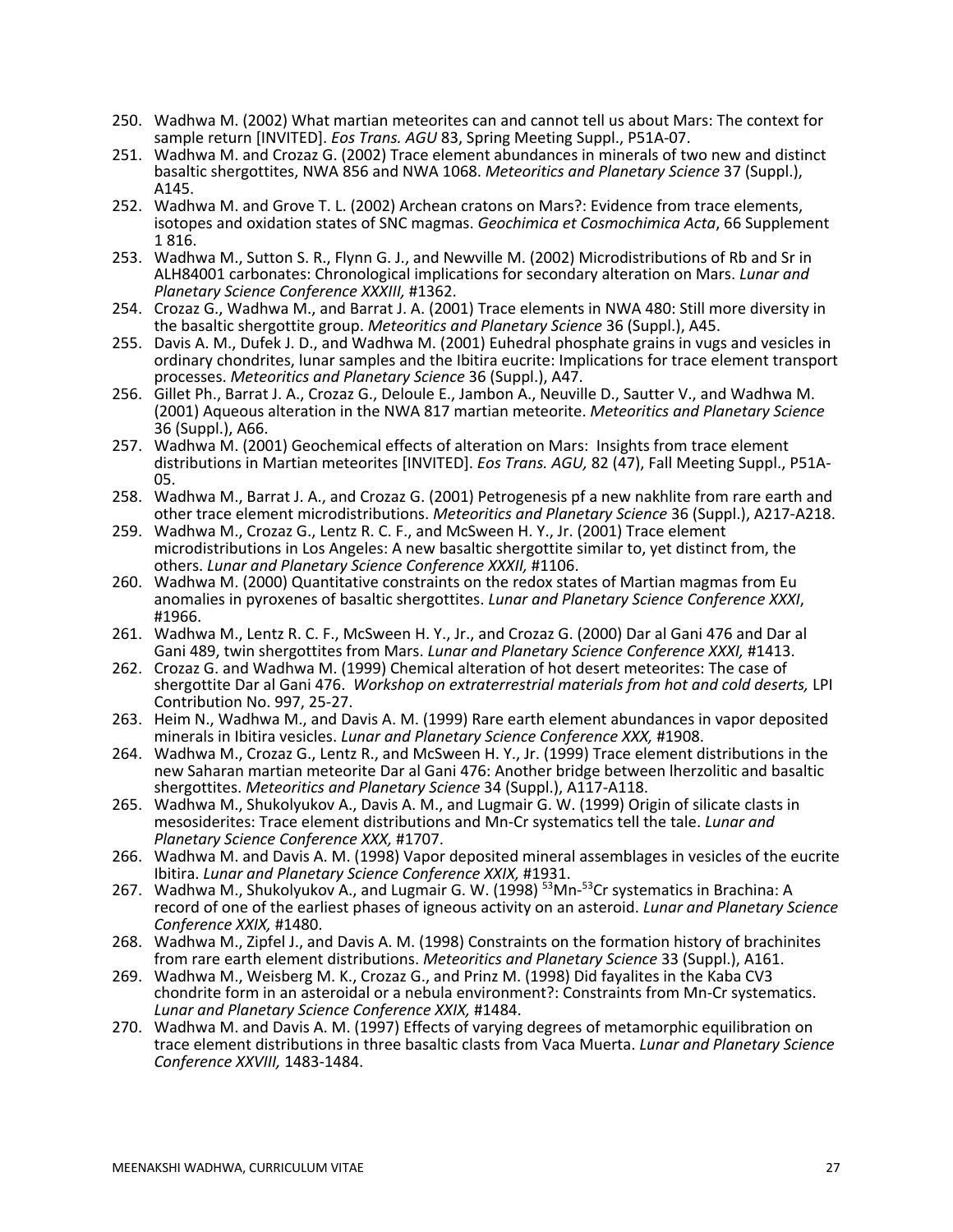- 271. Wadhwa M. and Lugmair G. W. (1997) The controversy of young vs. old age of formation of carbonates in ALH84001. *Conference on Early Mars: Geologic and hydrologic evolution, physical and chemical environments, and the implications for life,* LPI Contribution No. 916, 79-80.
- 272. Wadhwa M., Davis A. M., and Mittlefehldt D. W. (1997) Trace element distributions as indicators of magmatic vs. impact origin: A case study of three Vaca Muerta clasts. *Meteoritics and Planetary Science* 32 (Suppl.), A134.
- 273. Wadhwa M., McKay G. A., and Crozaz G. (1997) Trace element distributions in Yamato 793605, a chip off the "Martian lherzolite" block. *National Institute of Polar Research 22nd Symposium on Antarctic Meteorites,* 197-199.
- 274. Wadhwa M., Shukolyukov A., and Lugmair G. W. (1997) The relationship between basaltic clasts in mesosiderites and the HED meteorites: Clues from Mn-Cr systematics of two Vaca Muerta clasts. *Lunar and Planetary Science Conference XXVIII,* 1487-1488.
- 275. Wadhwa M., Zinner E. K., and Crozaz G. (1997) Mn-Cr systematics in sulfides of unequilibrated enstatite chondrites: Parent body vs. nebular processing and implications for accretion times. *Workshop on parent body and nebular modification of chondritic materials,* LPI Technical Report No. 97-02, Part I, 62-63.
- 276. Wadhwa M., Crozaz G., McSween H. Y., Jr., and Taylor L. A. (1997) Martian basalt QUE94201 and lunar basalt 15555: A tale of two pyroxenes. *Lunar and Planetary Science Conference XXVIII,* 1485- 1486.
- 277. Wadhwa M. and Crozaz G. (1996) QUE94201: A new and different shergottite. *Lunar and Planetary Science Conference XXVII,* 1365-1366.
- 278. Wadhwa M. and Lugmair G. W. (1996) The formation age of carbonates in ALH84001. *Meteoritics and Planet. Sci.* 31 (Suppl.), A145.<br>279. McCoy T. J., Wadhwa M., and Keil K. (1995) Zagami: Another new lithology and a complex near-
- surface magmatic history. *Lunar and Planetary Science Conference XXVI,* 925-926.
- 280. Wadhwa M. and Crozaz G. (1995) Constraints on the rare earth element characteristics of metasomatizing fluids in the martian meteorite ALH84001. *Lunar and Planetary Science Conference XXVI,* 1451-1452.
- 281. Wadhwa M. and Lugmair G. W. (1995) Sm-Nd systematics of the eucrite Chervony Kut. *Lunar and Planetary Science Conference XXVI,* 1453-1454.
- 282. Wadhwa M. and Lugmair G. W. (1995) Samarium-neodymium and manganese-chromium systematics of the eucrite Caldera. *Meteoritics* 30, 592.
- 283. Wadhwa M. and Crozaz G. (1994) Rare earth element distributions in the Chassigny meteorite: Clues to its petrogenesis and relation to the nakhlites. *Lunar and Planetary Science Conference XXV,* 1451-1452.
- 284. Wadhwa M. and Crozaz G. (1994) First evidence of infiltration metasomatism in a martian meteorite, ALH84001. *Meteoritics* 29, 545.
- 285. Wadhwa M. and Crozaz G. (1993) Rare earth elements in individual minerals in shergottites. *Lunar*
- 286. Wadhwa M. and Crozaz G. (1993) An ion microprobe study of trace element microdistributions in martian (?) igneous rocks (SNC meteorites). *Geological Society of America Abstracts with Programs* 25, No. 6, A316.
- 287. Wadhwa M., McCoy T. J., Keil K., and Crozaz G. (1993) The chemical and physical evolution of latestage melt in Zagami. *Meteoritics* 28, 453.
- 288. El Goresy A., Wadhwa M., Nagel H.-J., Zinner E. K., Janicke J., and Crozaz G. (1992) <sup>53</sup>Cr-<sup>53</sup>Mn systematics of Mn-bearing sulfides in four enstatite chondrites. *Lunar and Planetary Science Conference XXIII,* 331-332.
- 289. El Goresy A., Wadhwa M., Zinner E. K., Nagel H.-J., Janicke J., and Crozaz G. (1992) Mn-Cr systematics in sphalerites and niningerites from Qingzhen and Yamato69001: Implications regarding their formation histories. *Meteoritics* 27, 218.
- 290. Jolliff B. L. and Wadhwa M. (1992) The distribution of rare earth elements between lunar apatite and whitlockite. *Lunar and Planetary Science Conference XXIII,* 625-626.
- 291. Wadhwa M. and Crozaz G. (1992) REE in minerals in Nakhla and Lafayette: A comparative study of trace element microdistributions. *Lunar and Planetary Science Conference XXIII,* 1483-1484.
- 292. Wadhwa M. and Crozaz G. (1992) Trace element characteristics of the new shergottite LEW88516. *Meteoritics* 27, 302.
- 293. Wadhwa M. and Crozaz G. (1992) Trace element microdistributions in the nakhlites: Implications for parent melt compositions. *Meteoritics* 27, 302.